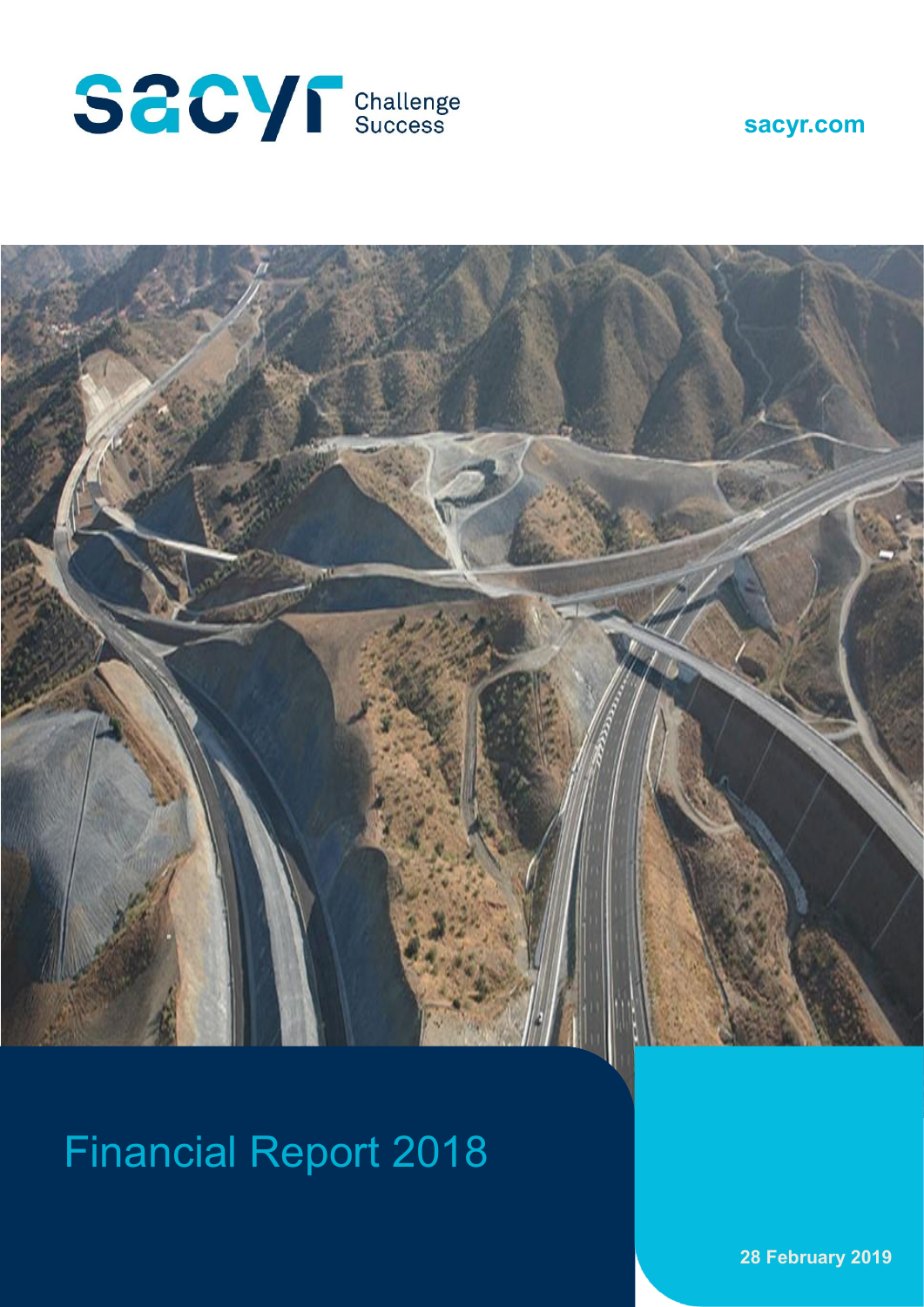## **SACYF**

| $\mathbf{L} =$ | 2018 Highlights                   | $\overline{2}$ |
|----------------|-----------------------------------|----------------|
| Ш.             | Income statement                  | 11             |
| III.           | <b>Backlog</b>                    | 14             |
| IV.            | <b>Consolidated balance sheet</b> | 16             |
|                | V. Performance by business area   | 19             |
| VI.            | Stock market performance          | 42             |
|                | VII. Significant holdings         | 43             |
|                | VIII. Appendices                  | 43             |

#### **Notes**

The interim financial information presented in this document has been prepared in accordance with International Financial Reporting Standards. This information is unaudited and may be modified in the future. This document does not constitute an offer, invitation or recommendation to acquire, sell or exchange shares or to make any type of investment. Sacyr is not responsible for damage or loss of any kind arising from any use of this document or its content.

In order to comply with the Guidelines on Alternative Performance Measures (2015/1415en) published by the European Securities and Markets Authority (ESMA), the key Alternative Performance Measures (APMs) used in preparing the financial statements are included in the Appendix at the end of this document. Sacyr considers that this additional information improves the comparability, reliability and comprehensibility of its financial information.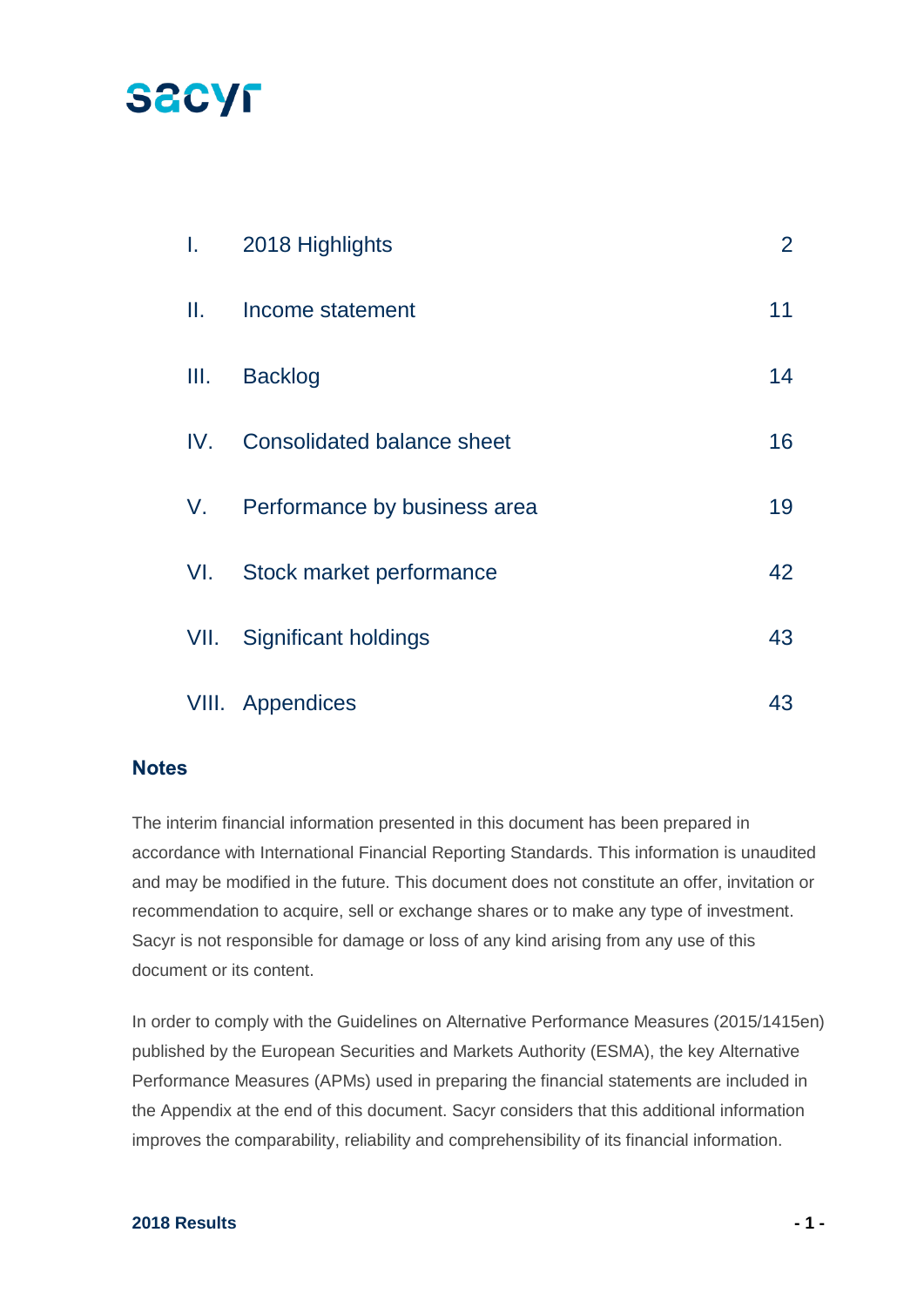## **I. 2018 Highlights**

## **Corporate:**

### **Shareholder Remuneration**

As a continuation of its shareholder remuneration strategy, during this year Sacyr paid out two scrip dividends charged to the year 2017:

- The first dividend paid out in January, in which shareholders could either receive one new share for every 48 shares held or else sell Sacyr the rights to receive free shares at a guaranteed fixed price of EUR 0.052 gross per right. More than 95% of the shareholding of the group chose to receive shares demonstrating its confidence in the company.
- The second dividend paid out in July, in which shareholders could either receive one new share for every 48 existing shares held or otherwise sell Sacyr their rights to receive free shares at a guaranteed fixed price of EUR 0.051 gross per right. In this second scrip dividend more than 86% of the shareholding of the group chose to receive shares demonstrating its confidence in the company.

These two pay-outs to shareholders mark the resumption of the regular dividend policy that is part of the Group's strategy.

After the year-end and as a continuation of its remuneration strategy, in January 2019 Sacyr paid out a scrip dividend to its shareholders. Shareholders could either receive one new share for every 35 existing shares held or otherwise sell the company their rights to receive free shares at a guaranteed fixed price of EUR 0.051 gross per right. Shareholders holding more than 95% of the group's shares chose to receive shares.

The total expected remuneration estimated for the shareholders in 2019 will be higher than that received in 2018.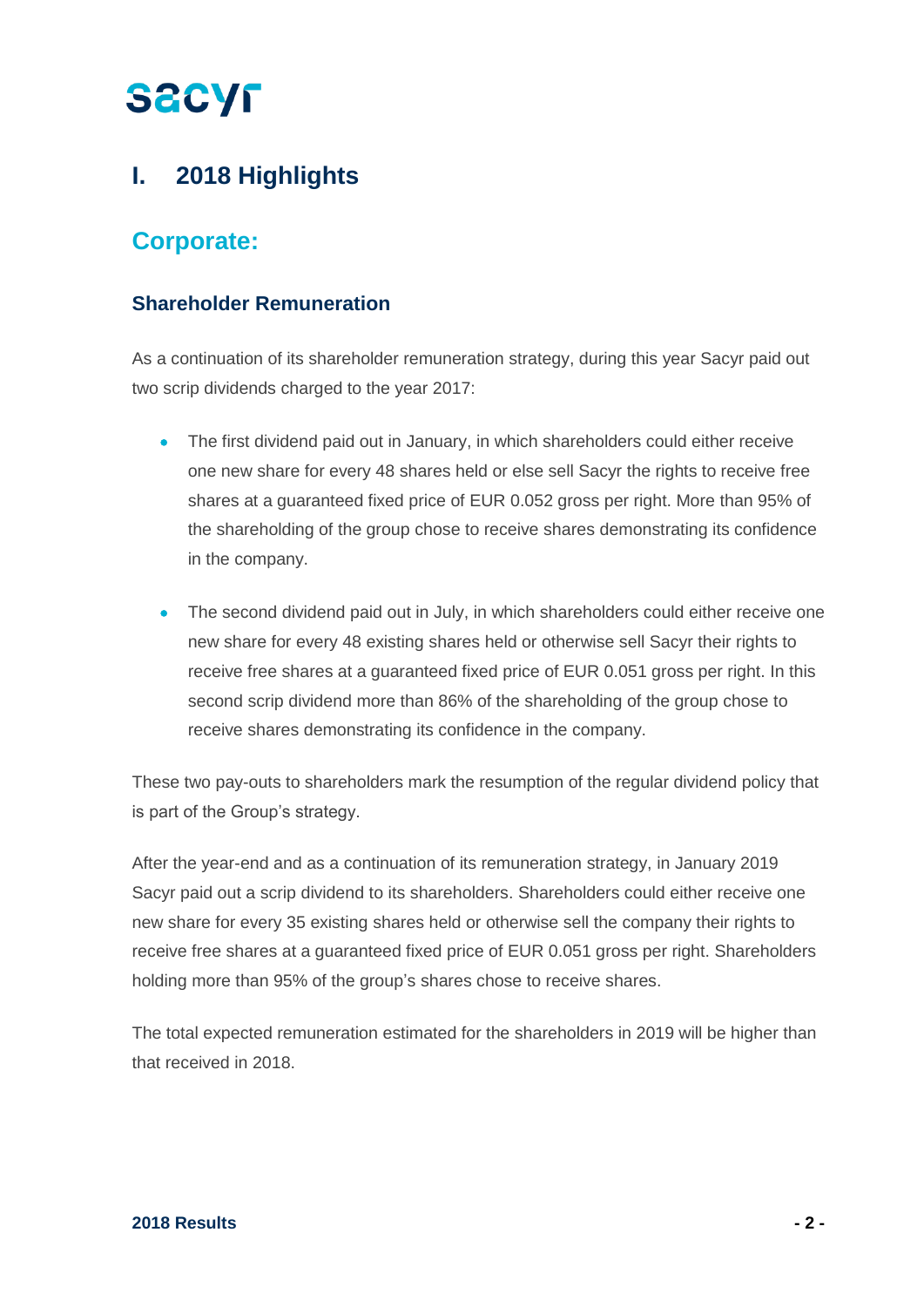### **Asset Rotation**

- During 2018, Sacyr started the rotation of 49% of seven Chilean assets. The process is currently in its final phase, estimating the closing of this operation in the second quarter of the year. This process is part of Sacyr Concessions' asset rotation strategy, aimed at allowing the entry of strategic partners, so as to maximise the return on the assets and raise capital for new (greenfield) concession projects, a sector in which Sacyr Concessions is world leader.
- In February 2019, Sacyr completed the sale of its stake in Itinere for 202 million euros which was catalogued by that amount as an asset held for sale. The proceeds will be used to partially reduce corporate debt.

#### **Active management of the interest in Repsol**

During December, the Sacyr group decided to monetise part of the value currently held in the derivative structures through which the group protects its investment in Repsol.

The transaction involved monetising 125 million euros for the group.

### **Euro Medium Term Note (EMTN) Programme**

During April, Sacyr launched an issue of fixed-income securities (European Medium Term Note Programme) in a maximum aggregate nominal amount of €500 million. This programme will allow Sacyr to issue fixed-income securities over a renewable 12-month period, subject to the terms and conditions of the programme prospectus.

The EMTN programme is part of the Group's efforts to diversify its funding sources.

#### **Panama**

On 12 December 2018, the International Chamber of Commerce (ICC) in Miami, United States, issued an arbitration award regarding the advance payments received in 2009 by the Grupo Unidos por el Canal (GUPC) consortium to cover the costs of deployment and plant for the execution of the Third Set of Locks of the Panama Canal project.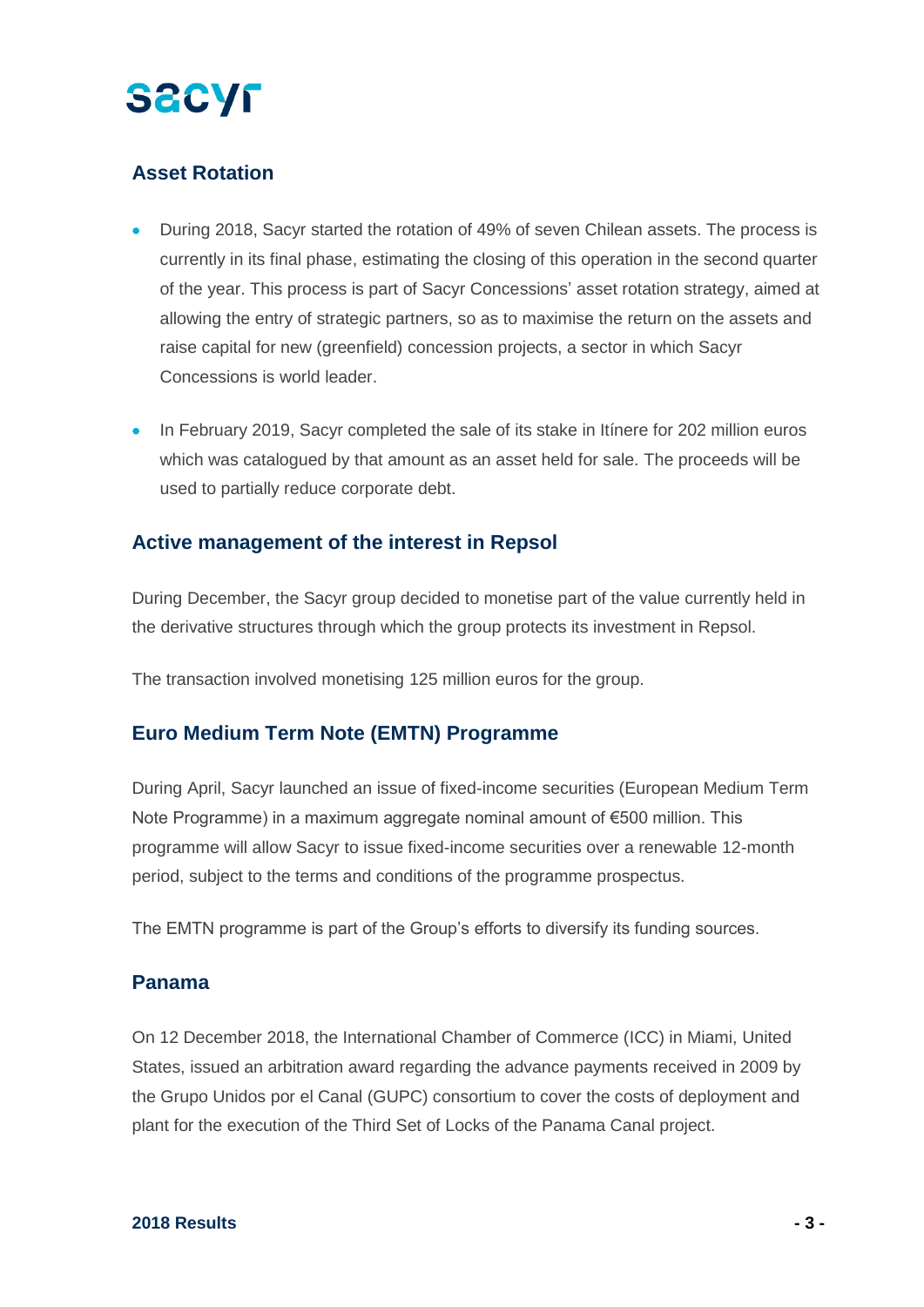To meet the one-time financial obligations arising from the arbitral award, Sacyr obtained a syndicated loan in the amount of up to 225 million euros, for a period of five years, with a two-year grace period. This loan was entered into independently of Sacyr's business performance, without affecting the development of its businesses.

The second and last tranche of advances, which in the case of Sacyr amounts to approximately 125 million euros, will be settled in March 2019.

Nevertheless, the GUPC group is still awaiting the resolution of approximately 5,200 million dollars in claims in various arbitration processes at the International Chamber of Commerce in Miami. A positive impact on cash is expected at the end of each arbitration proceeding.

## **International expansion:**

### **NEW MARKET: UNITED STATES**

• **Sacyr won its first four infrastructure projects in the United States.**

During 2018, Sacyr was awarded its first four infrastructure projects in the United States, thus meeting one of the targets of its 2015-2020 strategic programme. Sacyr will carry out four projects in the US (three for the Florida Department of Transportation and a fourth in the village of Palmetto Bay) for an aggregate amount of approximately €318 million.

- Sacyr will carry out the following three projects for the Florida Department of Transportation (FDOT):
	- o Construction of State Road 23 in Jacksonville, Florida, a project put out to tender by the FDOT. Valued at 229 million dollars (203 million euros), the project involves the construction of a new 17.7 km stretch of the First Coast Expressway. This infrastructure, situated in Black Creek, will have 26 bridges, the longest with a span of 300 metres. The total term of the contract is 66 months.
	- o Remodelling of a stretch of Interstate 75 situated in the west of Florida, with a budget of around €70 million. The project involves the reconstruction, refurbishment and extension of more than 12 kilometres of highway at the

#### **2018 Results - 4 -**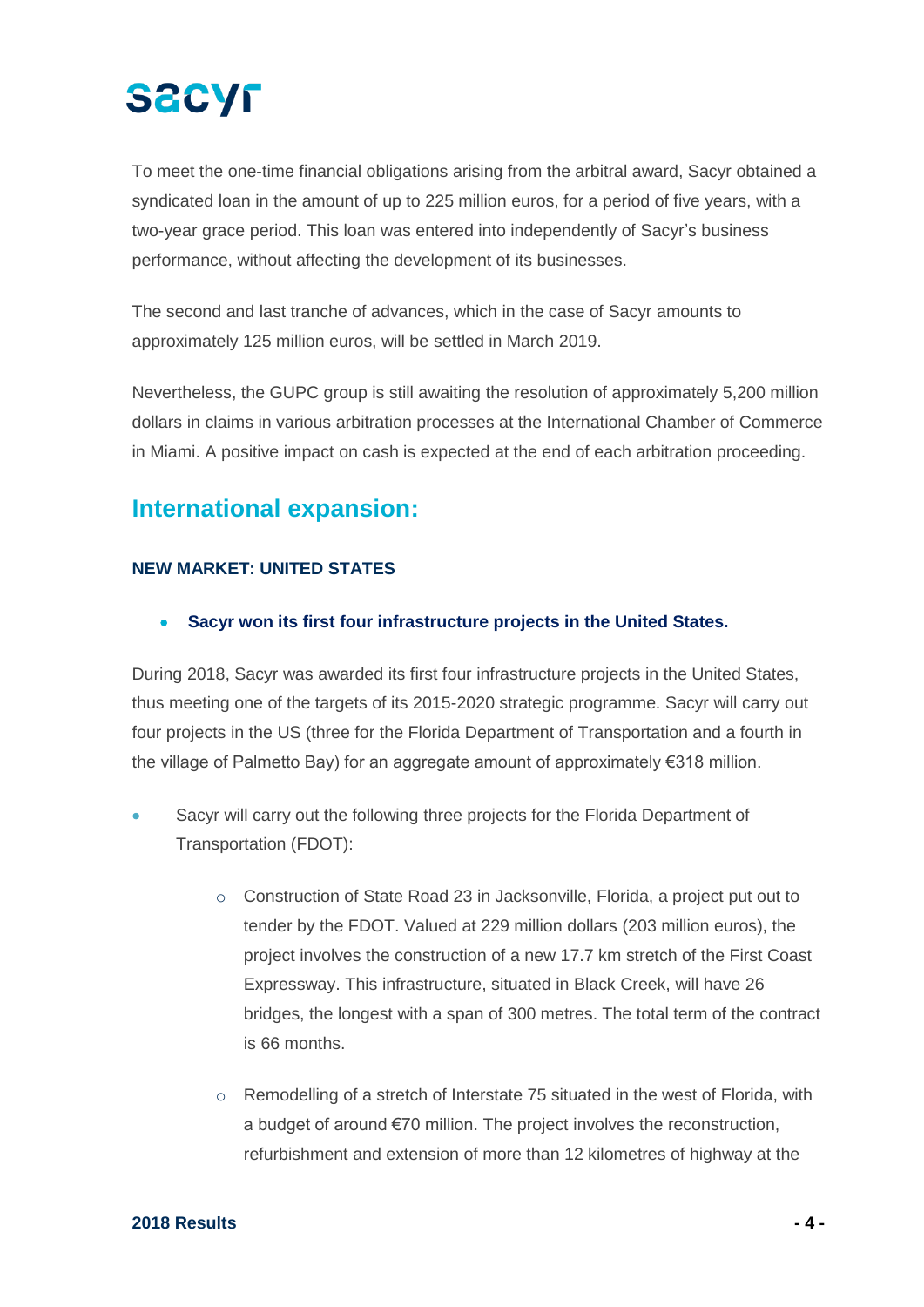

intersection of Interstate 75 and State Road 70, including the reconfiguration of the link between the two roads and the modification of an approximately 1.7 km stretch of SR 70.

- o Widening of State Road 82 between Alabama Road South and Homestead South, with a budget of €36 million. The project will duplicate 11 km of the existing roadway, which will be expanded from an undivided highway with one lane in each direction to a divided highway with two lanes in each direction. Also, a roughly 4.4 km stretch of the existing Hendry Canal will be widened.
- In the village of Palmetto Bay, Miami-Dade County, 30 minutes south of the city of Miami, Sacyr Engineering & Infrastructures will design and build three new streets and expand and improve two existing streets, with a total length of 1,800 m, for  $\epsilon$ 9 million.

#### **STRATEGIC MARKETS**

#### • **Sacyr won the contract to build the Alto Hospicio Hospital in Chile.**

Sacyr Engineering & Infrastructures won the contract to design and build the new Alto Hospicio Hospital in Iquique, in the Tarapacá region of Chile, for a total of €95 million. With 235 beds, 3 integrated delivery rooms, 49 cubicles, seismic isolation, energy efficiency and a heliport, the hospital will serve more than 108,000 inhabitants and will house the health care services of the communes of Tamarugal.

#### • **Sacyr won a contract to build its fourth hospital in Chile.**

Sacyr Engineering & Infrastructures will build the new Villarrica Hospital, located in the Araucanía region of Chile, for a total of €44 million.

This hospital will benefit almost 100,000 inhabitants in the communes covered by the Nodo Lacustre health service management district of the province of Cautín (Villarrica, Pucón, Curarrehue and Loncoche). The site will have 21,000 m² of infrastructure, accommodating 115 beds, an Intermediate Care Unit, an Accident and Emergency Service, 6 operating rooms, 3 delivery rooms, 12 dialysis stations and a Polyclinic, which will provide general medical care and various medical specialities.

#### **2018 Results - 5 -**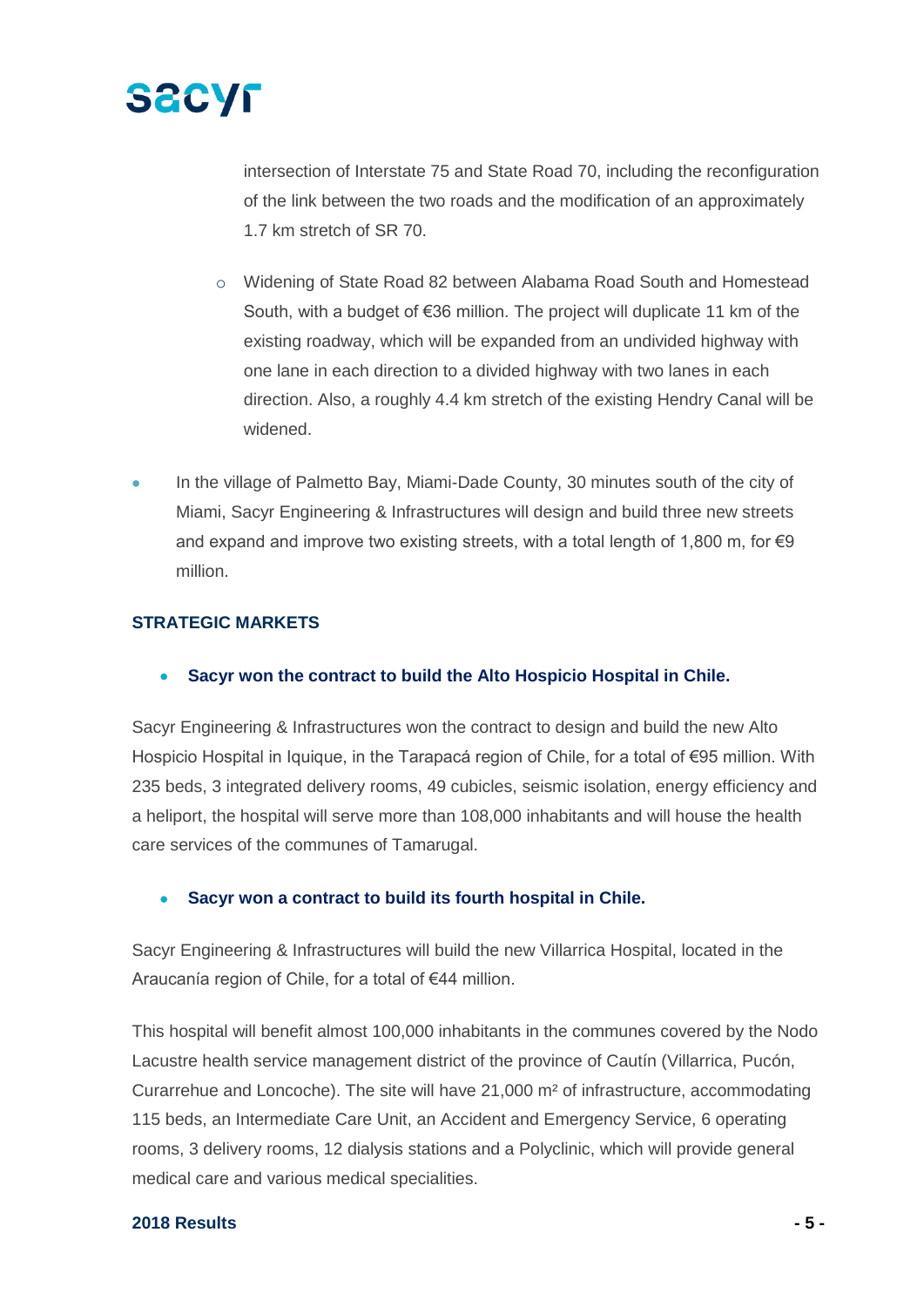# **SACYF**

The Villarrica Hospital will be the fourth to be built by Sacyr Engineering & Infrastructures in Chile, after the Antofagasta Regional Hospital, opened in 2017 and managed by Sacyr Concessions, the bi-provincial Quillota-Petorca Hospital and the Alto Hospicio Hospital, these last two currently under construction.

### • **First award of an airport concession in Chile: El Tepual Airport in Puerto Montt**

Sacyr has entered the airport concession business in Chile after being awarded the contract to expand, finance, build and manage the El Tepual Airport in Puerto Montt, in partnership with Agunsa, for a period of 6 years.

The contract is worth €58 million for the concession and €33 million for the construction.

### • **Sacyr won the contract for cleaning and minor maintenance services for Lines 2 and 6 of the Santiago de Chile Metro.**

Through its subsidiary Sacyr Facilities, Sacyr was awarded the contract to clean and carry out minor maintenance tasks for Lines 2 and 6 of the Santiago de Chile Metro, with a total budget of €30 million. The contract includes cleaning and carrying out minor maintenance work at 32 stations (220,300 m2), intermodal hubs and maintenance depots (40,300 m2) and 25 kilometres of track, as well as cleaning 38 trains, for a term of 42 months, with the option of extending the contract for another year.

### • **Sacyr Services won various operation and maintenance concession contracts in Chile through its subsidiary Sacyr Conservación de Infraestructuras.**

- Operation and maintenance service for the Valles del Bío-Bío concessionaire for a total of 106 million euros and a term of 30 years.

- Operation and maintenance service for the Rutas del Desierto concessionaire for a total of 57 million euros and a term of 30 years.

- Operation and maintenance service for the Rutas del Limarí concessionaire for a total of 9 million euros and a term of 4 years.

#### **2018 Results - 6 -**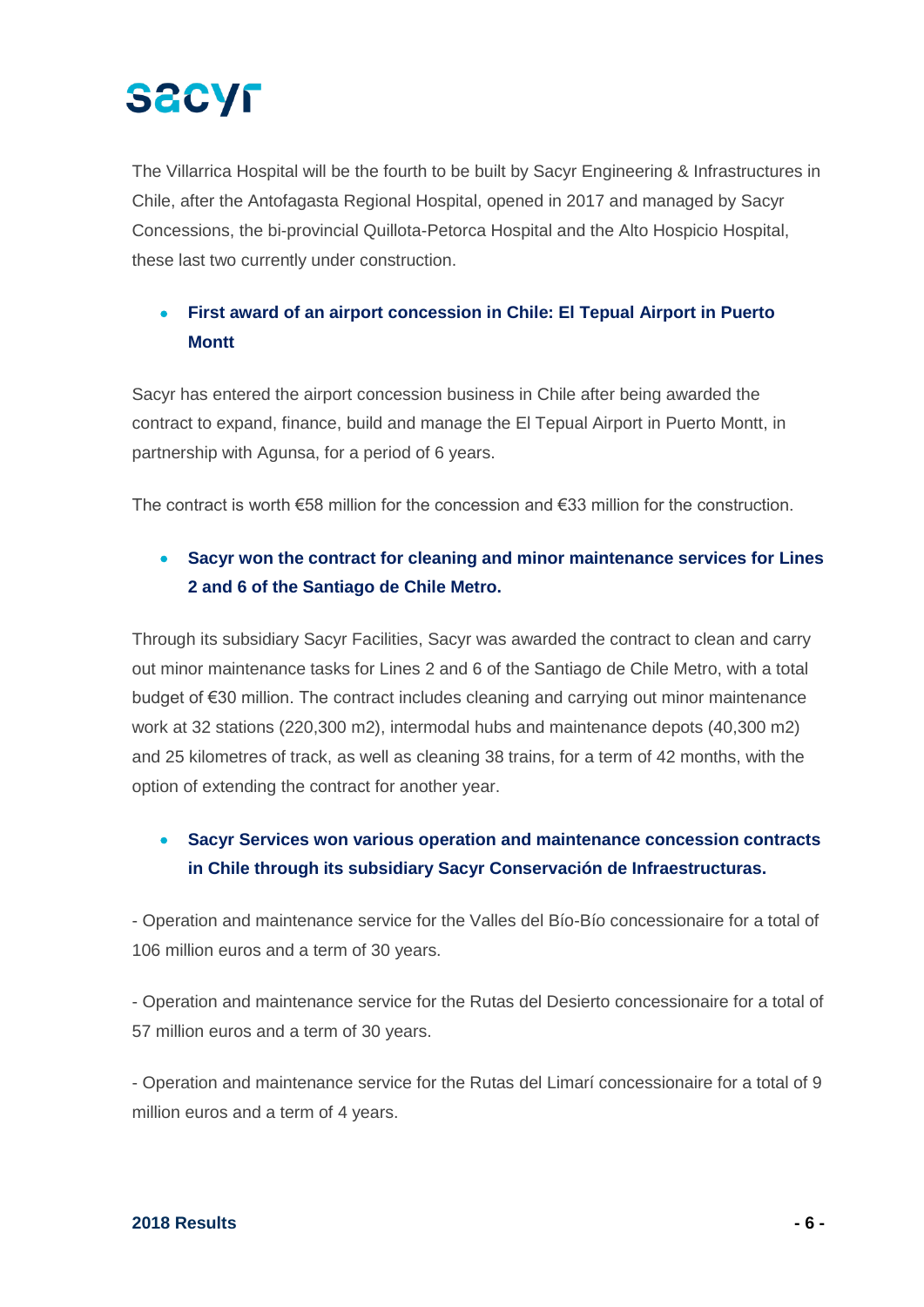#### • **Sacyr won the contract to build the new San Alejandro Hospital in Mexico.**

The Mexican Social Security Institute (IMSS) awarded Sacyr Engineering & Infrastructures the contract to build the new San Alejandro Hospital in Puebla, Mexico, for a total of €70 million.

The new hospital will replace the old San Alejandro hospital, which was badly damaged by the September 2017 earthquake, after having been in operation for 41 years. The old hospital had grown to reach 600 beds and was the largest regional health care facility in the whole of Latin America.

### • **Sacyr won the contract for the rehabilitation of the Capitan FAP José A. Quiñones international airport in Peru.**

Sacyr Engineering e Infrastructures was awarded the contract for the rehabilitation of the Capitan FAP José A. Quiñones international airport in Chiclayo, Peru, for a total of €32 million.

The work will involve changing the pavements of the runway system and building the airport's perimeter fence and perimeter road.

## • **Sacyr has moved into Colombia by securing the waste collection and cleaning contract for Special Services Area 5 in Bogotá.**

Through its subsidiary, Valoriza Medioambiente, Sacyr heads up the Área Limpia SAS ESP Consortium, which won the waste collection and cleaning contract for Special Services Area 5 (ASE 5) in the city of Bogotá, Colombia. The contract runs for 8 years and is worth an estimated €170 million in total.

With this new contract Valoriza Medioambiente expands its international presence, having already won a waste treatment contract in Melbourne, Australia.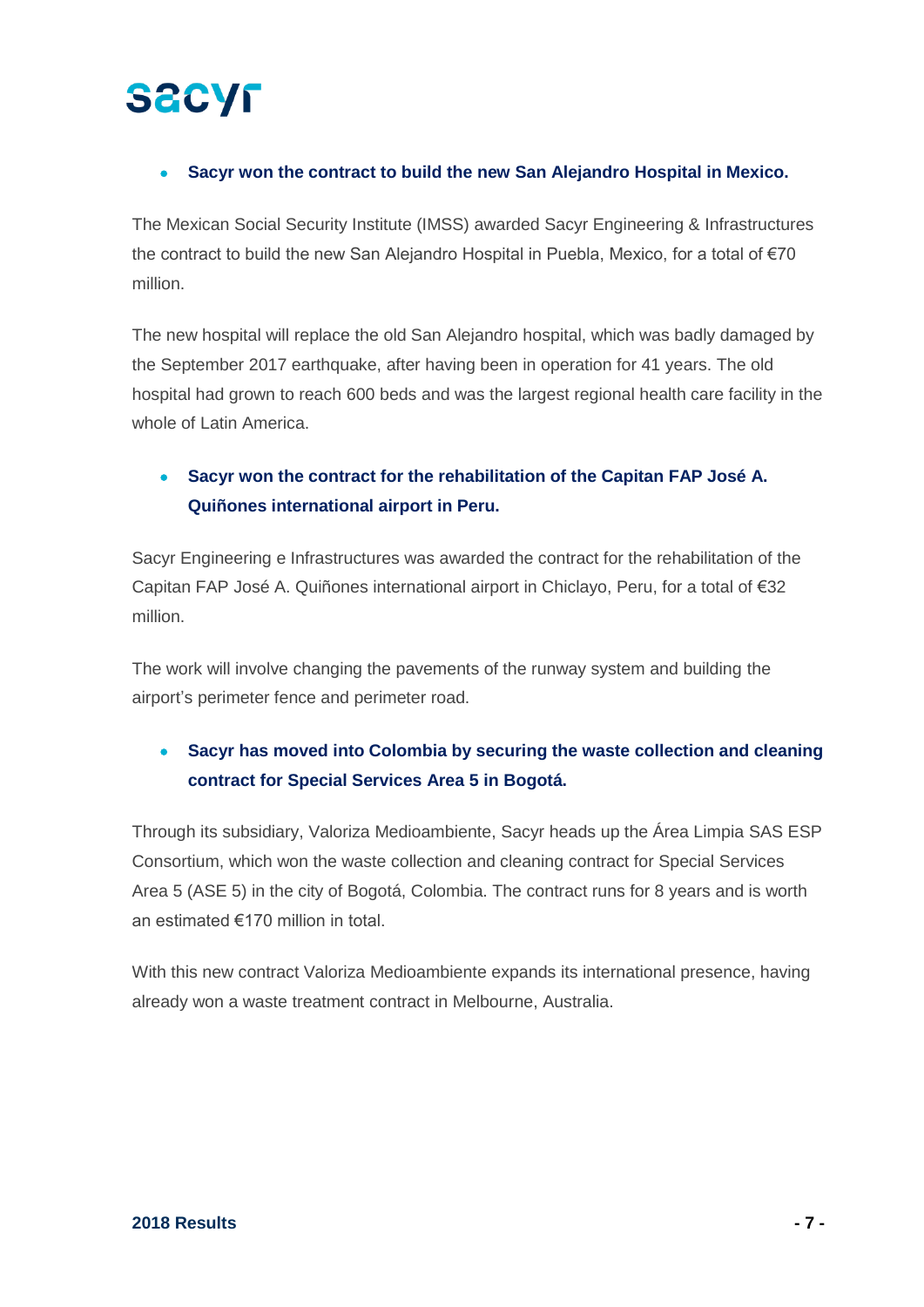### • **Sacyr won the contract to build the A6 motorway between Dungiven and Drumahoe in Northern Ireland, United Kingdom.**

A consortium led by Sacyr Engineering and Infrastructures was awarded the contract to build the A6 motorway between Dungiven and Drumahoe in Northern Ireland. The contract is valued at €161 million.

Awarded by the Department for Infrastructure of the Government of Northern Ireland, the contract includes designing and building the 26-kilometre motorway. The road is part of the North-East Transport Corridor, a strategic link between Belfast and the north-east of the country.

### • **Sacyr Industrial won the contract to design, build and manage a farm water treatment plant in Adelaide, Australia.**

SA Water Corporation, a state corporation of the Government of South Australia, awarded Sacyr Industrial the contract to design, build and manage a high-tech tertiary water treatment plant north of Adelaide, Australia. The project will be completed in stages and has an overall budget of €85 million.

The EPC project includes the infrastructure required for the treatment and distribution of water for agricultural use and includes the possibility of adapting the plant to include reverse osmosis technology. The plant will have an output of up to 12 cubic hectometres per annum.

### • **Sacyr Engineering & Infrastructures was awarded the contract to build the phase 1 of the East Line of the subway in the city of Fortaleza.**

Sacyr Engineering & Infrastructures was awarded the contract to build the East Line of the subway in the city of Fortaleza and a budget of approximately of  $\epsilon$ 350 million.

The works entail building a 7.3 kilometre-long tunnel, 6 kilometres of which will require the use of tunnelling machines, and four underground stations (called Central Chico da Silva, Colegio Militar, Nunes Valente and Papicú) and one overground station (Tirol-Moura Brasil). In addition, the tunnels will be reinforced at the locations of the stations to be built during the next phase (Catedral and Luiza Távora).

#### **2018 Results - 8 -**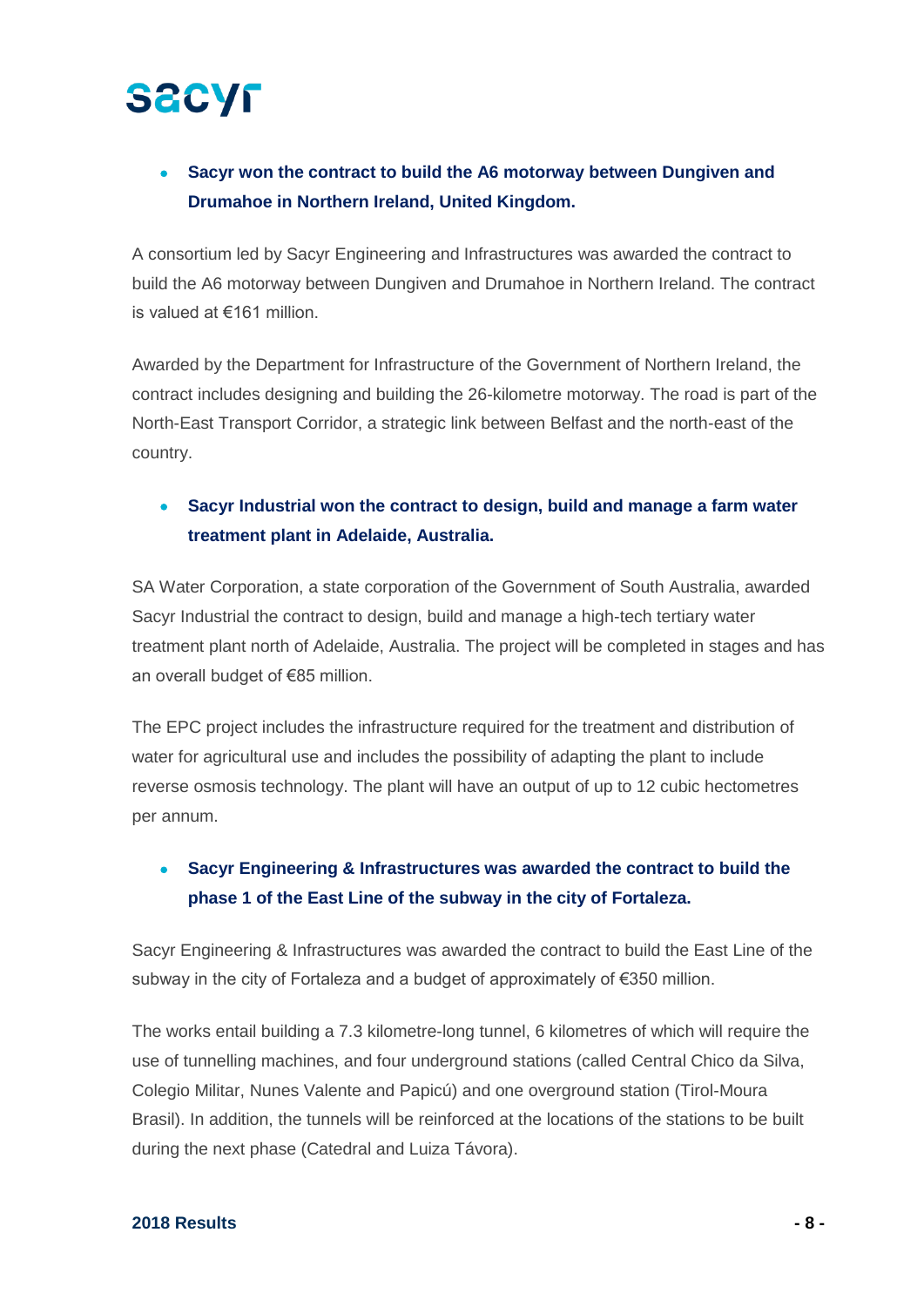### • **Sacyr will provide street cleaning and waste collection services for the municipality of Arona in Santa Cruz de Tenerife.**

Through its subsidiary Valoriza Medioambiente, Sacyr Services will manage the public urban solid waste (USW) management and street cleaning service in the municipality of Arona, Santa Cruz de Tenerife, for a total of €53 million and a concession period of 8 years.

### • **Sacyr will provide street cleaning and waste collection services for the Autonomous City of Melilla.**

Sacyr Services, through its subsidiary Valoriza Medioambiente, won the contract for street cleaning and waste collection services in the Autonomous City of Melilla for an aggregate amount of €51 million over a period of 4 years, extendable for a further 2 years.

All the street cleaning and waste collection equipment is more environmentally friendly and sustainable, thus reducing emissions of greenhouse gases and noise pollution. The company will also have sound-insulated equipment with water-saving devices with a view to increasing the use of high-pressure water jets in street cleaning.

### • **Sacyr won the water management contract for Sotogrande and Pueblo Nuevo de Guadiaro in Cádiz.**

Sacyr Services, through its subsidiary Sacyr Agua, won the water management contract (drinking water supply, sewage and wastewater purification) for the Sotogrande and Pueblo Nuevo de Guadiaro National Tourist Interest Centre (CITN) in Cádiz for a total of €400 million over a 35-year period. It will serve a population of 5,000 inhabitants, which in the summer season can rise to more than 25,000.

#### **Contracts still to be signed:**

- "Ferrocaril Central" refurbishment and concession in Uruguay for €822 million in construction and 2,200 million euros in concession investment. The 270 km Ferrocarril Central rail corridor will connect the capital Montevideo with the city of Paso de los Toros in the department of Tacuarembó in the north of the country.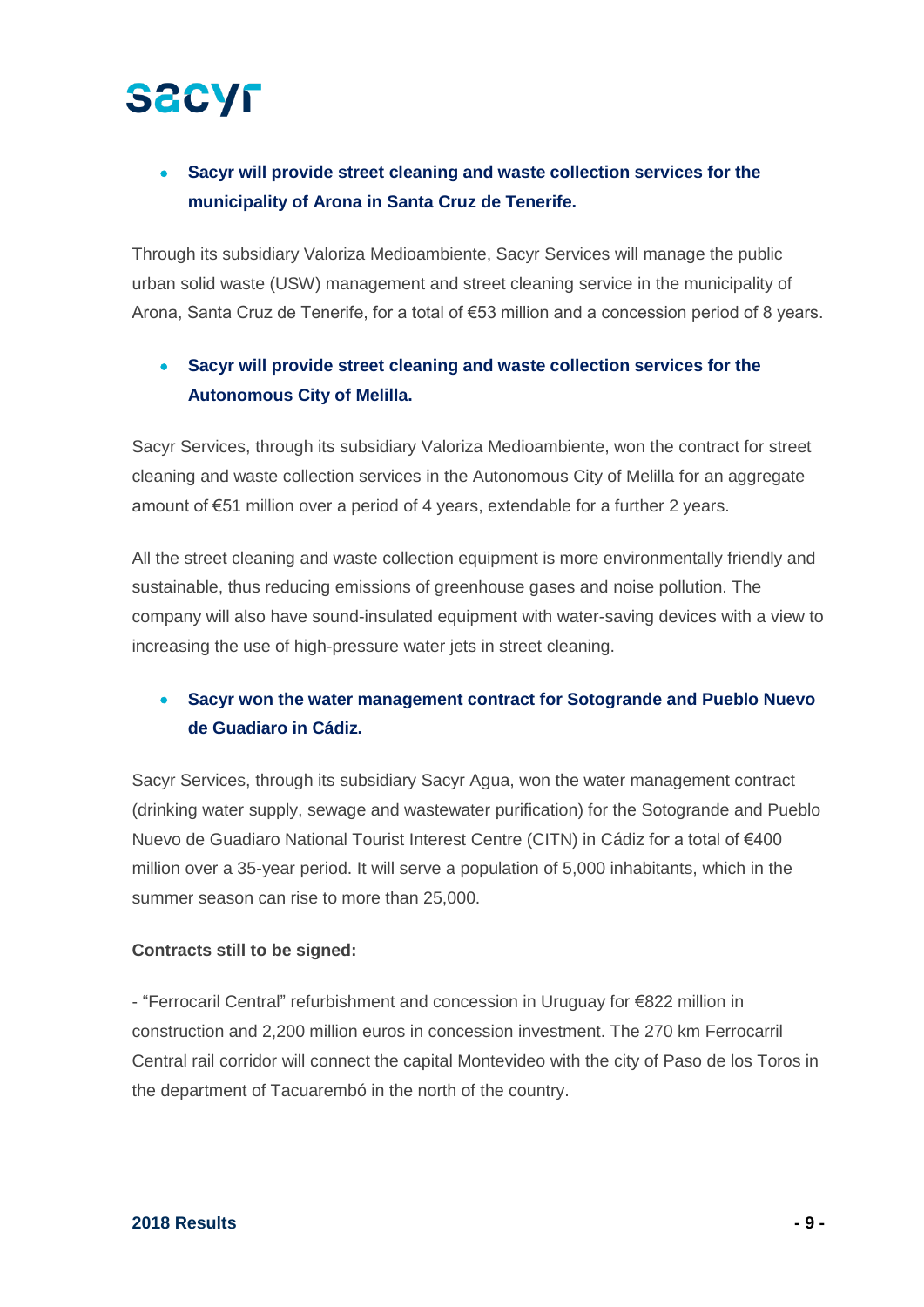

#### **Contracts awarded after the year-end:**

- Sacyr Concesiones has been selected for the award of the Chacatulla de Arica Airport concession in Chile.

- Construction of two new hospitals in Chile (Provincia Cordillera and Sótero del Río).

- Construction and concession of the Los Vilos – La Serena motorway.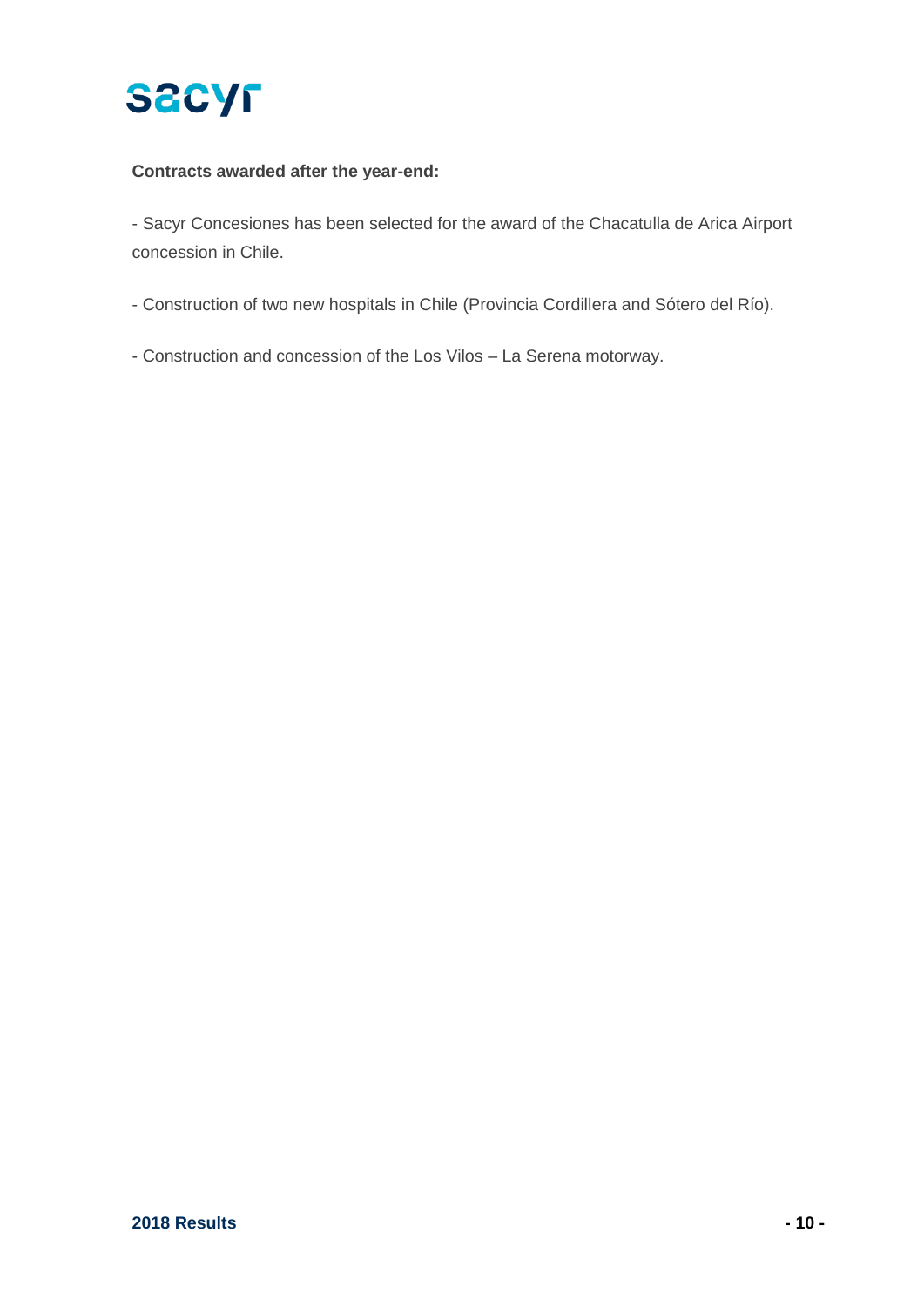## **II. Income Statement**

Sacyr's 2018 results confirm the strong operating performance of all the Group's businesses and the consolidation of strategic growth in our international markets. The key to the Group's operating performance is careful attention to profitability and cash flow generation, based on rigorous selection of contracts and thorough control of the associated risks and costs. Sacyr's profile as a concession operator makes it a Group with stable and predictable earnings, coupled with strong cash-flow generation capabilities.

| <b>INCOME STATEMENT</b>                            |              |              |           |
|----------------------------------------------------|--------------|--------------|-----------|
| (Thousands of Euros)                               | 2018         | 2017         | % Chg     |
|                                                    |              |              |           |
| <b>Revenue</b>                                     | 3,795,717    | 3,092,606    | 22.7%     |
| Other income                                       | 322,391      | 176,877      | 82.3%     |
| <b>Total operating income</b>                      | 4,118,108    | 3,269,483    | 26.0%     |
| <b>External and Operating Expenses</b>             | $-3,574,819$ | $-2,846,891$ | 25.6%     |
| <b>EBITDA</b>                                      | 543,289      | 422,592      | 28.6%     |
| Amortisation and depreciation charge               | $-138,030$   | $-137,097$   | 0.7%      |
| Trade Provisions and non recurring items           | $-40,376$    | $-28,669$    | 40.8%     |
| <b>NET OPERATING PROFIT</b>                        | 364,883      | 256,826      | 42.1%     |
| <b>Financial results</b>                           | $-247,260$   | $-174,253$   | 41.9%     |
| Forex results                                      | 48,206       | $-71,236$    | n.a.      |
| Results from equity accounted subsidiaries         | 200,979      | 259,114      | $-22.4%$  |
| Provisions for financial investments               | $-57,600$    | 86,210       | $-166.8%$ |
| Change in value of financial instruments           | $-11,140$    | -144,754     | $-92,3%$  |
| Results from sales of non current assets           | $-12,544$    | $-362$       | n.a.      |
| <b>PROFIT BEFORE TAXES</b>                         | 285,525      | 211,545      | 35.0%     |
| Corporate Tax                                      | $-77,098$    | $-42,967$    | 79.4%     |
| PROFIT FOR CONTINUING ACTIVITIES                   | 208,427      | 168,578      | 23.6%     |
| RESULTS FOR COMPANIES WITH DISCONTINOUS ACTIVITIES | n            | 0            |           |
| <b>CONSOLIDATE RESULTS</b>                         | 208,427      | 168,578      | 23.6%     |
| <b>Minorities</b>                                  | $-58,030$    | $-37,934$    | 53.0%     |
| <b>NET ATTRIBUTABLE PROFIT</b>                     | 150,398      | 130,644      | 15.1%     |
|                                                    |              |              |           |
| <b>Gross margin</b>                                | 14.3%        | 13.7%        |           |

Revenue amounted to €3,796 million, representing year-on-year growth of 23%.

- 60% of revenue and 71% of the backlog were generated outside Spain.
- EBITDA reached €543 million, representing year-on-year growth of 29%.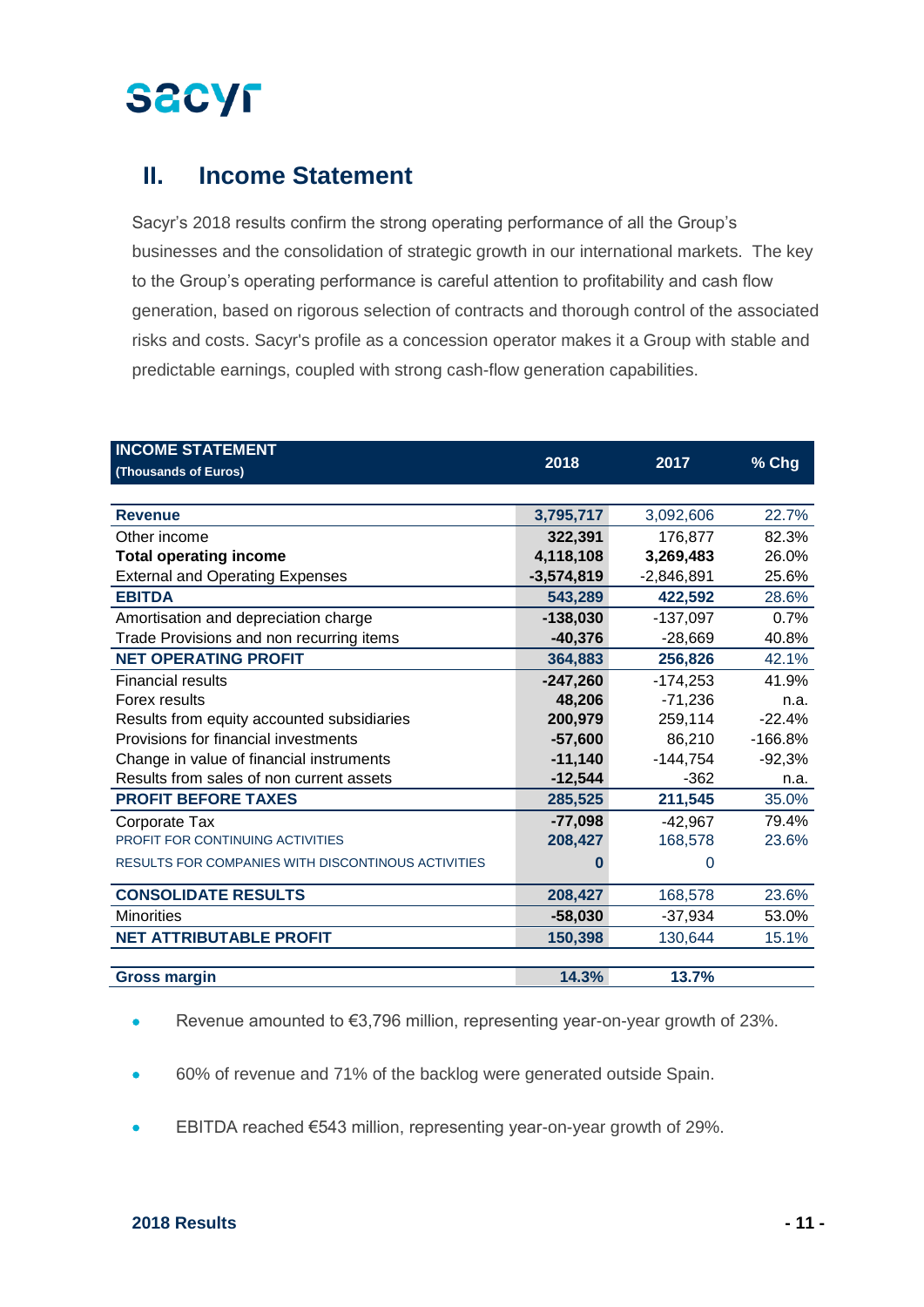## **SACYF**

- The EBITDA generated by the assets operated under concessions in four business areas (transportation infrastructure, waste treatment plants, water treatment plants, and power plants) represented over 75% of the Group total.
- Operating profit (EBIT) rose 42% to €365 million.
- The EBITDA margin was 14.3%, compared to 13.7% in the same period of the previous year.
- Attributable net profit was  $\epsilon$ 150 million in 2018, up 15% compared to the same period of the previous year.

### **Revenue**

### **Revenue increased by 23% as a result of the favourable performance of all the Group's businesses.**

Positive business performance across all areas allowed the Group to post revenue of €3,796 million, 23% more than in the same period of the previous year. The year-on-year growth in international revenue was 26%.

The Engineering and Infrastructures division grew 40%, following the trend of recent quarters, thanks to the rate of revenue generation from major projects in the various strategic markets (Italy, Colombia, Chile, Uruguay, Peru, Paraguay, Mexico, Ireland, etc.). Sacyr Concessions grew 29%, the increase in construction revenues can be observed as a result of the progress in the execution of the last awarded contracts. The revenues from Sacyr Services increased by 13%, due to the start of operation of our portfolio projects, and Sacyr Industrial by 1%.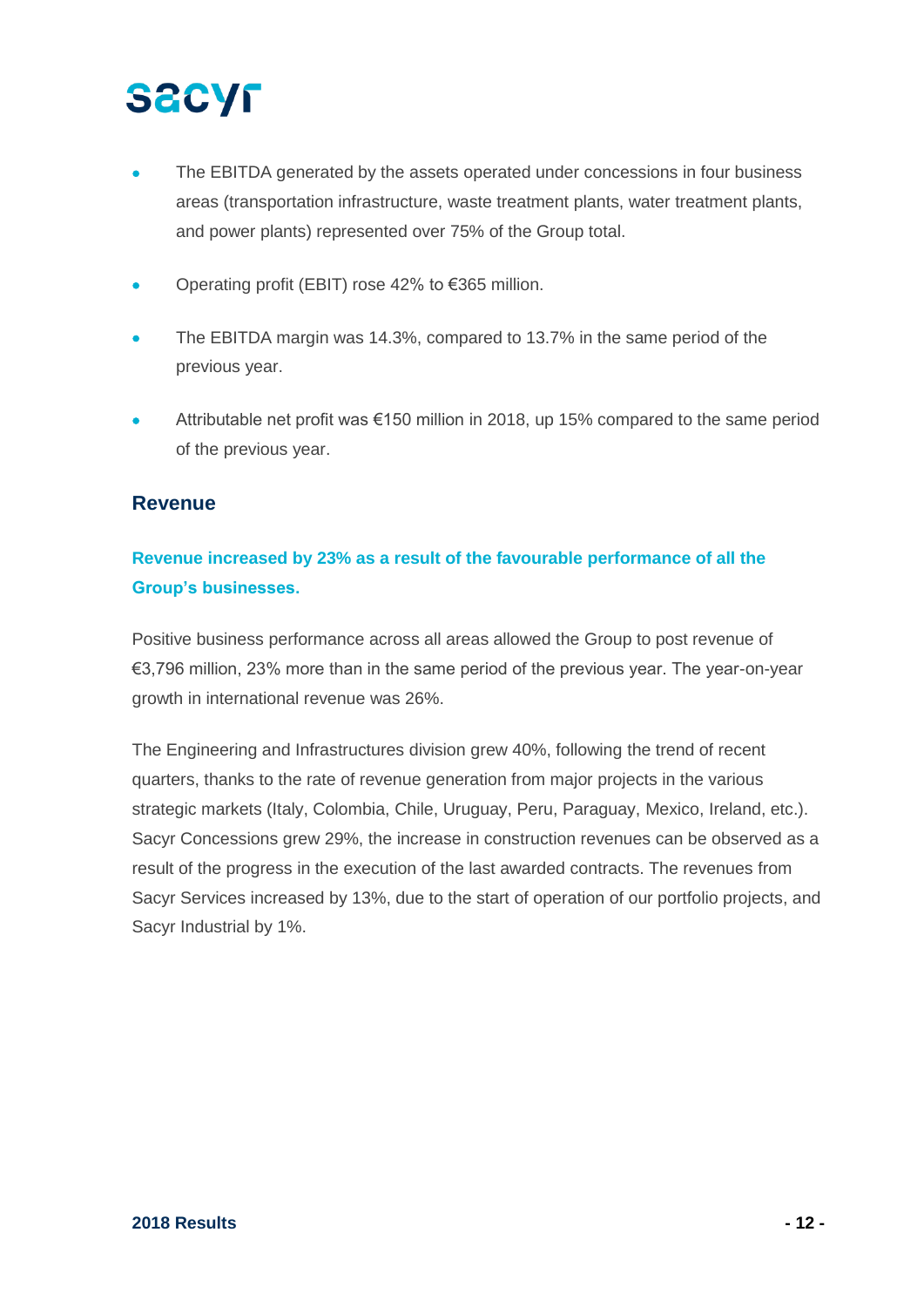# **SACYF**

| <b>REVENUE (Thousands of Euros)</b> | 2018       | 2017       | $%$ Chq |
|-------------------------------------|------------|------------|---------|
| SACYR ENGINEERING & INFRASTRUCTURES | 1,713,022  | 1,224,984  | 39.8%   |
| <b>SACYR CONCESSIONS</b>            | 793,268    | 612.764    | 29.5%   |
| Revenue from concessions            | 432,243    | 355,758    | 21.5%   |
| Revenue from construction           | 361,025    | 257,006    | 40.5%   |
| <b>SACYR SERVICES</b>               | 1,075,310  | 951,896    | 13.0%   |
| <b>SACYR INDUSTRIAL</b>             | 526,722    | 522,851    | 0.7%    |
| Holding y Adjustment                | $-312,604$ | $-219,890$ |         |
| <b>REVENUE</b>                      | 3,795,717  | 3,092,606  | 22.7%   |
|                                     |            |            |         |
| International                       | 2,270,404  | 1,800,067  | 26.1%   |
| % International                     | 60%        | 58%        |         |

### **EBITDA**

The Group's strategic focus on increasing the profitability of its businesses is evident in the trend in EBITDA in 2018, which increased by a very substantial 29% from 2017. EBITDA grew by 17% at Sacyr Concessions, 14% at Sacyr Services and 5% at Sacyr Industrial. In Sacyr Engineering and Infrastructures, the momentum was shaped by the pace of execution of some of the major projects in the pipeline (in Colombia, Chile, Uruguay, Peru, Paraguay, Mexico, Ireland, etc.), boosted by the contribution by the Pedemontana-Veneta motorway in Italy.

The Group's pronounced exposure to concessions will translate into predictable and recurring earnings in the years to come, in addition to strong cash flow generation.

The consolidated EBITDA margin stood at 14.3% in 2018, which is 60 basis points wider than in 2017.

| <b>EBITDA (Thousands of Euros)</b>  | 2018      | 2017    | $%$ Chq |
|-------------------------------------|-----------|---------|---------|
| SACYR ENGINEERING & INFRASTRUCTURES | 168,440   | 92.769  | 81.6%   |
| <b>SACYR CONCESSIONS</b>            | 271,950   | 231.940 | 17.2%   |
| <b>SACYR SERVICES</b>               | 94,721    | 83.300  | 13.7%   |
| SACYR INDUSTRIAL                    | 36,342    | 34.453  | 5.5%    |
| Holding y Adjustment                | $-28,165$ | -19,870 |         |
| <b>EBITDA</b>                       | 543,289   | 422,592 | 28.6%   |
| Ebitda Margin (%)                   | 14.3%     | 13.7%   |         |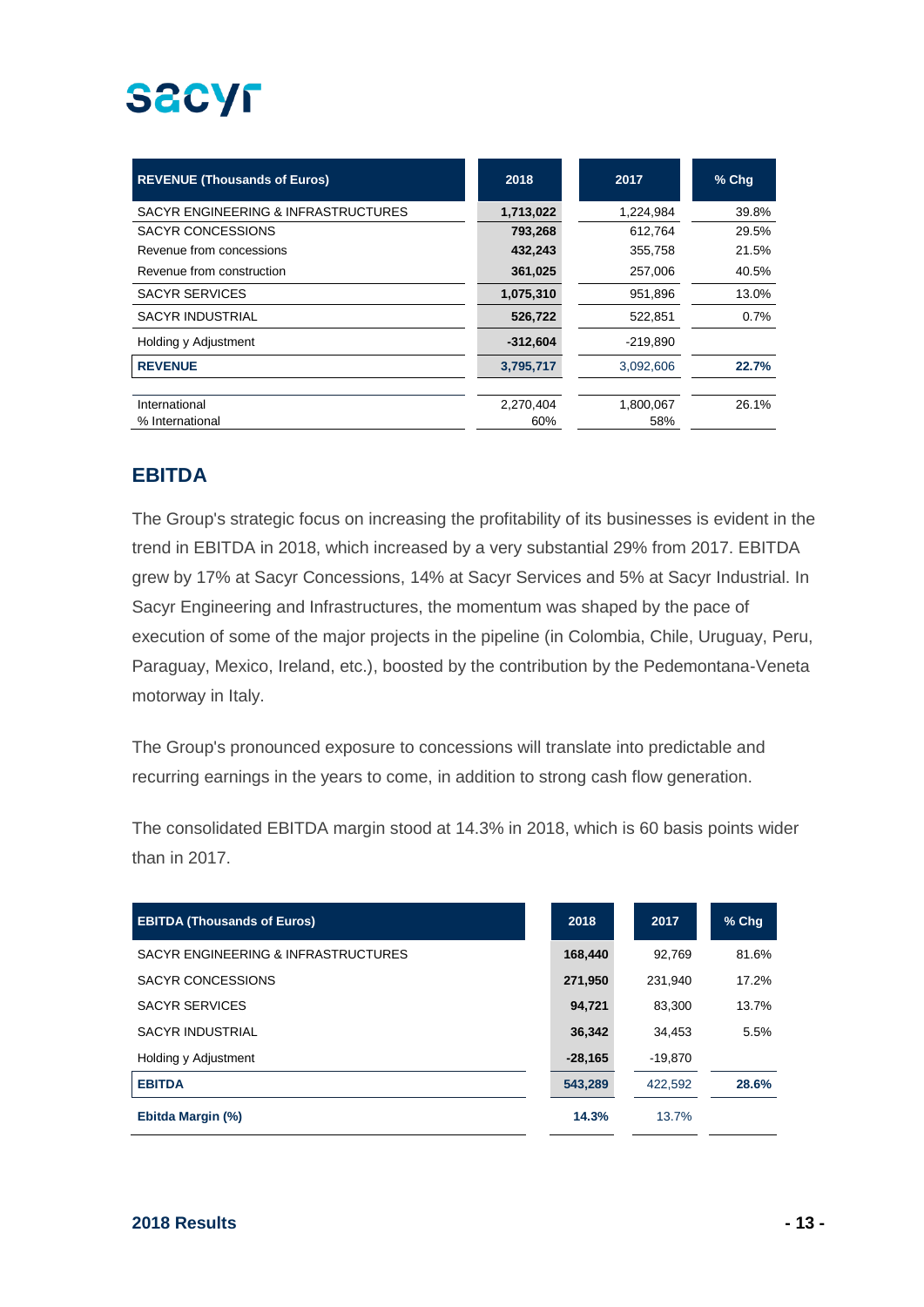## **Operating profit (EBIT)**

Operating profit (EBIT) reached €365 million, a year-on-year increase of 42%.

### **Financial Results**

Net financial results totalled - €247 million in 2018. The average borrowing cost was 3.6%.

### **Results from equity accounted subsidiaries**

The total under this heading of the income statement amounted to €201 million, of which €184 million relate to our stake in Repsol. Repsol's carrying amount at 31 December 2018 was €16.48 per share.

### **Net profit**

Net profit at 31 December 2018 was €150 million, 15% more than for the same period of the previous year.

## **III. Backlog**

Sacyr's order backlog at year-end 2018, in revenue terms, amounted to €41,674 million, growth of 2% from year-end 2017, which is noteworthy in light of the strong pace of invoicing by the Group.

The Group continues to pursue a strategy of internationalisation in strategic markets. International backlog already accounts for 71% of the total, due to the new contracts awarded in countries such as the United States, Colombia, Mexico, Peru, Paraguay, Australia, Chile and United Kingdom, etc.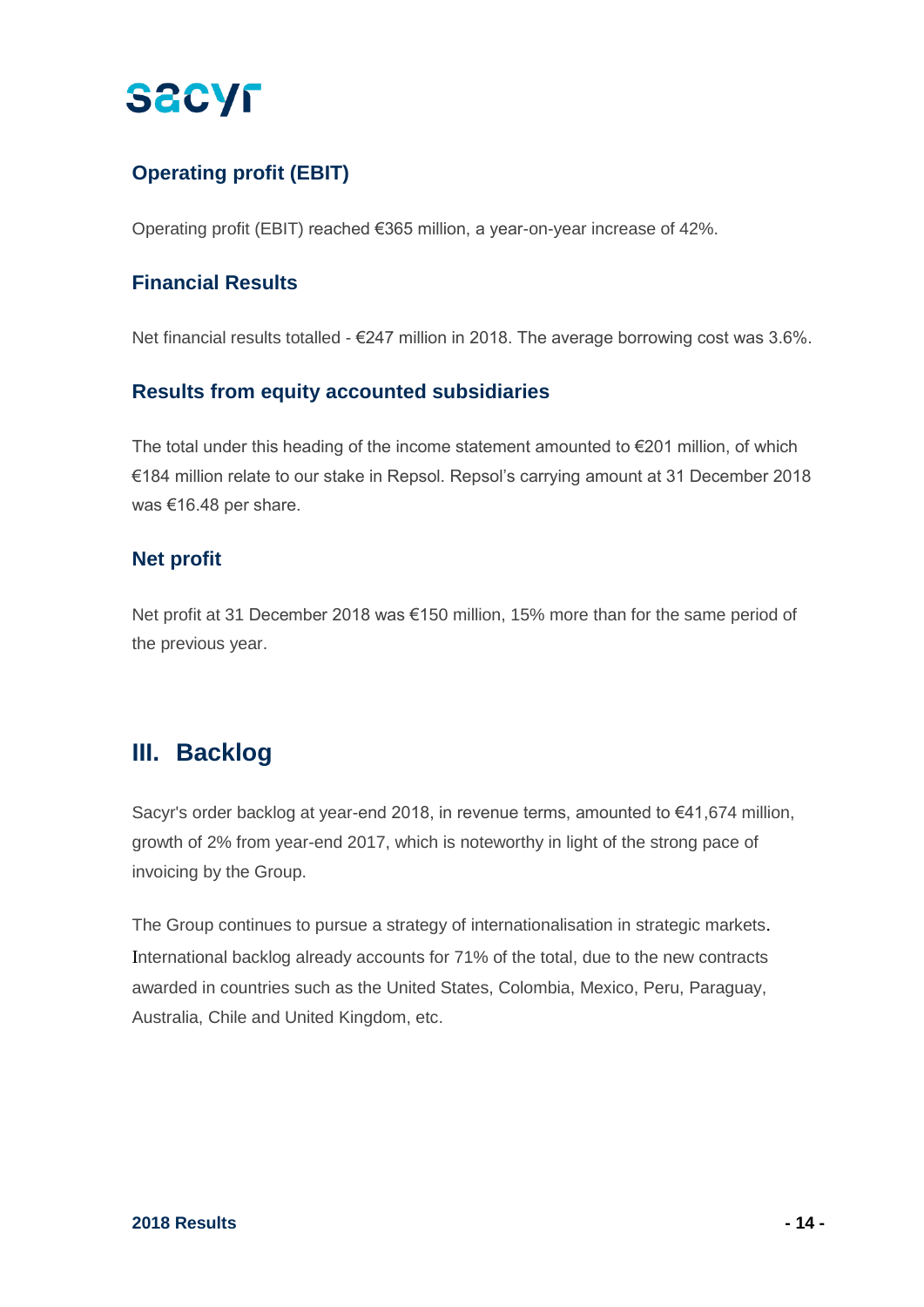| <b>BACKLOG</b><br>(Thousands of euros) | 2018   | <b>International</b> | <b>Spain</b> | % Internat. |
|----------------------------------------|--------|----------------------|--------------|-------------|
| SACYR ENGINEERING & INFRASTRUCTURES    | 6,183  | 5,426                | 756          | 88%         |
| <b>SACYR CONCESSIONS</b>               | 27,081 | 22,235               | 4,846        | 82%         |
| <b>SACYR SERVICES</b>                  | 5,899  | 1,708                | 4,191        | 29%         |
| <b>SACYR INDUSTRIAL</b>                | 2,511  | 266                  | 2.245        | 11%         |
| <b>TOTAL</b>                           | 41,674 | 29,635               | 12,039       |             |
|                                        |        |                      |              |             |
| <b>Backlog December 2017</b>           | 41,001 |                      |              |             |
|                                        |        |                      |              |             |
| Chg. 2018                              | 2%     |                      |              |             |

In the Engineering and Infrastructures business, international projects account for 88% of the total backlog. The division's geographic exposure is concentrated in the United States, Chile, Italy, Peru, Colombia, Paraguay, Mexico, Brazil, the United Kingdom, Qatar, Uruguay, Portugal, Angola and other countries.

In the Concessions business, Sacyr's international presence is steadily increasing, with a focus on strategic markets. At 31 December 2018, the international backlog accounted for 82% of the total. The Concessions division operates in Chile, Colombia, Uruguay, Paraguay, Peru, Italy, Mexico and Ireland.

The Services division is present in the domestic market, with contracts in Spain for care services, municipal services, waste treatment, environmental projects, catering, mining, facility management, etc. In addition to this domestic business, some 29% of the division's backlog is located outside Spain, specifically in Colombia, Australia, Algeria, Chile, Uruguay, Mexico, Peru, Oman, Portugal and other countries, largely through contracts for the operation and maintenance of water concessions and for infrastructure maintenance and waste collection and transport.

Sacyr Industrial, for its part, is present in Australia, Bolivia, Oman, Mexico, Peru, Panama, Chile, Colombia and Ecuador, as well as Spain, with numerous projects in the Oil & Gas and electricity infrastructure sectors and in power plants, cement plants, desalination plants and waste treatment facilities. It now has a backlog of projects totalling €2,511 million, 11% of which is located abroad.

#### **2018 Results - 15 -**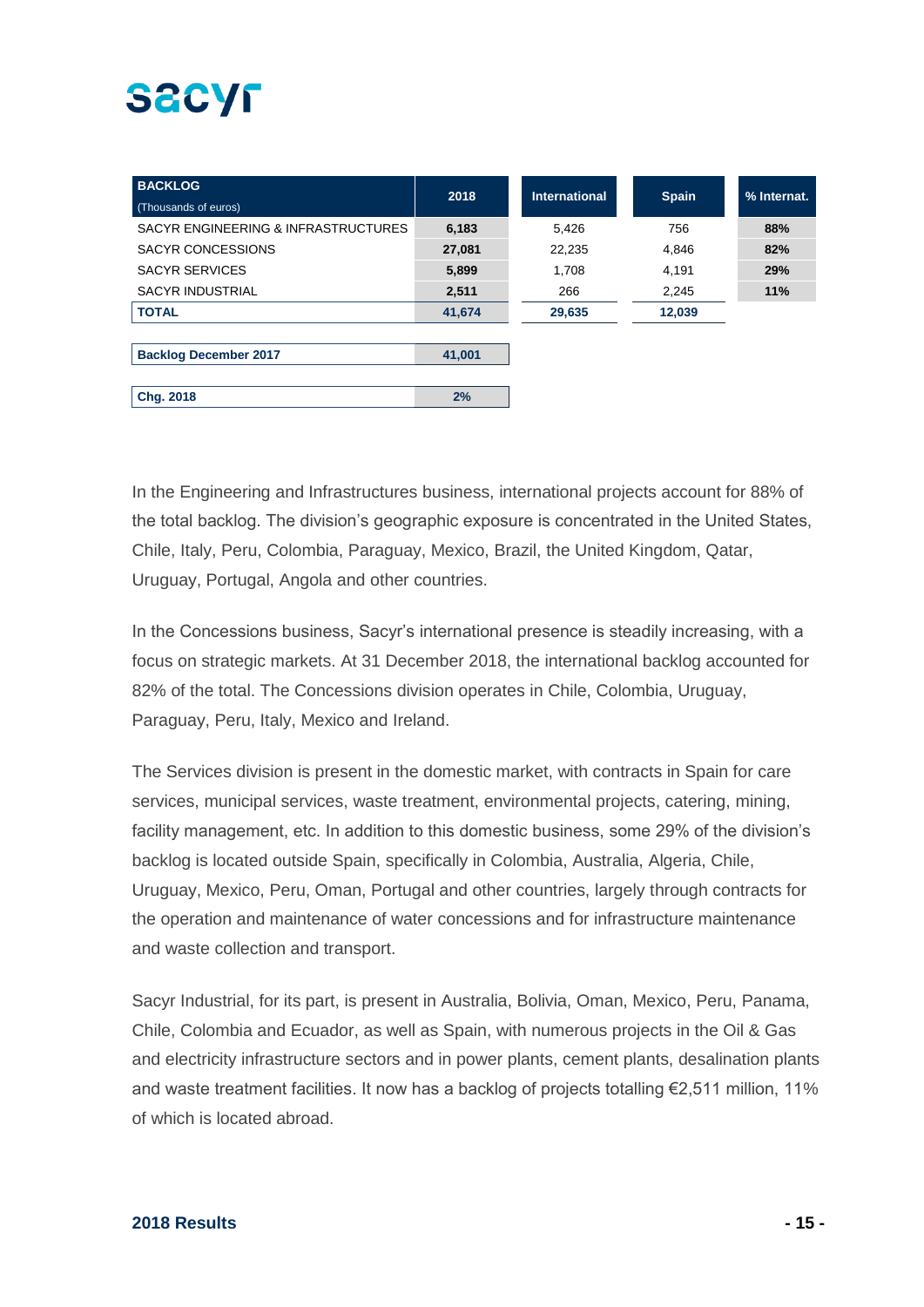

## **IV. Consolidated balance sheet**

| <b>BALANCE SHEET</b><br>(Thousands of Euros)                     | <b>DEC. 2018</b> | <b>DEC. 2017</b> | Chg 18/17  |
|------------------------------------------------------------------|------------------|------------------|------------|
| <b>NON CURRENT ASSETS</b>                                        | 8,895,503        | 8,098,032        | 797,471    |
| Intangible Assets                                                | 25,901           | 17,188           | 8,713      |
| <b>Concessions Investments</b>                                   | 1,353,656        | 1,370,054        | $-16,398$  |
| <b>Fixed Assets</b>                                              | 441,230          | 387,600          | 53,631     |
| <b>Financial Assets</b>                                          | 3,335,804        | 3,059,941        | 275,863    |
| Receivables from concession assets                               | 3,552,834        | 2,854,735        | 698,099    |
| <b>Other non Current Assets</b>                                  | 19,444           | 241,714          | $-222,271$ |
| Goodwill                                                         | 166,633          | 166,801          | $-167$     |
| <b>CURRENT ASSETS</b>                                            | 4,954,307        | 5,478,224        | $-523,916$ |
| Non current assets held for sale                                 | 362,172          | 454,992          | $-92,820$  |
| Inventories                                                      | 209,331          | 199,937          | 9,394      |
| Receivables from concession assets                               | 293,238          | 260,278          | 32,961     |
| <b>Accounts Receivable</b>                                       | 1,974,908        | 2,333,664        | $-358,756$ |
| <b>Financial Assets</b>                                          | 124,446          | 113,361          | 11,085     |
| Cash                                                             | 1,990,212        | 2,115,992        | $-125,780$ |
| <b>ASSETS = LIABILITIES</b>                                      | 13,849,810       | 13,576,256       | 273,554    |
|                                                                  |                  |                  |            |
| <b>EQUITY</b>                                                    | 1,507,190        | 2,004,419        | $-497,228$ |
| Shareholder's Equity                                             | 1,145,833        | 1,652,138        | $-506,305$ |
| Minority Interests                                               | 361,358          | 352,281          | 9,077      |
| <b>NON CURRENT LIABILITIES</b>                                   | 7,915,873        | 7,253,254        | 662,619    |
| <b>Financial Debt</b>                                            | 5,061,232        | 4,729,167        | 332,065    |
| Financial Instruments at fair value                              | 105,917          | 192,800          | $-86,883$  |
| Provisions                                                       | 313,917          | 294,882          | 19,035     |
| Other non current Liabilities                                    | 817,365          | 547,154          | 270,212    |
| Other hedged debt                                                | 1,617,442        | 1,489,252        | 128,190    |
| <b>CURRENT LIABILITIES</b>                                       | 4,426,746        | 4,318,583        | 108,163    |
| Liabilities associated with the non current assets held for sale | 170,236          | 176,965          | $-6,729$   |
| <b>Financial Debt</b>                                            | 1,097,331        | 921,205          | 176,127    |
| Financial Instruments at fair value                              | 18,953           | 27,127           | $-8,174$   |
| <b>Trade Accounts Payable</b>                                    | 2,431,138        | 2,460,956        | $-29,818$  |
| <b>Operating Provisions</b>                                      | 157,225          | 122,726          | 34,499     |
| Other current liabilities                                        | 551,863          | 609,604          | $-57,741$  |

Main changes in 2018 are the result of applying new accounting rules. As indicated in the Group's financial statements, an adjustment of €540 million was recognised in equity at 1 January 2018.

### **Financial debt**

The Group's net debt amounts to €4,045 million. The breakdown of the debt and the changes with respect to December 2017 are as follows: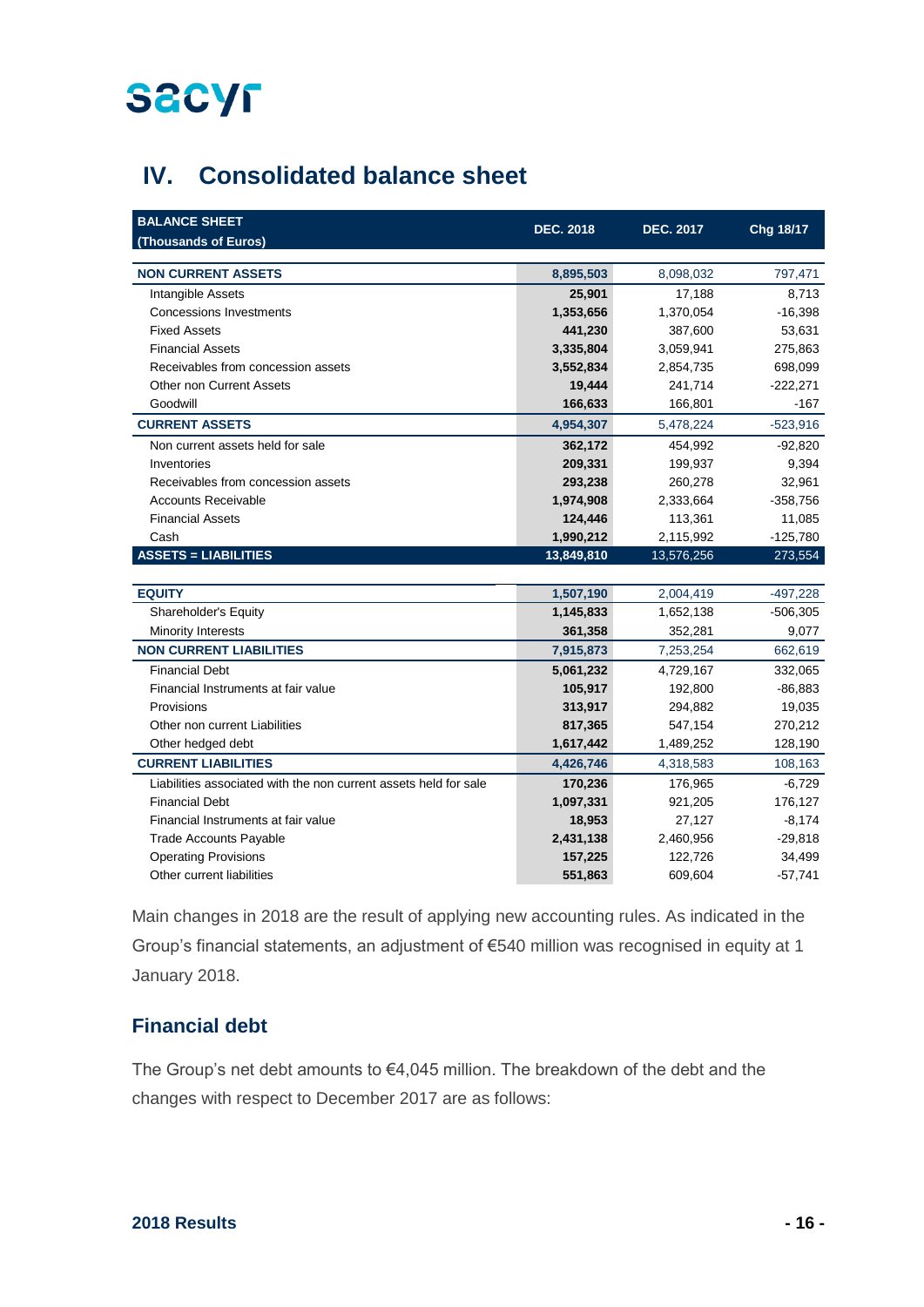| $\epsilon$ Million                   | 2018  | 2017  | VAR.  |
|--------------------------------------|-------|-------|-------|
| <b>Project Finance</b>               | 2.907 | 2.517 | 390   |
| <b>Bank Debt</b>                     | 461   | 498   | $-37$ |
| <b>Capital Markets (Bonds + ECP)</b> | 677   | 406   | 271   |
| Net Debt                             | 4,045 | 3,421 | 624   |

**Bank Debt:** the group's bank debt stands at €461 million, consisting of working capital finance used by the Group in its various businesses. This amount includes the bank debt of each of the group's business areas and the financial liability associated with the holding company.

In the fourth quarter, the group's bank borrowings increased due to the financing arranged in December to fund the repayment of a portion of the down payments corresponding to the third set of locks at the Panama Canal.

**Capital markets:** at 31 December 2018 the holding company has a financial liability of €677 million, mainly for:

- The outstanding amount of the convertible bonds issued in 2014, maturing in 2019.
- The ECP programme, which has been very active in recent months.
- The EMTN programme, launched in May.

This funding is used by the parent company, in its financial management and coordination activities as the Group's controlling company, to meet the financing needs of the various Group companies.

**Project finance:** this amounts to €2,907 million and consists of very long-term project finance. This debt is repaid out of the cash flows generated by the projects themselves.

Changes in net debt in 2018 were as follows:

#### **2018 Results - 17 -**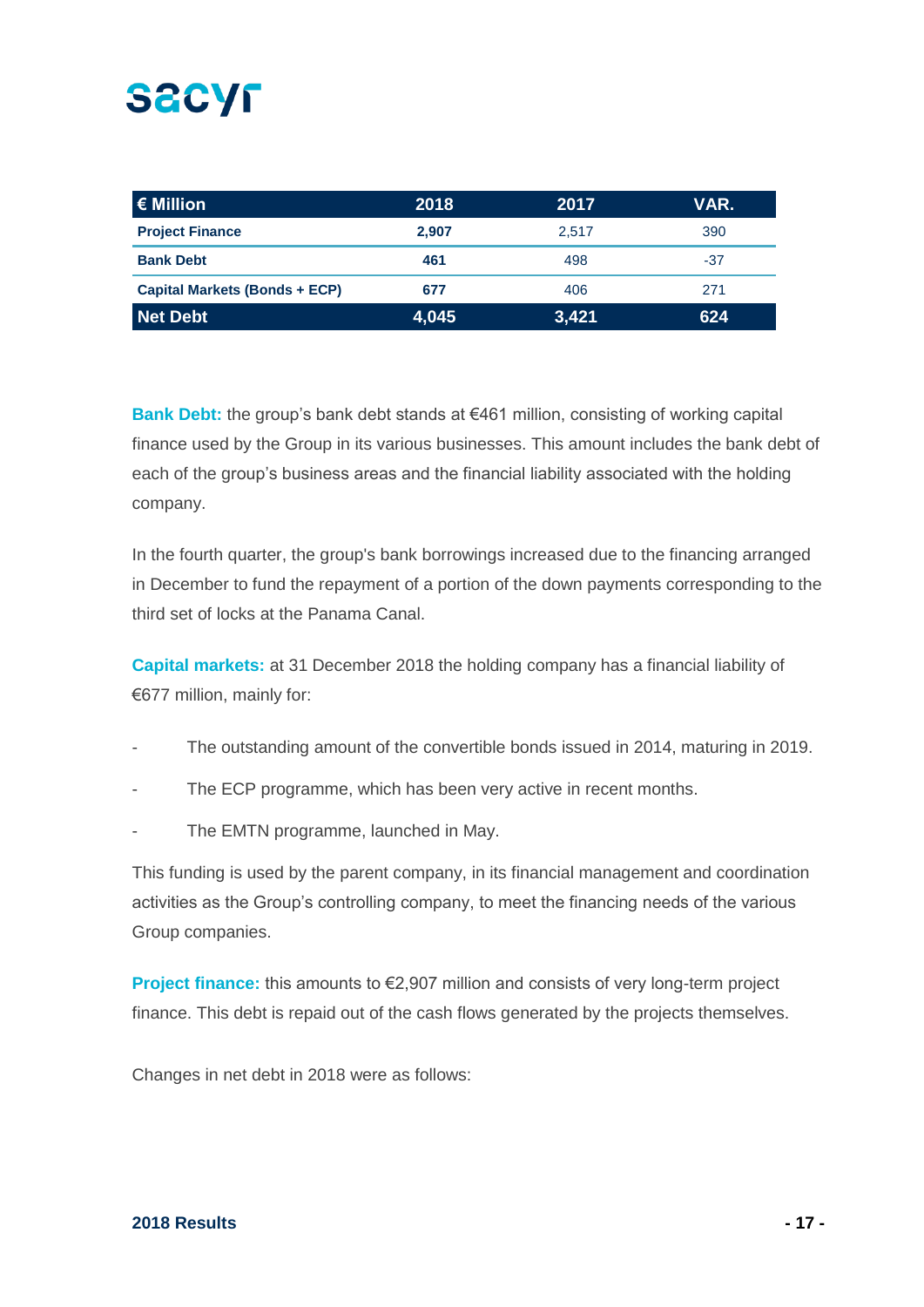

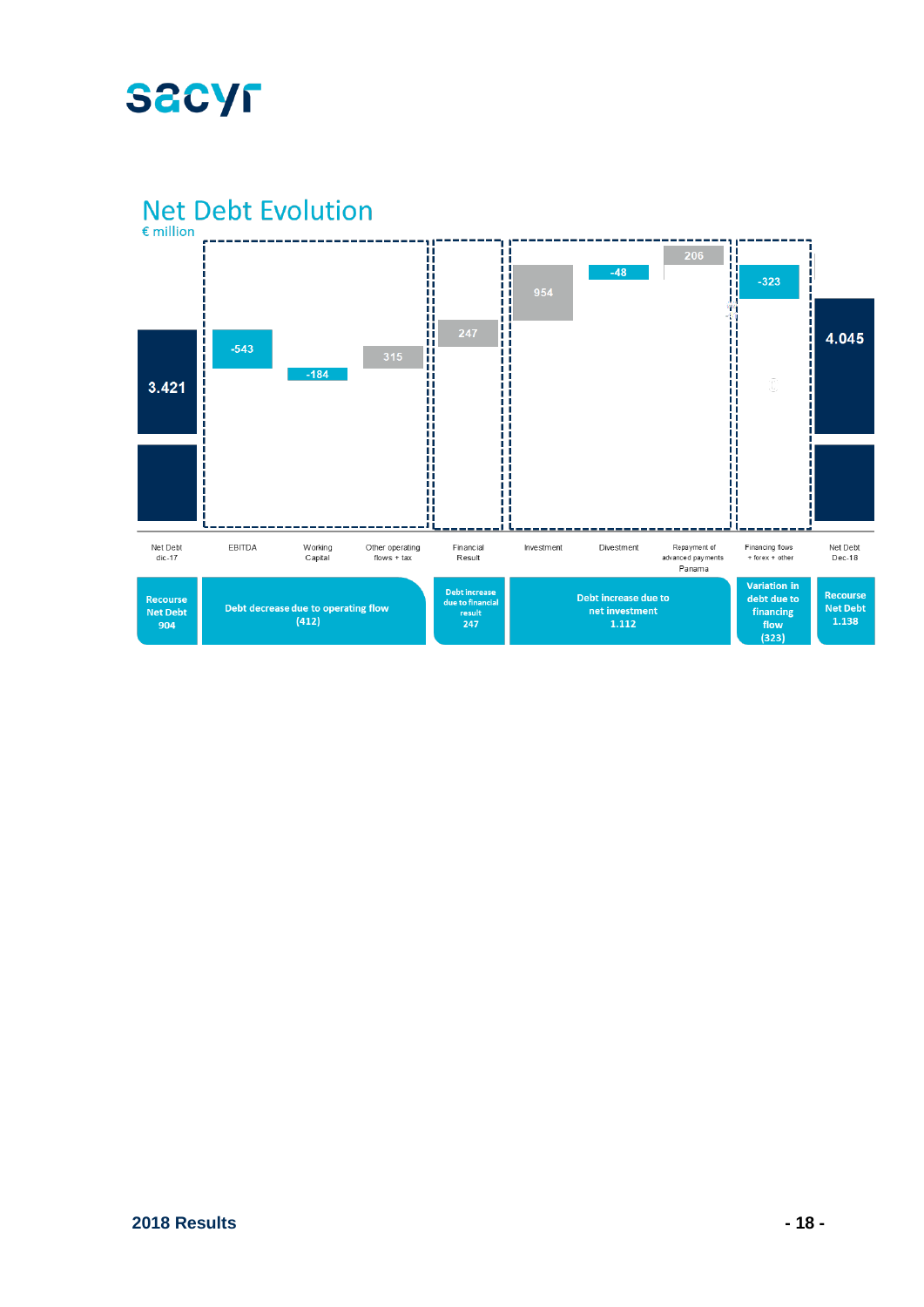

## **V. Performance by business area**

| <b>CONSOLIDATED INCOME STATEMENT AS OF DECEMBER 2018</b> |                                                  |                                    |                                 |                                   |                                            |                |
|----------------------------------------------------------|--------------------------------------------------|------------------------------------|---------------------------------|-----------------------------------|--------------------------------------------|----------------|
| (Thousands of Euros)                                     | <b>Sacyr Eng &amp;</b><br><b>Infrastructures</b> | <b>Sacyr</b><br><b>Concessions</b> | <b>Sacyr</b><br><b>Services</b> | <b>Sacyr</b><br><b>Industrial</b> | <b>Holding &amp;</b><br><b>Adjustments</b> | <b>TOTAL</b>   |
| Turnover                                                 | 1,713,022                                        | 793,268                            | 1,075,310                       | 526,722                           | $-312,604$                                 | 3,795,717      |
| <b>Other Sales</b>                                       | 242,041                                          | 40,434                             | 49,345                          | 4,872                             | $-14,301$                                  | 322,391        |
| <b>Total Income</b>                                      | 1,955,063                                        | 833,701                            | 1,124,655                       | 531,594                           | $-326,905$                                 | 4,118,108      |
| <b>External and Operating Expenses</b>                   | $-1,786,623$                                     | $-561,752$                         | $-1,029,934$                    | $-495,252$                        | 298,741                                    | $-3,574,819$   |
| <b>GROSS OPERATING PROFIT</b>                            | 168,440                                          | 271,950                            | 94,721                          | 36,342                            | $-28,165$                                  | 543,289        |
| Depreciation                                             | $-35,272$                                        | $-49,223$                          | $-41,599$                       | $-9,752$                          | $-2,184$                                   | $-138,030$     |
| Trade Provisions and non recurring items                 | $-11,913$                                        | 25,667                             | $-10,648$                       | 624                               | $-44,107$                                  | $-40,376$      |
| <b>NET OPERATING PROFIT</b>                              | 121,255                                          | 248,393                            | 42,474                          | 27,215                            | $-74,455$                                  | 364,883        |
| <b>Financial results</b>                                 | $-59,045$                                        | $-152,530$                         | $-12,555$                       | $-5,978$                          | $-17,152$                                  | $-247,260$     |
| Forex results                                            | 25,960                                           | $-8,208$                           | 146                             | $-1,681$                          | 31,989                                     | 48,206         |
| Results from equity accounted subsidiaries               | 1,144                                            | 7,990                              | 8,817                           | $-11$                             | 183,040                                    | 200,979        |
| Provisions for financial investments                     | $-33$                                            | $-4,703$                           | $-125$                          | -7                                | $-52,732$                                  | $-57,600$      |
| Change in value of financial instruments at fair value   |                                                  | $-19,632$                          | $-3,495$                        | $-773$                            | 12,760                                     | $-11,140$      |
| Results from sales of non current assets                 | 2,768                                            | $-7,594$                           | 1,156                           | $-1,275$                          | $-7,599$                                   | $-12,544$      |
| PROFIT BEFORE TAXES                                      | 92,049                                           | 63,717                             | 36,418                          | 17,490                            | 75,851                                     | 285,525        |
| Corporate Tax                                            | $-39,293$                                        | $-18,952$                          | $-9,244$                        | $-2,021$                          | $-7,587$                                   | $-77,098$      |
| PROFIT FOR CONTINUING ACTIVITIES                         | 52,757                                           | 44,764                             | 27,174                          | 15,469                            | 68,264                                     | 208,427        |
| PROFIT FOR DISCONTINUING ACTIVITIES                      | $\overline{0}$                                   | $\overline{0}$                     | $\overline{0}$                  | $\overline{0}$                    | $\Omega$                                   | $\overline{0}$ |
| <b>CONSOLIDATE RESULTS</b>                               | 52,757                                           | 44,764                             | 27,174                          | 15,469                            | 68,264                                     | 208,427        |
| <b>Minorities</b>                                        | $-27,185$                                        | $-29,167$                          | 2,320                           | $-4,434$                          | 437                                        | $-58,030$      |
| <b>NET ATTRIBUTABLE PROFIT</b>                           | 25,572                                           | 15,597                             | 29,494                          | 11,035                            | 68,700                                     | 150,398        |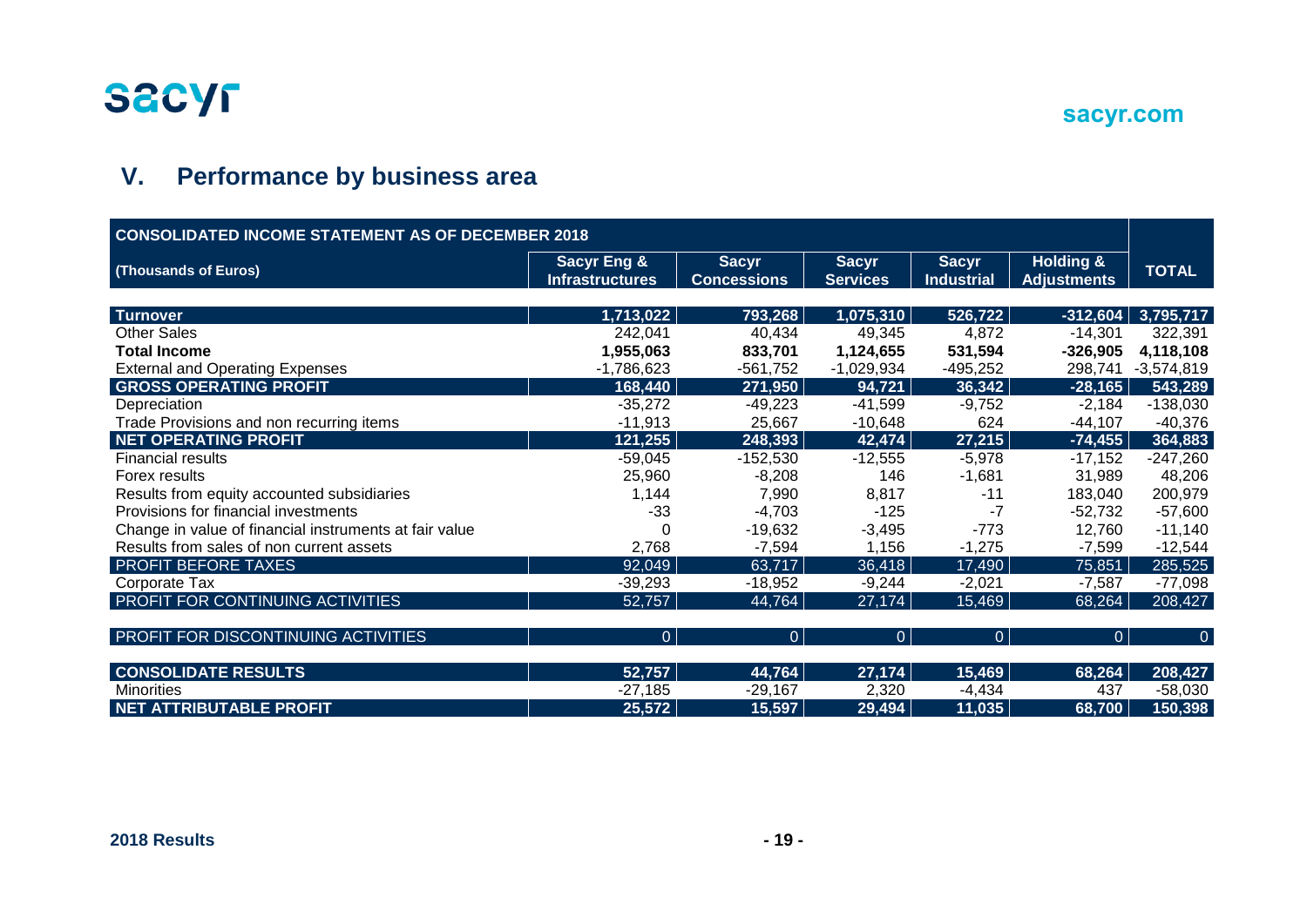**sacyr.com**

| <b>CONSOLIDATED INCOME STATEMENT AS OF DECEMBER 2017</b> |                                                  |                                    |                                 |                                   |                                            |                |  |  |
|----------------------------------------------------------|--------------------------------------------------|------------------------------------|---------------------------------|-----------------------------------|--------------------------------------------|----------------|--|--|
| (Thousands of Euros)                                     | <b>Sacyr Eng &amp;</b><br><b>Infrastructures</b> | <b>Sacyr</b><br><b>Concessions</b> | <b>Sacyr</b><br><b>Services</b> | <b>Sacyr</b><br><b>Industrial</b> | <b>Holding &amp;</b><br><b>Adjustments</b> | <b>TOTAL</b>   |  |  |
|                                                          |                                                  |                                    |                                 |                                   |                                            |                |  |  |
| <b>Turnover</b>                                          | 1,224,984                                        | 612,764                            | 951,896                         | 522,851                           | $-219,890$                                 | 3,092,606      |  |  |
| <b>Other Sales</b>                                       | 153,084                                          | 11,516                             | 24,776                          | 6,433                             | $-18,933$                                  | 176,877        |  |  |
| <b>Total Income</b>                                      | 1,378,068                                        | 624,281                            | 976,673                         | 529,283                           | $-238,822$                                 | 3,269,483      |  |  |
| <b>External and Operating Expenses</b>                   | $-1,285,299$                                     | $-392,341$                         | $-893,372$                      | $-494,831$                        | 218,952                                    | $-2,846,891$   |  |  |
| <b>GROSS OPERATING PROFIT *</b>                          | 92,769                                           | 231,940                            | 83,300                          | 34,453                            | $-19,870$                                  | 422,592        |  |  |
| Depreciation                                             | $-39,860$                                        | $-47,725$                          | $-38,269$                       | $-9,186$                          | $-2,057$                                   | $-137,097$     |  |  |
| Trade Provisions and non recurring items                 | $-7,055$                                         | $-20,022$                          | $-2,482$                        | 935                               | -44                                        | $-28,669$      |  |  |
| <b>NET OPERATING PROFIT</b>                              | 45,854                                           | 164,192                            | 42,550                          | 26,201                            | $-21,971$                                  | 256,826        |  |  |
| <b>Financial results</b>                                 | $-4,539$                                         | $-98,949$                          | $-8,515$                        | $-3,751$                          | $-58,498$                                  | $-174,253$     |  |  |
| Forex results                                            | $-48,000$                                        | $-401$                             | $-70$                           | -480                              | $-22,285$                                  | $-71,236$      |  |  |
| Results from equity accounted subsidiaries               | 2,525                                            | 6,249                              | 6,638                           | 30                                | 243,672                                    | 259,114        |  |  |
| Provisions for financial investments                     | 77,727                                           | 8,178                              | 319                             | 496                               | $-509$                                     | 86,210         |  |  |
| Change in value of financial instruments at fair value   | 0                                                | $-19,856$                          | $-3,687$                        | $-648$                            | $-120,564$                                 | $-144,754$     |  |  |
| Results from sales of non current assets                 | 1,756                                            | $-38$                              | -1                              | $-1,701$                          | $-378$                                     | $-362$         |  |  |
| PROFIT BEFORE TAXES                                      | 75,322                                           | 59,377                             | 37,232                          | 20,147                            | 19,466                                     | 211,545        |  |  |
| Corporate Tax                                            | $-40,947$                                        | $-23,036$                          | $-11,744$                       | $-6,867$                          | 39,626                                     | $-42,967$      |  |  |
| PROFIT FOR CONTINUING ACTIVITIES                         | 34,376                                           | 36,341                             | 25,488                          | 13,280                            | 59,093                                     | 168,578        |  |  |
| PROFIT FOR DISCONTINUING ACTIVITIES                      | $\overline{0}$                                   | $\Omega$                           | $\overline{0}$                  | $\overline{0}$                    | $\overline{0}$                             | $\overline{0}$ |  |  |
| <b>CONSOLIDATE RESULTS</b>                               | 34,376                                           | 36,341                             | 25,488                          | 13,280                            | 59,093                                     | 168,578        |  |  |
| <b>Minorities</b>                                        | $-11,655$                                        | $-22,683$                          | 66                              | $-3,737$                          | 75                                         | $-37,934$      |  |  |
| <b>NET ATTRIBUTABLE PROFIT</b>                           | 22,721                                           | 13,659                             | 25,554                          | 9,543                             | $\overline{59,167}$                        | 130,644        |  |  |

\*Excludes €17m of non-recurring costs related to the redundancy plan at Somague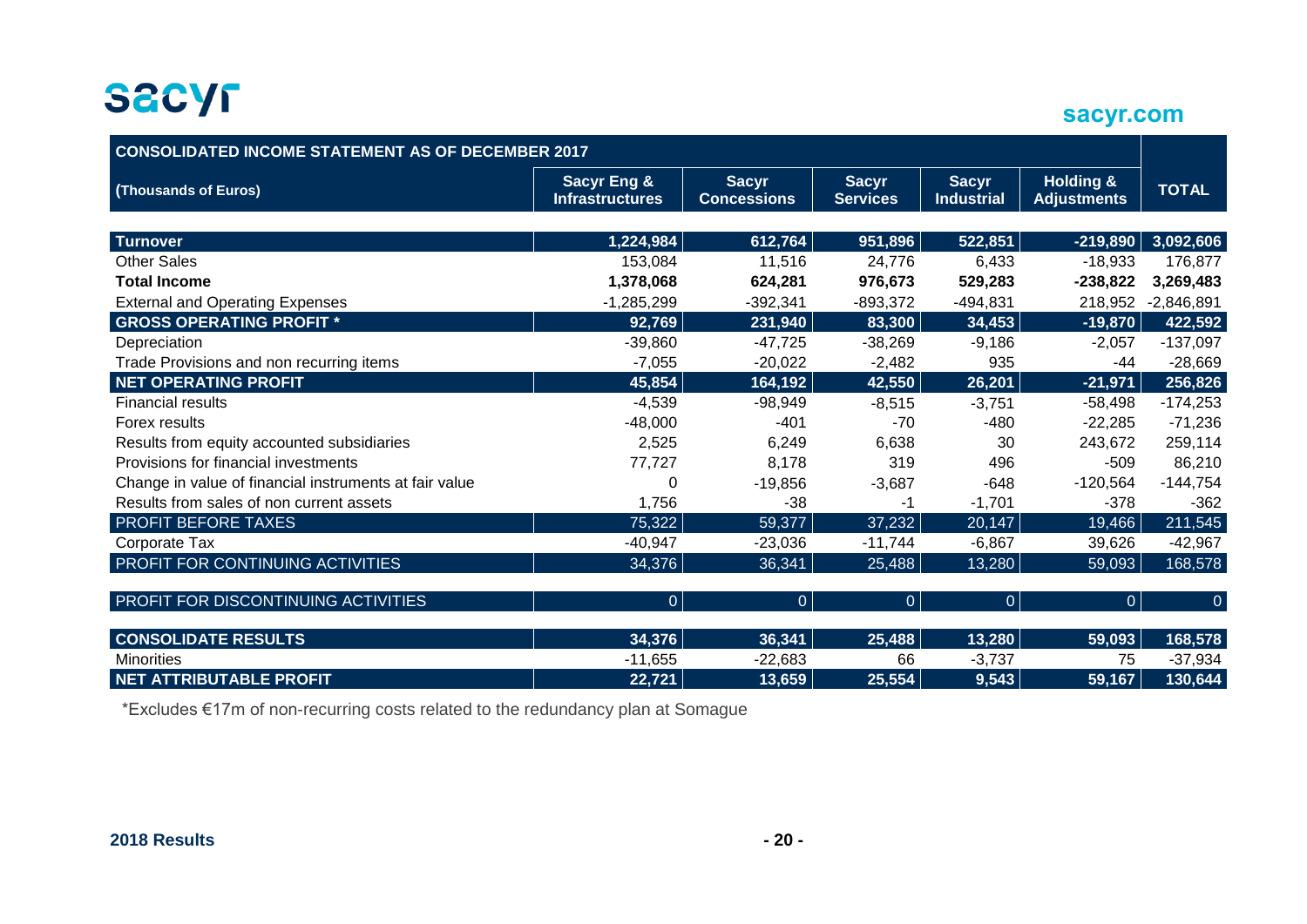

| sacyr.com |  |  |
|-----------|--|--|
|           |  |  |

| <b>CONSOLIDATED BALANCE SHEET AS OF DECEMBER 2018</b>            |                        |                    |                 |                   |                      |              |
|------------------------------------------------------------------|------------------------|--------------------|-----------------|-------------------|----------------------|--------------|
| (Thousands of Euros)                                             | <b>Sacyr Eng &amp;</b> | <b>Sacyr</b>       | <b>Sacyr</b>    | <b>Sacyr</b>      | <b>Holding &amp;</b> | <b>TOTAL</b> |
|                                                                  | <b>Infrastructures</b> | <b>Concessions</b> | <b>Services</b> | <b>Industrial</b> | adjustments          |              |
|                                                                  |                        |                    |                 |                   |                      |              |
| <b>NON CURRENT ASSETS</b>                                        | 1,777,267              | 3,432,587          | 906,566         | 192,451           | 2,586,632            | 8,895,503    |
| Intangible Assets                                                | 500                    | 86                 | 20,858          | 1,186             | 3,271                | 25,901       |
| <b>Concessions Investments</b>                                   | 40,123                 | 1,029,214          | 284,319         | 0                 | $\Omega$             | 1,353,656    |
| <b>Fixed Assets</b>                                              | 153,857                | 3,777              | 190,625         | 89,544            | 3,427                | 441,230      |
| <b>Financial Assets</b>                                          | 180,035                | 457,878            | 84,066          | 33,891            | 2,579,934            | 3,335,804    |
| Receivables for concession assets                                | 1,402,752              | 1,924,736          | 225,345         | 0                 | 0                    | 3,552,834    |
| <b>Other non Current Assets</b>                                  | O                      | 16,895             | 2,548           |                   | n                    | 19,444       |
| Goodwill                                                         |                        | 0                  | 98,804          | 67,829            | $\Omega$             | 166,633      |
| <b>CURRENT ASSETS</b>                                            | 3,204,853              | 1,068,773          | 557,188         | 343,376           | $-219,883$           | 4,954,307    |
| Non current assets held for sale                                 | 0                      | 201,589            | 0               | $\Omega$          | 160,583              | 362,172      |
| Inventories                                                      | 161,273                | 306                | 13,031          | 15,400            | 19,321               | 209,331      |
| Receivables for concession assets                                | 271                    | 288,888            | 4,079           | $\Omega$          | $\Omega$             | 293,238      |
| <b>Accounts Receivable</b>                                       | 1,537,038              | 176,060            | 354,833         | 203,142           | $-296,164$           | 1,974,908    |
| <b>Financial Assets</b>                                          | 91,704                 | 10,924             | 113,030         | 37,548            | $-128,760$           | 124,446      |
| Cash                                                             | 1,414,567              | 391,006            | 72,215          | 87,286            | 25,137               | 1,990,212    |
| <b>ASSETS = LIABILITIES</b>                                      | 4,982,120              | 4,501,360          | 1,463,753       | 535,827           | 2,366,750            | 13,849,810   |
|                                                                  |                        |                    |                 |                   |                      |              |
| <b>Equity</b>                                                    | 457,227                | 878,911            | 393,320         | 138,670           | $-360,937$           | 1,507,190    |
| Shareholder's Equity                                             | 409,579                | 611,325            | 386,586         | 95,563            | $-357,220$           | 1,145,833    |
| <b>Minority Interests</b>                                        | 47,648                 | 267,586            | 6,733           | 43,108            | $-3,717$             | 361,358      |
| <b>NON CURRENT LIABILITIES</b>                                   | 1,955,450              | 3,127,414          | 623,484         | 136,041           | 2,073,484            | 7,915,873    |
| <b>Financial Debt</b>                                            | 1,720,758              | 2,284,492          | 405,062         | 92,078            | 558,842              | 5,061,232    |
| Financial Instruments at fair value                              | 0                      | 93,610             | 11,307          | 1,000             | $\Omega$             | 105,917      |
| Provisions                                                       | 24,481                 | 46,309             | 102,111         | 20,039            | 120,978              | 313,917      |
| Other non current Liabilities                                    | 210,211                | 703,004            | 105,004         | 22,925            | $-223,779$           | 817,365      |
| Other hedged debt                                                | 0                      | 0                  | 0               | $\Omega$          | 1,617,442            | 1,617,442    |
| <b>CURRENT LIABILITIES</b>                                       | 2,569,443              | 495,036            | 446,949         | 261,115           | 654,203              | 4,426,746    |
| Liabilities associated with the non current assets held for sale | $\Omega$               | 0                  | $\mathbf 0$     | $\Omega$          | 170,236              | 170,236      |
| <b>Financial Debt</b>                                            | 160,621                | 274,073            | 74,685          | 27,803            | 560,149              | 1,097,331    |
| Financial instruments at fair value                              | 0                      | 17,152             | 1,483           | 318               | 0                    | 18,953       |
| <b>Trade Accounts Payable</b>                                    | 1,996,846              | 29,126             | 158,208         | 203,460           | 43,498               | 2,431,138    |
| <b>Operating Provisions</b>                                      | 61,625                 | 9,455              | 26,322          | 6,502             | 53,321               | 157,225      |
| Other current liabilities                                        | 350,350                | 165,230            | 186,252         | 23,033            | $-173,001$           | 551,863      |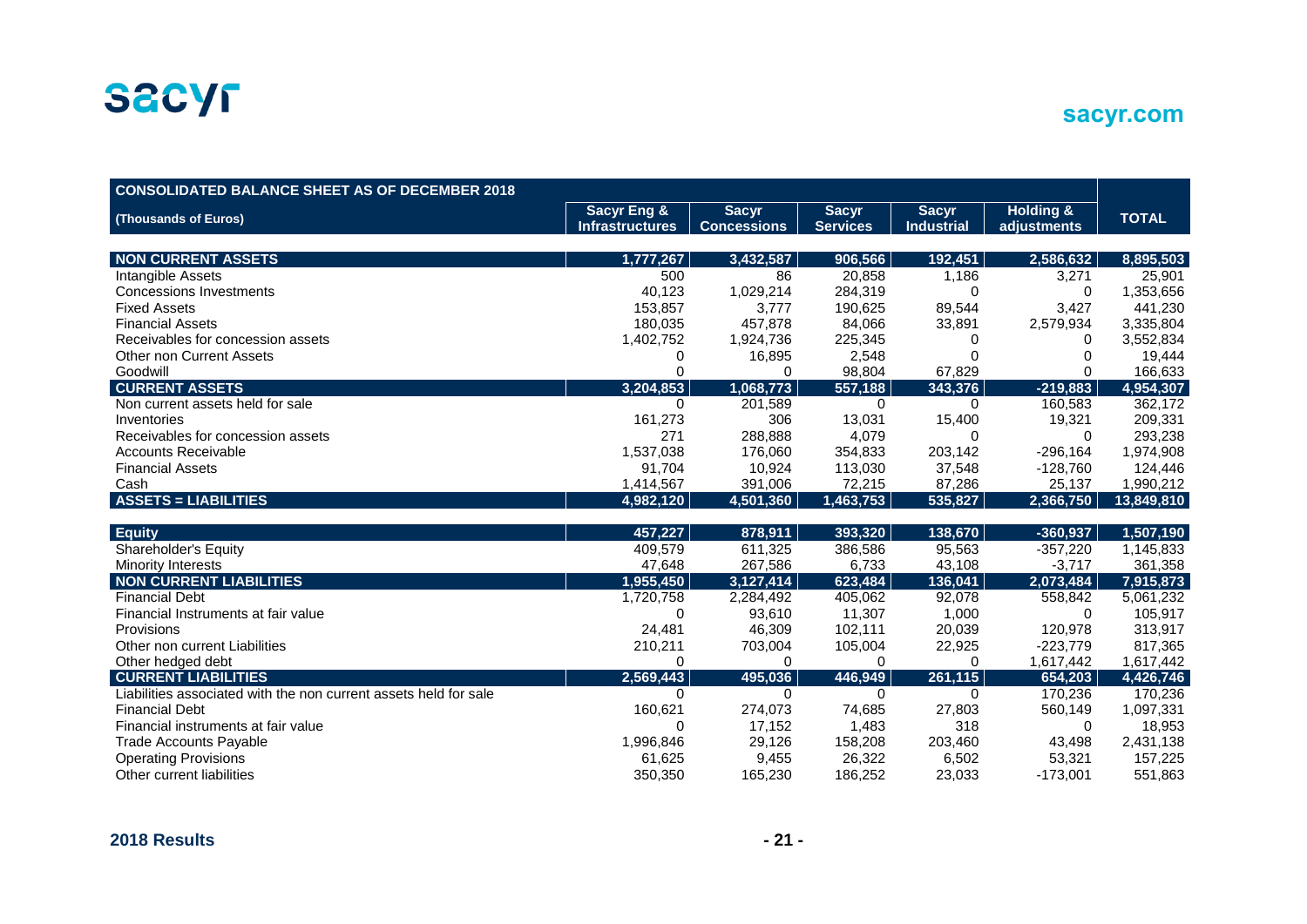

| <b>CONSOLIDATED BALANCE SHEET AS OF DECEMBER 2017</b>            |                        |                    |                 |                   |                      |              |
|------------------------------------------------------------------|------------------------|--------------------|-----------------|-------------------|----------------------|--------------|
| (Thousands of Euros)                                             | <b>Sacyr Eng &amp;</b> | <b>Sacyr</b>       | <b>Sacyr</b>    | <b>Sacyr</b>      | <b>Holding &amp;</b> | <b>TOTAL</b> |
|                                                                  | <b>Infrastructures</b> | <b>Concessions</b> | <b>Services</b> | <b>Industrial</b> | adjustments          |              |
| <b>NON CURRENT ASSETS</b>                                        | 1,304,452              | 3,397,139          | 798,911         | 188,215           | 2,409,315            | 8,098,032    |
| Intangible Assets                                                | 638                    | 82                 | 13,411          | 1,572             | 1,485                | 17,188       |
| <b>Concessions Investments</b>                                   | 48,828                 | 1,073,928          | 247,298         | $\Omega$          | $\mathbf 0$          | 1,370,054    |
| <b>Fixed Assets</b>                                              | 127,378                | 2,496              | 155,344         | 98,861            | 3,521                | 387,600      |
| <b>Financial Assets</b>                                          | 135,245                | 392,548            | 107,886         | 19,952            | 2,404,310            | 3,059,941    |
| Receivables for concession assets                                | 992,364                | 1,688,862          | 173,509         | 0                 | 0                    | 2,854,735    |
| <b>Other non Current Assets</b>                                  | 0                      | 239,223            | 2,492           |                   | $\Omega$             | 241,714      |
| Goodwill                                                         | $\Omega$               | $\Omega$           | 98,971          | 67,829            | $\Omega$             | 166,801      |
| <b>CURRENT ASSETS</b>                                            | 3,969,527              | 1,054,859          | 445,836         | 425,446           | $-417,444$           | 5,478,224    |
| Non current assets held for sale                                 | 0                      | 282,760            | 0               | $\Omega$          | 172,232              | 454,992      |
| Inventories                                                      | 159,927                | 288                | 18,292          | 18,108            | 3,322                | 199,937      |
| Receivables for concession assets                                | 265                    | 256,093            | 3,920           | 0                 | $\Omega$             | 260,278      |
| <b>Accounts Receivable</b>                                       | 1,749,613              | 190,846            | 314,714         | 246,425           | $-167,934$           | 2,333,664    |
| <b>Financial Assets</b>                                          | 444,445                | 6,572              | 53,966          | 54,104            | $-445,726$           | 113,361      |
| Cash                                                             | 1,615,277              | 318,300            | 54,945          | 106,809           | 20,662               | 2,115,992    |
| <b>ASSETS = LIABILITIES</b>                                      | 5,273,979              | 4,451,998          | 1,244,746       | 613,661           | 1,991,871            | 13,576,256   |
|                                                                  |                        |                    |                 |                   |                      |              |
| <b>EQUITY</b>                                                    | 428,814                | 968,118            | 293,156         | 135,464           | 178,867              | 2,004,419    |
| Shareholder's Equity                                             | 408,323                | 685,108            | 283,971         | 91,629            | 183,106              | 1,652,138    |
| <b>Minority Interests</b>                                        | 20,490                 | 283,009            | 9,185           | 43,835            | $-4,239$             | 352,281      |
| <b>NON CURRENT LIABILITIES</b>                                   | 2,335,900              | 2,759,044          | 584,083         | 129,593           | 1,444,635            | 7,253,254    |
| <b>Financial Debt</b>                                            | 1,800,895              | 2,133,586          | 302,592         | 105,359           | 386,735              | 4,729,167    |
| Financial Instruments at fair value                              | 0                      | 124,815            | 13,670          | 559               | 53,756               | 192,800      |
| Provisions                                                       | 347,197                | 66,518             | 109,647         | 11,133            | $-239,613$           | 294,882      |
| Other non current Liabilities                                    | 187,808                | 434,124            | 158,175         | 12,542            | $-245,494$           | 547,154      |
| Other hedged debt                                                | 0                      | 0                  | 0               | 0                 | 1,489,252            | 1,489,252    |
| <b>CURRENT LIABILITIES</b>                                       | 2,509,266              | 724,837            | 367,507         | 348,604           | 368,370              | 4,318,583    |
| Liabilities associated with the non current assets held for sale | $\mathbf 0$            | $\mathbf 0$        | 0               | $\mathbf 0$       | 176,965              | 176,965      |
| <b>Financial Debt</b>                                            | 172,887                | 297,913            | 78,361          | 39,922            | 332,122              | 921,205      |
| Financial instruments at fair value                              | 0                      | 25,347             | 1,351           | 429               | $\Omega$             | 27,127       |
| <b>Trade Accounts Payable</b>                                    | 1,829,433              | 261,105            | 128,681         | 251,473           | $-9,736$             | 2,460,956    |
| <b>Operating Provisions</b>                                      | 80,650                 | 14,285             | 20,552          | 6,864             | 376                  | 122,726      |
| Other current liabilities                                        | 426,295                | 126,187            | 138,563         | 49,916            | $-131,357$           | 609,604      |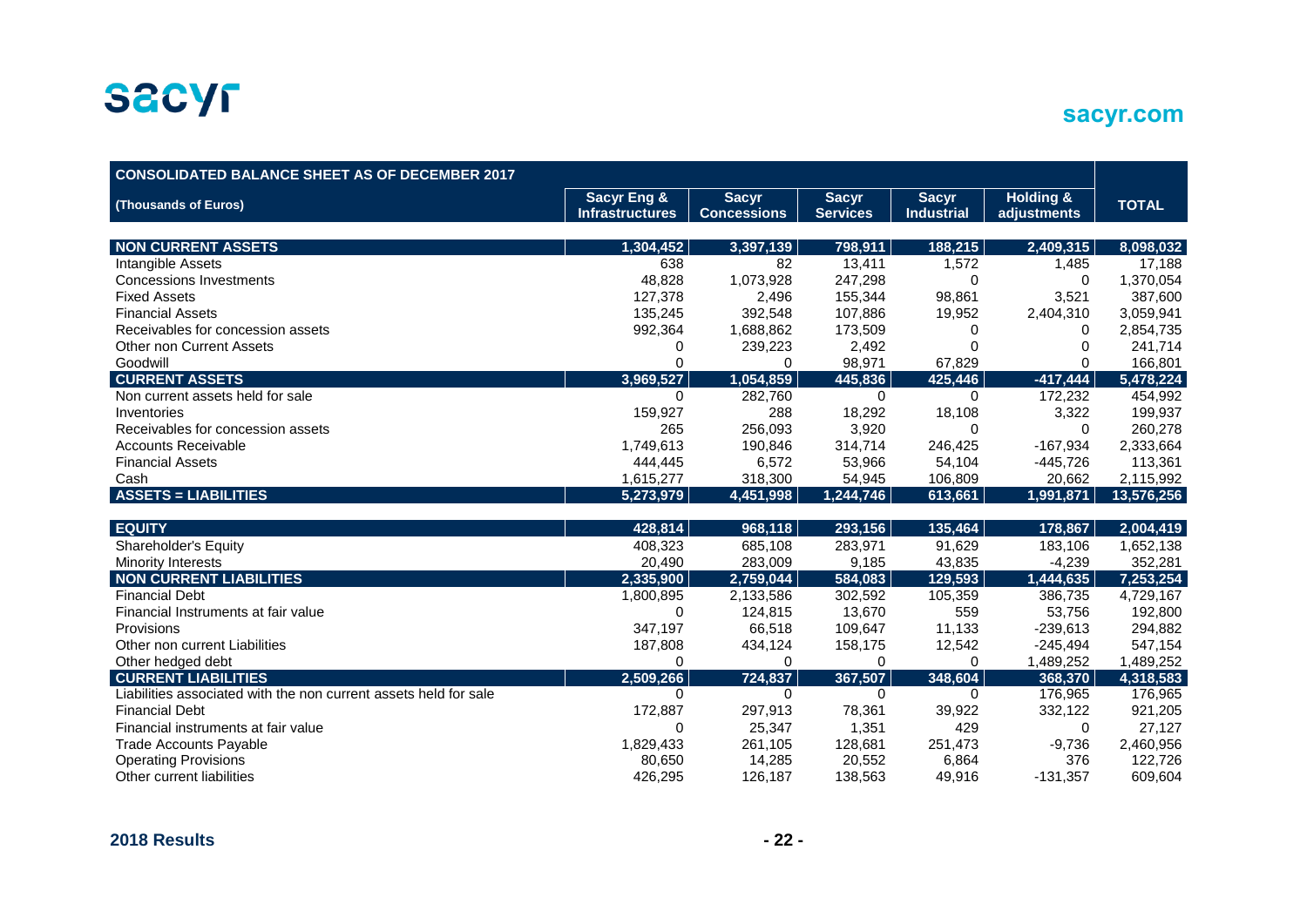

## **SACYR ENGINEERING & INFRASTRUCTURES**

| (Thousands of euros) | 2018      | 2017      | % Chg. |
|----------------------|-----------|-----------|--------|
| <b>Revenue</b>       | 1,713,022 | 1,224,984 | 39.8%  |
| <b>EBITDA</b>        | 168,440   | 92,769    | 81.6%  |
| <b>EBITDA</b> margin | 9.8%      | 7.6%      |        |
|                      |           |           |        |

Revenue in the Engineering and Infrastructure division amounted to €1,713 million in 2018, year-on-year growth of 40%, driven by growth in the international markets of 46% and in the Group's home market of 12%.

The Engineering and Infrastructures area continues to post high international growth: at 31 December 2018, 85% of its revenue was generated outside Spain, compared to 82% in the same period of the previous year.

More specifically, the division's growth was underpinned by the solid pace of execution of some of the major projects in the pipeline in Colombia, Uruguay, Peru, Paraguay, Mexico, USA, UK, etc., as well as the contribution by the Pedemontana – Veneta motorway in Italy. Note that the vast majority of these projects are being executed for the Concessions division.

All this brought EBITDA at 31 December 2018 to €168 million, which represents strong growth of 82% compared to the same period of the previous year. The EBITDA margin reached 9.8%, marking an improvement in the business's profitability.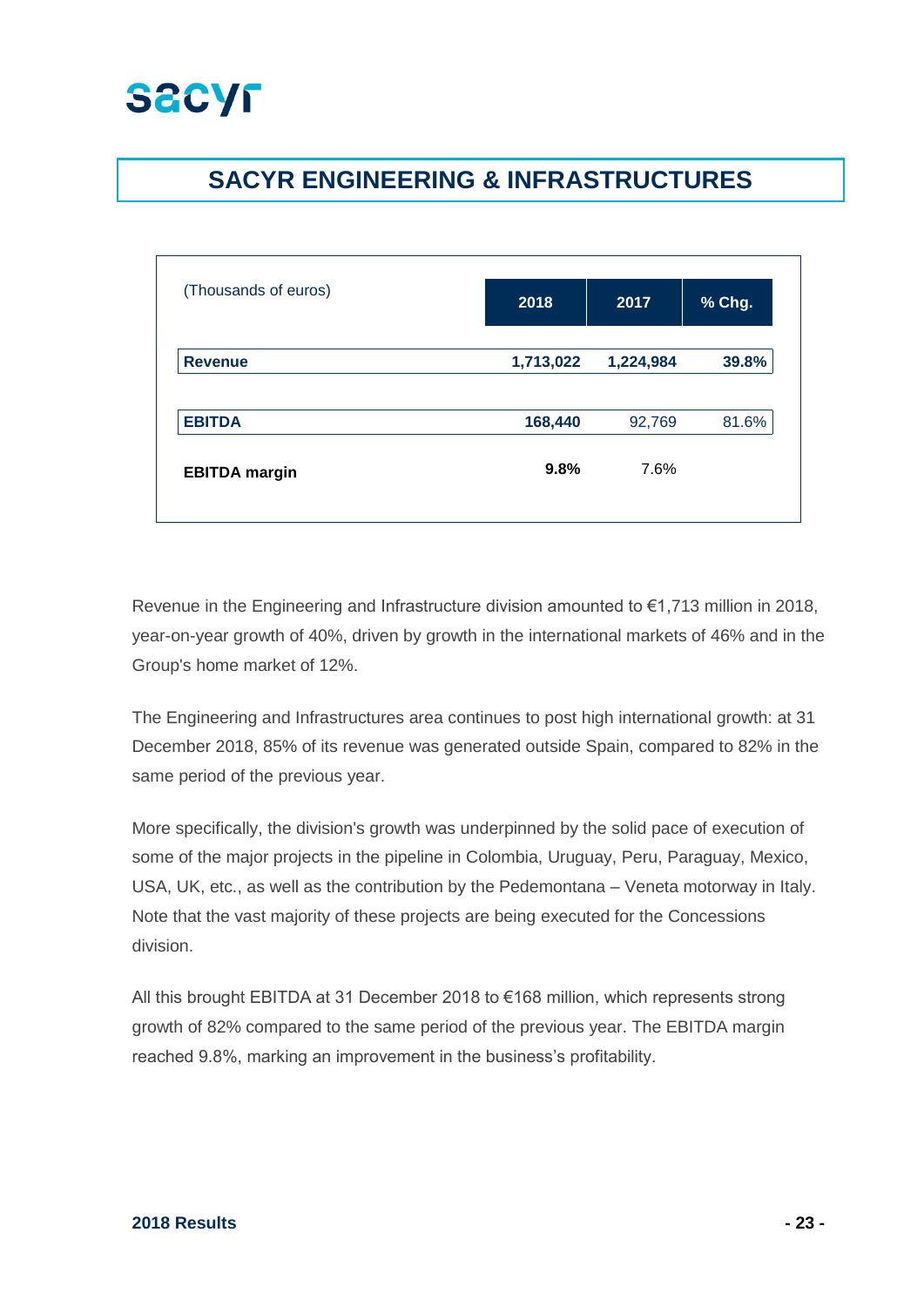# **SACYF**

### **Procurement and backlog**

The Engineering and Infrastructures backlog totals to €6,183 million, which covers 43 months of activity at current rates of revenue generation. International activities account for 88% of the total backlog. Also, 58% of the total Engineering and Infrastructure backlog consists of infrastructure projects for Sacyr Concessions.

During the year, Sacyr won its first infrastructure projects in the United States, thus meeting one of the targets of its 2015-2020 strategic programme. Sacyr will carry out four projects in the US (three for the Florida Department of Transportation and a fourth in the village of Palmetto Bay) for an aggregate amount of approximately €318 million.

- Specifically, Sacyr will execute the following three projects for the Florida Department of Transportation (FDOT):
	- o Construction of State Road 23 in the city of Jacksonville (Florida, US). That project, with a budget of \$229 million (€203 million), entails the construction of a new 17.7 kilometre stretch of the First Coast Expressway. The road will feature 26 bridge structures, the longest of which, at 300 metres, is located in Black Creek. The total term of the contract is 66 months.
	- $\circ$  Remodelling of a stretch of Interstate 75 situated in the west of Florida for the Florida Department of Transportation, with a budget of around €70 million. That project entails the reconstruction, remodelling and extension by over 12 kilometres of road at the intersection between the Interstate 75 and the State Road 70, including the reconfiguration of the junction between the two roads and modification of a stretch of approximately 1.7 kilometres of State Road 70.
	- o Widening of State Road 82 between Alabama Road South and Homestead South, with a budget of €36 million. That project will turn 11 kilometres of existing road from a one-lane road in both directions to a dual carriageway as well as widening an existing 4.4 kilometre stretch of the Hendry Canal.
- In the village of Palmetto Bay, Miami-Dade County, 30 minutes south of the city of Miami, Sacyr Engineering & Infrastructures will design and build three new streets

#### **2018 Results - 24 -**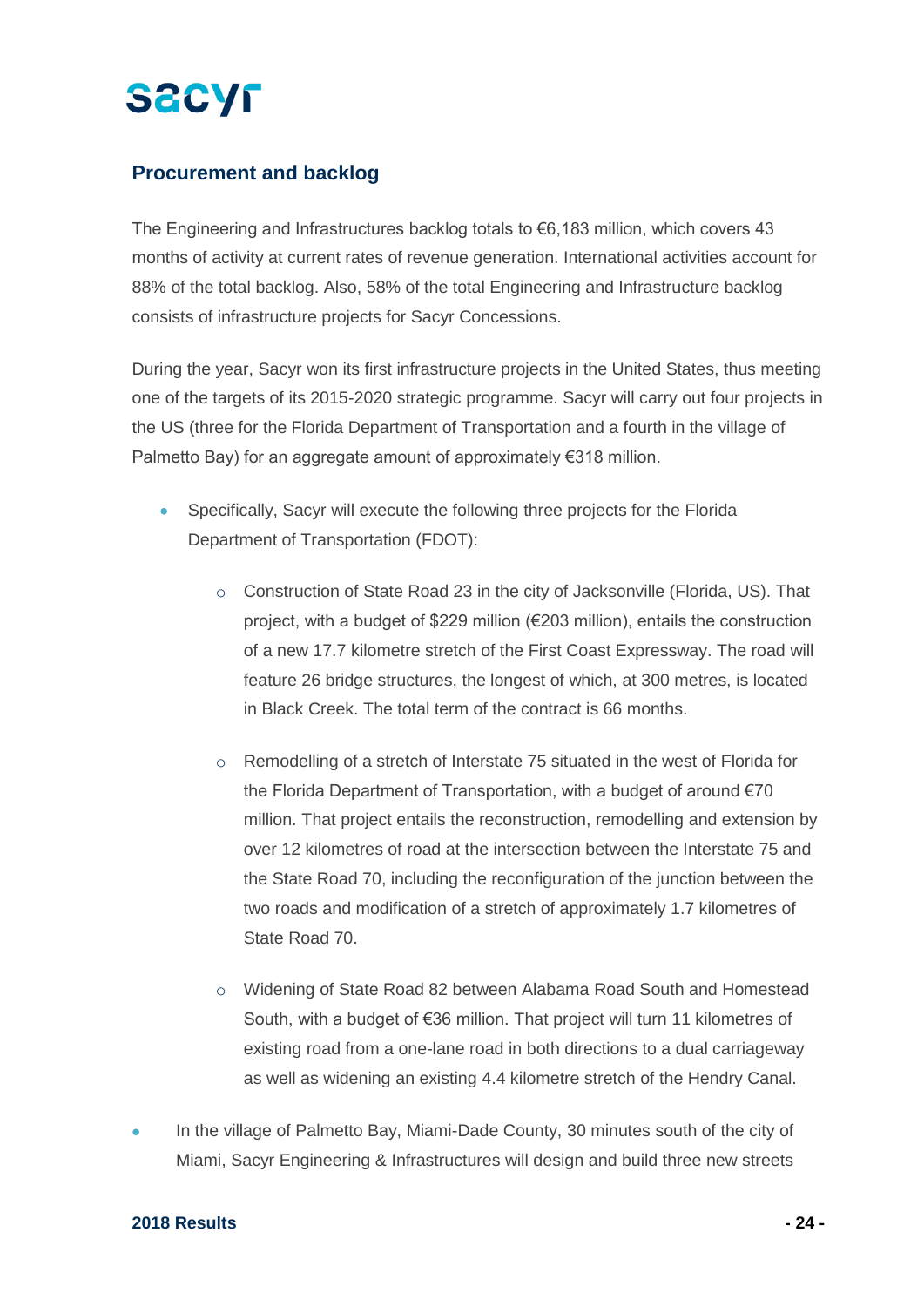

and expand and improve two existing streets, with a total length of 1,800 m, for €9 million.

Besides the contracts won in the United States, the following projects awarded in the first nine months of the year deserve mention.

#### At international level:

- Design and construction of the new Alto Hospicio Hospital in Iquique, in the Tarapacá region of Chile, for a total of €95 million. With 235 beds, 3 integrated delivery rooms, 49 cubicles, seismic isolation, energy efficiency and a heliport, the hospital will serve more than 108,000 inhabitants and will house the health care services of the communes of Tamarugal Province.
- Construction of the new Villarrica Hospital, located in the Araucanía region of Chile, for a total of €44 million. This hospital will benefit almost 100,000 inhabitants from the communes covered by the Nodo Lacustre health service management district of the province of Cautín (Villarrica, Pucón, Curarrehue and Loncoche). The site will have 21,000 m² of infrastructure, accommodating 115 beds, an Intermediate Care Unit, an Accident and Emergency Service, six operating rooms, three delivery rooms, 12 dialysis stations and a Polyclinic, which will provide general medical care and various medical specialities.

The Villarrica Hospital will be the fourth to be built by Sacyr Engineering and Infrastructures in Chile, after the Antofagasta Regional Hospital, opened in 2017 and managed by Sacyr Concessions, the bi-provincial Quillota-Petorca Hospital and the Alto Hospicio Hospital, these last two currently under construction.

- Construction of the new El Tepual airport in the city of Puerto Montt, Chile, for €33 million.
- Construction of the new San Alejandro Hospital in San Andrés de Cholula, state of Puebla, Mexico, for a total of €70 million. The new hospital will replace the old San Alejandro hospital, which was badly damaged in the earthquake that shook the federal capital in September 2017.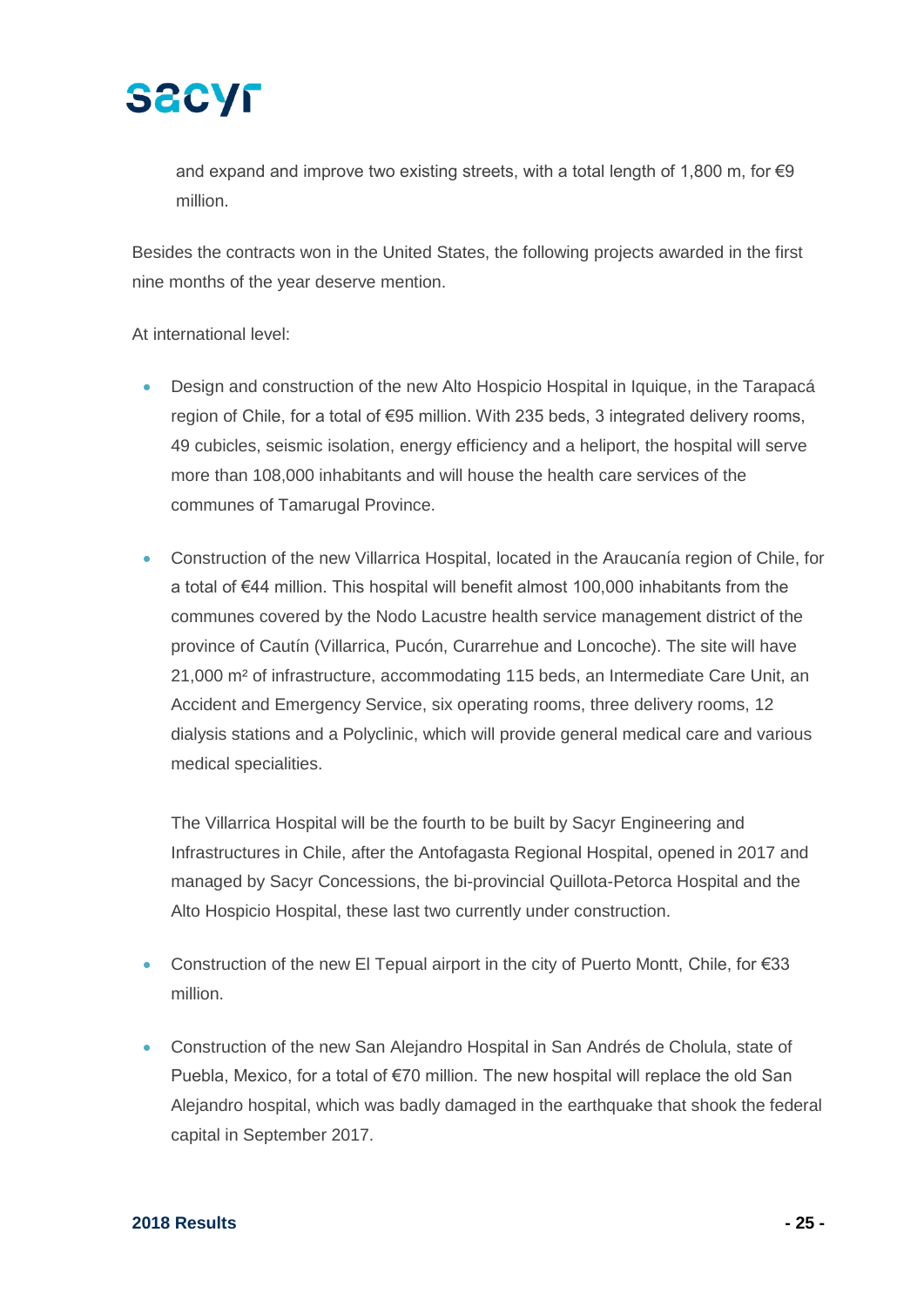- Rehabilitation and upgrade of various urban areas in Bogotá, Colombia, with a total budget of €38 million. The first project was awarded by the Urban Development Institute (IDU) and involves regenerating 71,555 square metres of the Zona Rosa district of Bogotá. The second is in the La Sabana district and involves designing and developing a pedestrian network to reorganise mobility in the area. The third urban project entails rehabilitating and upgrading Avenida Boyacá, building a divided highway with three lanes in each direction.
- Sacyr will carry out the enhancement of intakes in the La Esmeralda reservoir for the Chivor hydroelectric power plant in Santa María, Boyacá Department, for a total of €32 million.
- Construction of the El Callao Sports Centre, redevelopment of Miguel Grau Coliseum in El Callao and construction of the National University of San Marcos Stadium for the 2019 Pan American Games, with a total budget of €44 million.
- Upgrade of the Capitan FAP José A. Quiñones international airport in the town of Chiclayo, Peru, with a budget of  $\epsilon$ 32 million. The project entails changing the runway system paving and building a perimeter road and enclosure right around the airport facilities.
- Construction of phase 1 of the East Line of the subway in the city of Fortaleza with a total budget of €350 million. That project entails building a 7.3 kilometre-long tunnel, 6 kilometres of which will require the use of tunnelling machines, and the construction of four underground stations (called Central Chico da Silva, Colegio Militar, Nunes Valente and Papicú) and one overground station (Tirol-Moura Brasil). In addition, the tunnels will be reinforced at the locations of the stations to be built during the next phase (Catedral and Luiza Távora).
- Construction of the new A6 motorway between Dungiven and Drumahoe in Northern Ireland, United Kingdom, for a total of €161 million. Awarded by the Department for Infrastructure of the Government of Northern Ireland, the contract includes designing and building the 26-kilometre motorway. The A6 motorway is part of the North-East Transport Corridor, a strategic link between Belfast and the north-east of the country.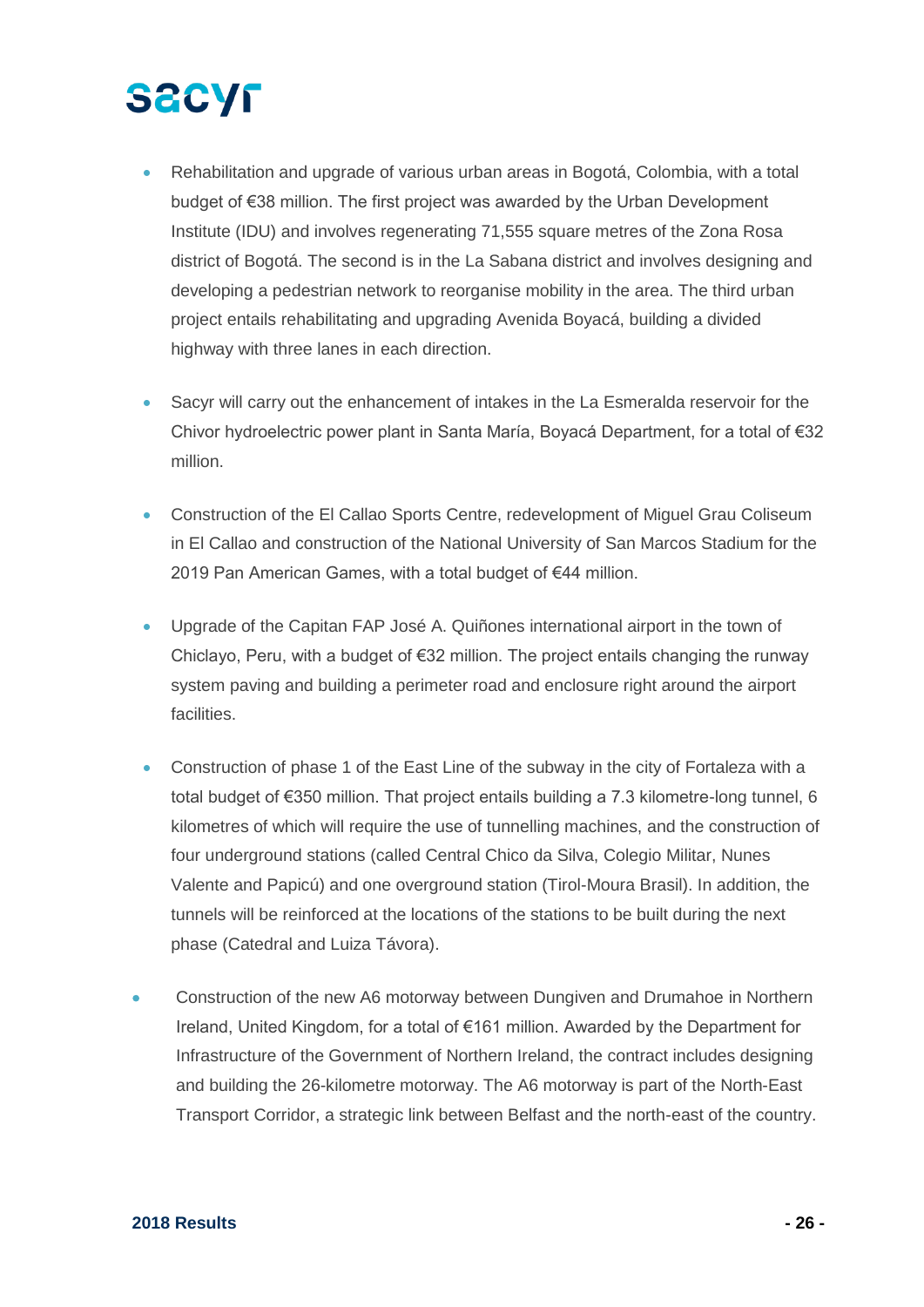Rehabilitation of the 25 de Abril bridge in Lisbon, for €13 million. Work will be done on the metal structure, the north railway deck and the concrete elements of the foundations, the south abutment of the suspension bridge and the abutment of the viaduct at the north access.

#### In Spain:

- Construction of the new San Sebastián Metro in Guipúzcoa, Spain, for a total of €53 million.
- Expansion and upgrading of the port of Punta Langosteira in La Coruña, with a budget of €47 million.
- Remodelling and extension of the South Dock building in Terminal 1 of Barcelona-El Prat airport for a total of €28 million.
- Construcción de los túneles viarios de la Plaza de "Les Glories Catalanes" lote 4 en Barcelona, por un importe de 25 millones de euros.
- Expansion and refurbishment of the Quirón University Hospital in Madrid, worth €18 million.
- Construction of a new surgery wing at the Gregorio Marañón General University Hospital in Madrid, worth €16 million.

#### **Contracts pending execution:**

- Remodelling in Uruguay of the so-called "Ferrocarril Central" with a budget of €822 million. 270 kilometres long, this stretch of railroad will connect the capital city, Montevideo, with Paso de los Toros in the Department of Tacuarembó, in northern Uruguay.

#### **Contracts awarded after the end of the reporting period:**

- Sacyr has won contracts for the construction of two new hospitals in Chile (Provincia Cordillera and Sótero del Río). The first will have 394 beds and 10 wards, occupying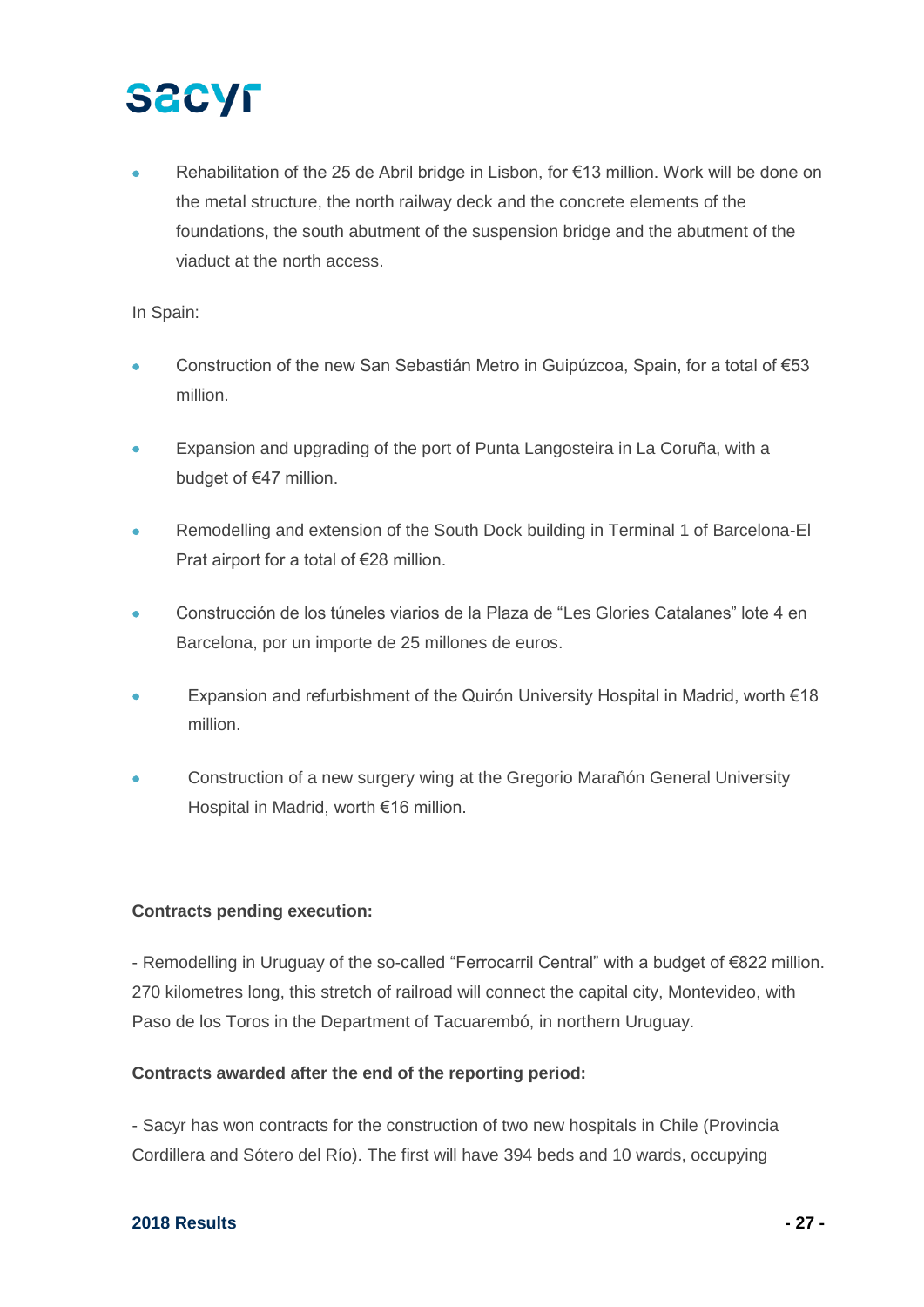# **SACYF**

92,886m<sup>2</sup> in total. The second will house 719 beds, 39 wards, five delivery rooms and will occupy 313,803m<sup>2</sup>, making it one of the largest and most complete hospitals in Chile's capital city. The combined investment is estimated at over €481 million.

- Construction of the Los Vilos – La Serena motorway in Chile. This road will extend 245 km in total, start in the north in Los Vilos and ending the intercity portion to the south of Coquimbo; the project also entails the construction of a 16-kilometre urban stretch between kilometres 457.7 and 473.6, which will finish at the intersection with calle Brasil, thus joining up with the La Serena-Vallenar stretch of the Route 5 Concession.

- In Spain, Sacyr secured the contract to build the high-speed rail corridor platform between Murcia and Almería. Segment: Los Arejos Nijar, worth €98 million, awarded by Spain's public railroad manager, ADIF.

- Also in Spain, Sacyr won the contract for the widening of the Turia motorway (CV-35) in Valencia. That project entails the construction of a third lane in both directions between kilometres 19.7 and 25.7 and the conversion of the stretch between kilometres 36.8 and 52 into a dual carriageway. The underpasses and overpasses will be extended to adapt them to the road's new configuration.

### **Key milestones**

• Sacyr Engineering and Infrastructures delivered the new hospital complex in Querétaro known as El Marqués to the Mexican Social Security Institute (IMSS). The hospital has 260 beds, 26 medical specialties, 12 operating rooms and a heliport, among other equipment. It will serve over 800,000 inhabitants in the states of Querétaro, San Luis Potosí, Guanajuato and Hidalgo and forms part of the 12 modern hospitals that have been built in Mexico under the IMSS's infrastructure programme.

The complex makes efficient use of water thanks to a water treatment facility and of electricity thanks to the installation of LED lighting, among other environmentallyfriendly fittings.

• Sacyr Somague, the Portuguese subsidiary of the Engineering and Infrastructures division received the The Year in Infrastructure 2018 prize in the Power Generation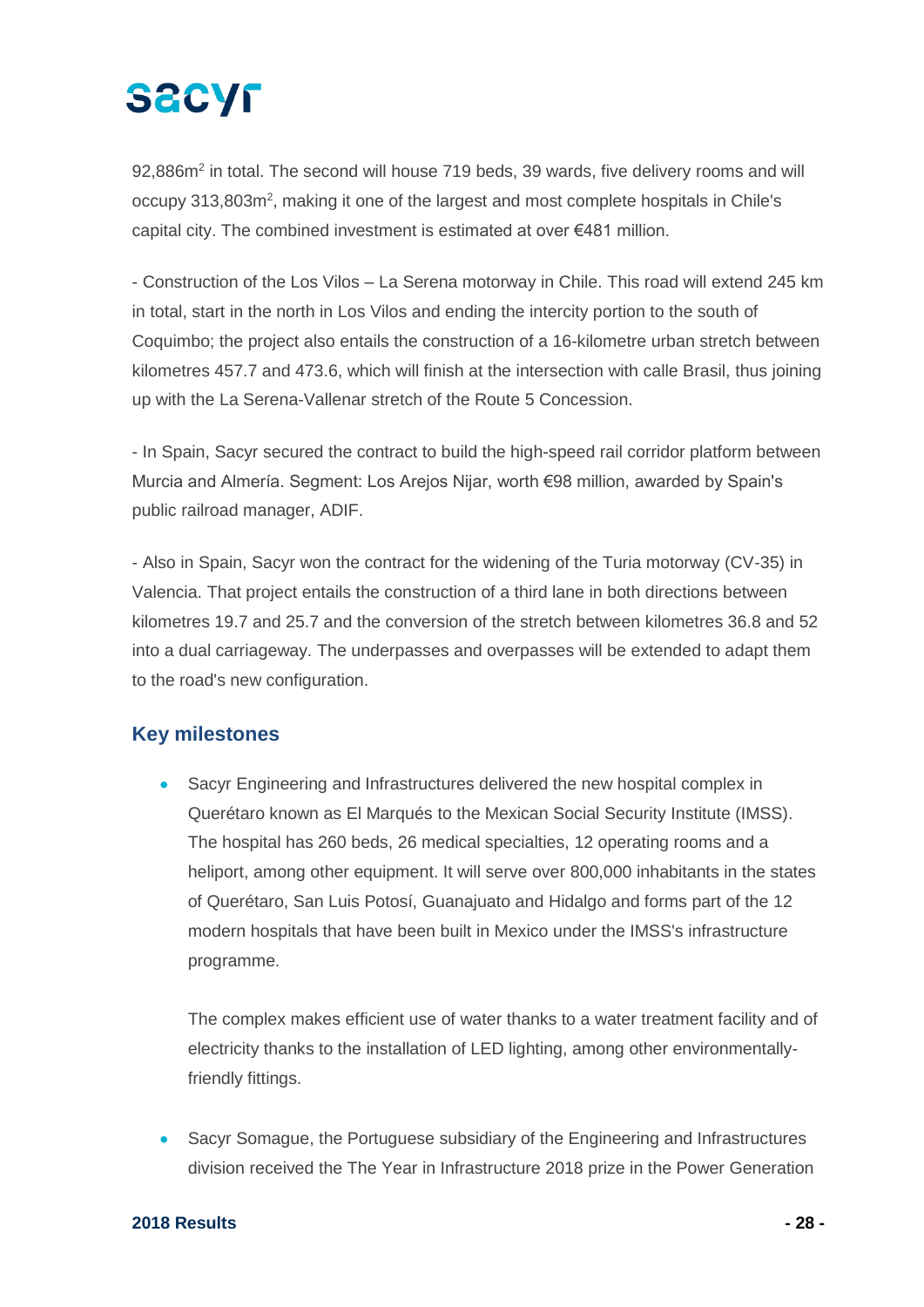

category for its work at the Foz Tua hydroelectric power plant in Bragança, Portugal. The prize was awarded by the Bentley Institute, which has been acknowledging progress in the digitalisation of the infrastructure sector since 2004. The accolade highlights Sacyr Somague's outstanding work on this major engineering feat: the dam is 108 metres tall and features a 275 metre-long enclosure, housing a 251-MW hydroelectric plant.

• Inauguration of a new 5.5 kilometre stretch of subway in Sao Paulo, Brazil, featuring four new stations.

## **SACYR CONCESSIONS**

| (Thousands of euros)      | 2018    | 2017    | % Chg. |
|---------------------------|---------|---------|--------|
| <b>Revenue</b>            | 793,268 | 612,764 | 29.5%  |
| Construction revenue      | 361,025 | 257,006 | 40.5%  |
| <b>Concession revenue</b> | 432,243 | 355,758 | l 5%   |
| <b>EBITDA</b>             | 271,950 | 231,940 | 17.2%  |
| <b>EBITDA</b> margin      | 62.9%   | 65.2%   |        |

- Revenue from the Concessions business totalled €793 million at 31 December 2018, increased 29% compared to the same period of the previous year, thanks to the good performance of both concession and construction revenue.
- The start of work on various projects in backlog and major progress in projects already under way brought a 40% increase in construction revenue compared to the same period of the previous year. This increase is attributable mainly to the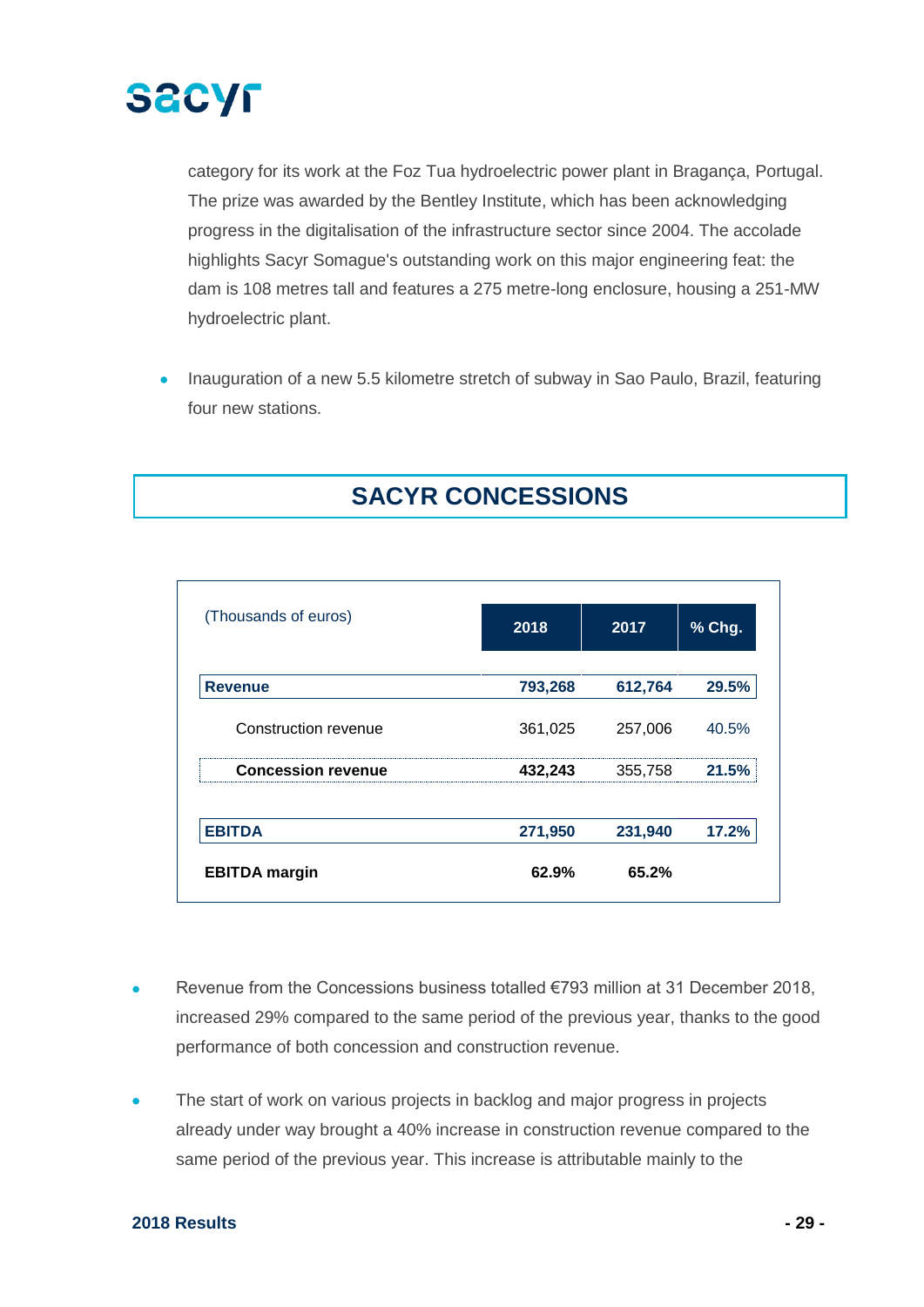

concessions for the Rutas del Litoral highway (Uruguay), Sierra Norte highway (Peru), Rutas del Este highway (Paraguay), Pirámides-Tulancingo highway and Tláhuac Hospital (Mexico) and the Cúcuta-Pamplona, Rumichaca Pasto and Montes de María highways (Colombia).

- Concession revenue reached €432 million at 31 December 2018, representing yearon-year growth of 21%. This increase in revenue is explained mainly by the entry into service of the Antofagasta Hospital (October 2017), entry into service of the Ruta del Limarí highway (July 2018) and growth of traffic.
- EBITDA registered growth of 17% to €272 million in 2018 (2017: €232 million).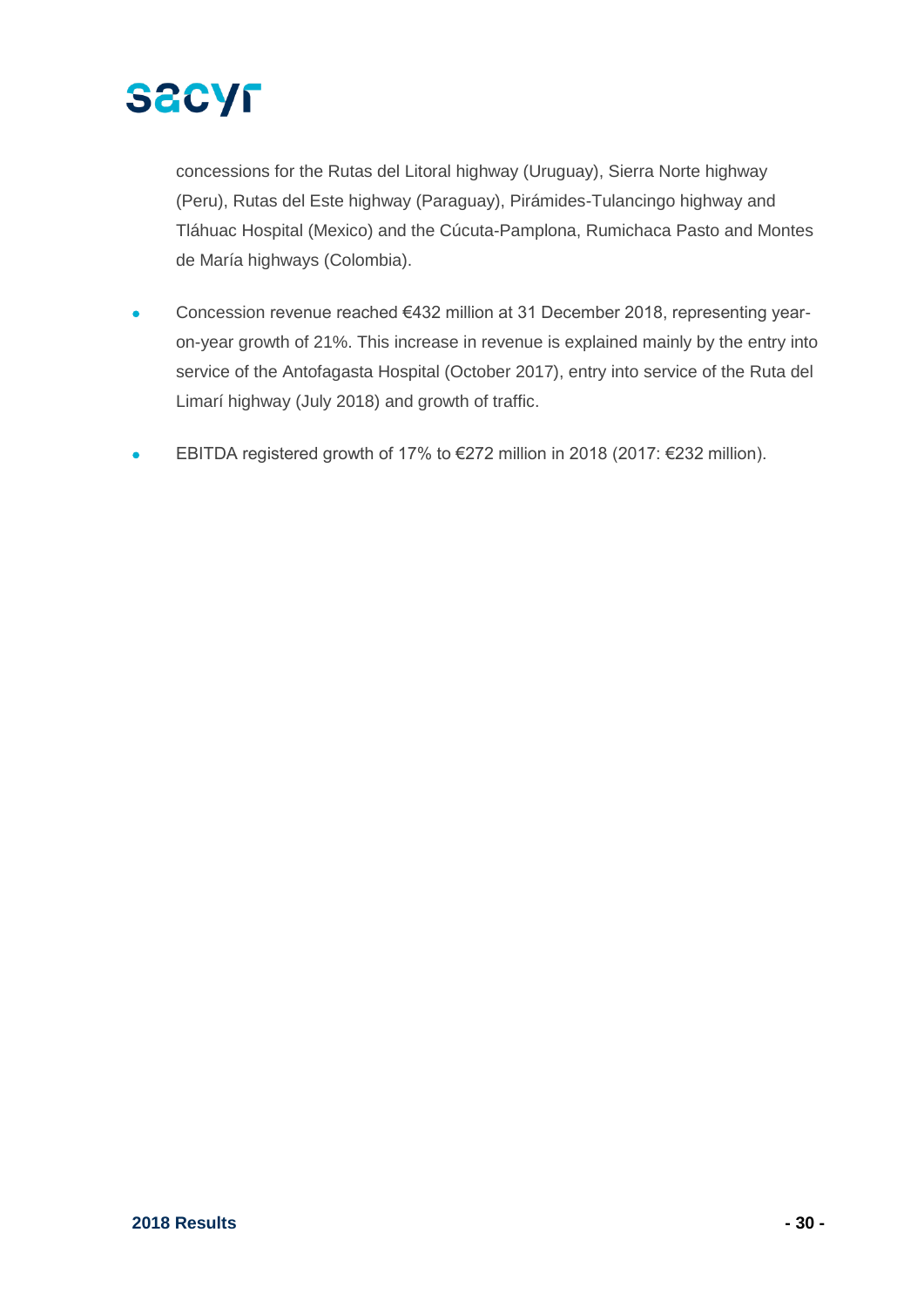

#### **REVENUES BREAKDOWN**

| $\epsilon$ Thous ands                   | 2018    | 2017    | Chg. (%) |
|-----------------------------------------|---------|---------|----------|
| <b>AUTOVÍA DEL TURIA</b>                | 13,779  | 13,383  | $3.0\%$  |
| AUTOVÍA NOROESTE C.A.R.M.               | 6,705   | 6,81    | -1.5%    |
| <b>VIASTUR</b>                          | 7,364   | 7,225   | 1.9%     |
| <b>PALMA MANACOR</b>                    | 11,449  | 11,105  | $3.1\%$  |
| <b>AUTOVÍA DEL BARBANZA</b>             | 9,674   | 9,335   | $3.6\%$  |
| AUTOVÍA DEL ERESMA                      | 7,135   | 7,196   | $-0.8\%$ |
| AUTOVÍA DEL ARLANZÓN                    | 37,662  | 37,619  | 0.1%     |
| <b>INTERCAM BIADOR DE MONCLOA</b>       | 12,971  | 12,665  | 2.4%     |
| INTERCAM BIADOR DE PLAZA ELÍPTICA       | 6,872   | 6,709   | 2.4%     |
| <b>AUTOPISTA DE GUADALMEDINA</b>        | 16,309  | 15,343  | 6.3%     |
| <b>HOSPITAL DE PARLA</b>                | 13,399  | 13,05   | 2.7%     |
| <b>HOSPITAL DE COSLADA</b>              | 13,763  | 14,068  | $-2.2%$  |
| <b>HOLDINGS</b>                         | 1,319   | 1,655   | $-20.3%$ |
| <b>SPAIN</b>                            | 158,399 | 156,162 | 1.4%     |
| <b>HOLDINGS</b>                         | 1,286   | 1,262   | 2.0%     |
| <b>IRELAND</b>                          | 1,286   | 1,262   | 2.0%     |
| <b>HOLDINGS</b>                         | 877     | 882     | $-0.6%$  |
| <b>PORTUGAL</b>                         | 877     | 882     | $-0.6%$  |
| <b>HOLDINGS</b>                         | 2,01    | 1,493   | 34.7%    |
| RUTAS DEL DESIERTO - ACCESOS A IQUIQUE  | 19,147  | 19,791  | $-3.3%$  |
| VALLES DEL BIO BIO - CONCEPCIÓN CABRERO | 36,914  | 35,809  | 3.1%     |
| VALLES DEL DESIERTO - VALLENAR CALDERA  | 20,069  | 23,009  | $-12.8%$ |
| <b>RUTA 43 - LIMARI</b>                 | 9,003   | 3,739   | 140.8%   |
| <b>HOSPITAL ANTOFAGASTA</b>             | 38,541  | 21,813  | 76.7%    |
| SERENA VALLENAR - RUTAS DEL ALGARROBO   | 28,712  | 29,797  | $-3.6%$  |
| AEROPUERTO DEL SUR S.A.                 | 4,402   |         | n/a      |
| <b>CHILE</b>                            | 158,797 | 135,451 | 17.2%    |
| <b>CONVIAL SIERRA NORTE</b>             | 29,845  | 13,818  | 116.0%   |
| <b>PERU</b>                             | 29,845  | 13,818  | 116.0%   |
| <b>HOLDINGS</b>                         | 3,459   | 810     | 327.3%   |
| <b>MONTES DE MARÍA</b>                  | 16,675  | 16,941  | $-1.6%$  |
| <b>RUMICHACA</b>                        | 30,713  | 10,372  | 196.1%   |
| <b>PAMPLONA-CÚCUTA</b>                  | 18,963  | 16,874  | 12.4%    |
| <b>COLOMBIA</b>                         | 69,81   | 44,997  | 55.1%    |
| <b>HOLDINGS</b>                         | 43      | 32      | 36.1%    |
| <b>RUTAS DEL LITORAL</b>                | 3,002   | 209     | 1337.3%  |
| <b>URUGUAY</b>                          | 3,045   | 240     | 1166.7%  |
| <b>RUTAS DEL ESTE</b>                   | 5,474   | 1,074   | 409.5%   |
| <b>PARAGUAY</b>                         | 5,474   | 1,074   | 409.5%   |
| <b>HOSPITAL TLAHUAC</b>                 | 668     | 1,617   | -58.7%   |
| <b>HOLDINGS</b>                         | 478     |         | n/a      |
| AUTOVIA PIRAMIDES TULANCINGO PACHUCA    | 3,563   | 255     | 1298.6%  |
| <b>MEXICO</b>                           | 4,709   | 1,871   | 151.6%   |
| TOTAL WITHOUT CONSTRUCTION REVENUES     | 432,243 | 355,758 | 21.5%    |
| <b>CONSTRUCTION REVENUES</b>            | 361,025 | 257,006 | 40.5%    |
| <b>TOTAL</b>                            | 793,268 | 612,764 | 29.5%    |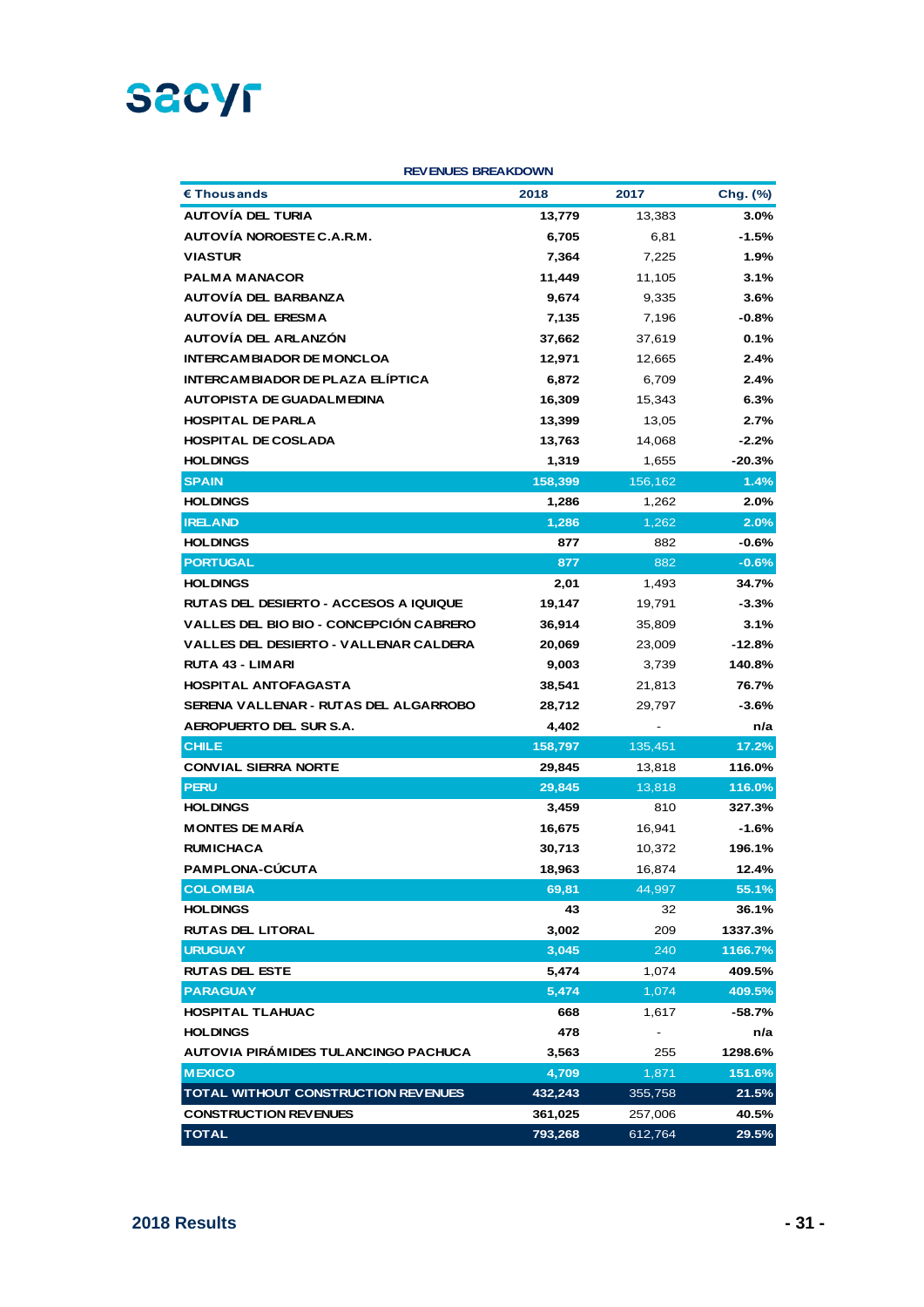

### **Traffic figures**

Traffic figures rose in Spain and abroad. In the international business, the Valles del Bio-Bio highway saw an increase of 7% and the Rutas del Desierto highway an increase of 3%, both in Chile, while the N6 Galway-Ballinasloe motorway saw an increase of 14%. In Spain, traffic on the Malaga-Las Pedrizas motorway grew 4%.

The following table shows traffic data:

|                                     | 2018   | 2017   | Chg.    |
|-------------------------------------|--------|--------|---------|
| <b>SHADOW TOLL HIGHWAY SPAIN</b>    |        |        |         |
| - AUTOVIA DEL NOROESTE              | 12,596 | 12,376 | 1.8%    |
| - Ma-15 PALMA-MANACOR               | 25,515 | 25,183 | 1.3%    |
| - AS-II OVIEDO-GIJÓN (VIASTUR)      | 23,357 | 23,432 | $-0.3%$ |
| - AUTURSA CV-35                     | 39,392 | 39,091 | 0.8%    |
| - ERESMA                            | 8,013  | 8,194  | $-2.2%$ |
| - BARBANZA                          | 13,840 | 13,644 | 1.4%    |
| - ARLANZON                          | 22,248 | 22,118 | 0.6%    |
| <b>TOLL HIGHWAY SPAIN</b>           |        |        |         |
| - AP-46 MÁLAGA - LAS PEDRIZAS       | 13,116 | 12,562 | 4.4%    |
| <b>TOLL HIGHWAY OTHER COUNTRIES</b> |        |        |         |
| - N6 GALWAY-BALLINASLOE             | 13,373 | 11,750 | 13.8%   |
| - VALLES DEL DESIERTO               | 4,747  | 4,742  | 0.1%    |
| - RUTAS DEL DESIERTO                | 6,908  | 6,725  | 2.7%    |
| - RUTAS DEL ALGARROBO               | 4,393  | 4,471  | $-1.7%$ |
| - VALLES DEL BIO-BIO                | 7,231  | 6,737  | 7.3%    |
| - RUTA DE LIMARÍ                    | 5,164  |        |         |
| - MONTES DE MARÍA                   | 3,004  | 3,111  | $-3.4%$ |
| - UNIÓN VIAL DEL SUR                | 6,140  | 6,082  | 1.0%    |
| - DESARROLLO VIAL AL MAR            | 7,529  | 7,292  | 3.3%    |
| - RUTAS DEL ESTE                    | 14,369 | 14,560 | $-1.3%$ |

#### **ACCUMULATED ADT**

#### **Procurement and backlog**

At 31 December 2018, Sacyr Concessions showed up a backlog of €27,081 million, 82% of which consisted of international projects.

During the year, Sacyr Concessions won its first airport concession in Chile. The project consists of expanding, financing, building and managing the El Tepual airport in Puerto

#### **2018 Results - 32 -**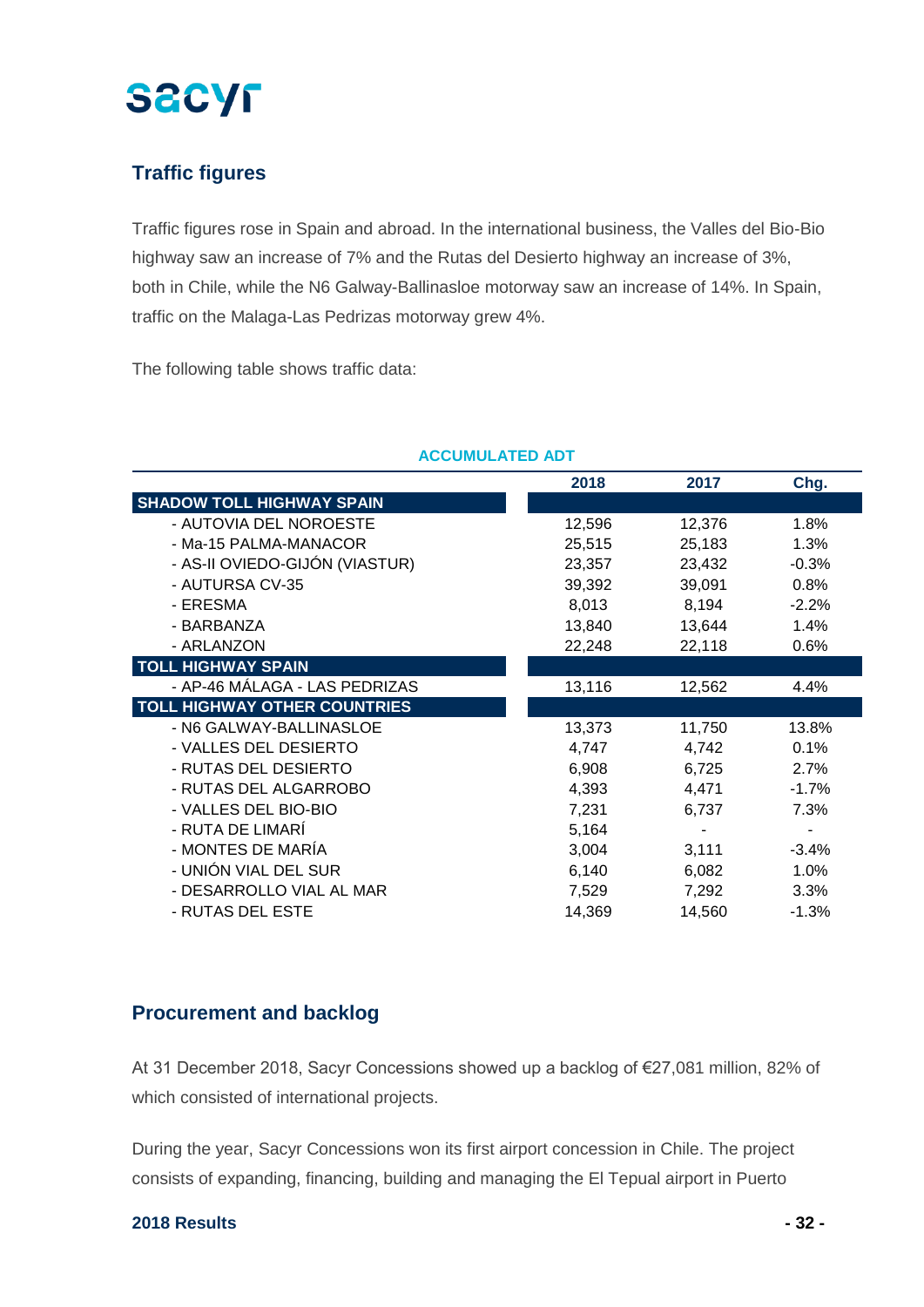# **SACYF**

Montt for a period of 6 years, with future concession revenue totalling €58 million. Tepual is Chile's fourth-largest airport by number of passengers (over 700,000 per year).

#### **Contracts pending execution:**

Sacyr was selected as the preferred bidder for the project "El Ferrocarril Central section Port of Montevideo - Paso de los Toros Station", in Uruguay, with an estimated backlog of 2,200 million euros and 18 years of concession.

#### **Contracts awarded after the end of the reporting period:**

Sacyr Concessions has won the contract for the Route 5 Concession for the Los Vilos-La Serena stretch in Chile, which includes a new city stretch between La Serena and Coquimbo. The project, worth an estimated  $€865$  million and with a term of 30 years, encompasses 245 kilometres of road in total.

Sacyr Concessions also secured the concession for the Chacatulla de Arica airport in Chile, worth an estimated €204 million, with a concession term of 20 years. That project implies expanding and upgrading the existing airport terminal, doubling it in size to cater to over 1.1 million passengers annually.

In February 2019 the Complementary Agreement of the Málaga-Las Pedrizas project was signed with the granting Administration. The planned investment is €24 million. To undertake these investments, Sacyr Concessions will increase the toll by 1% per year and extend the days of the high season fare. These measures will be reversed when the investment made is amortized.

### **Significant milestones**

### • **Sacyr completes the refinancing of the Guadalmedina motorway for €229 million.**

Sacyr Concessions completed the refinancing of the AP-46 toll road (Guadalmedina motorway) through a €229 million bond issue, placed with international institutional investors (MEAG, AEVWL, Kommunalkredit).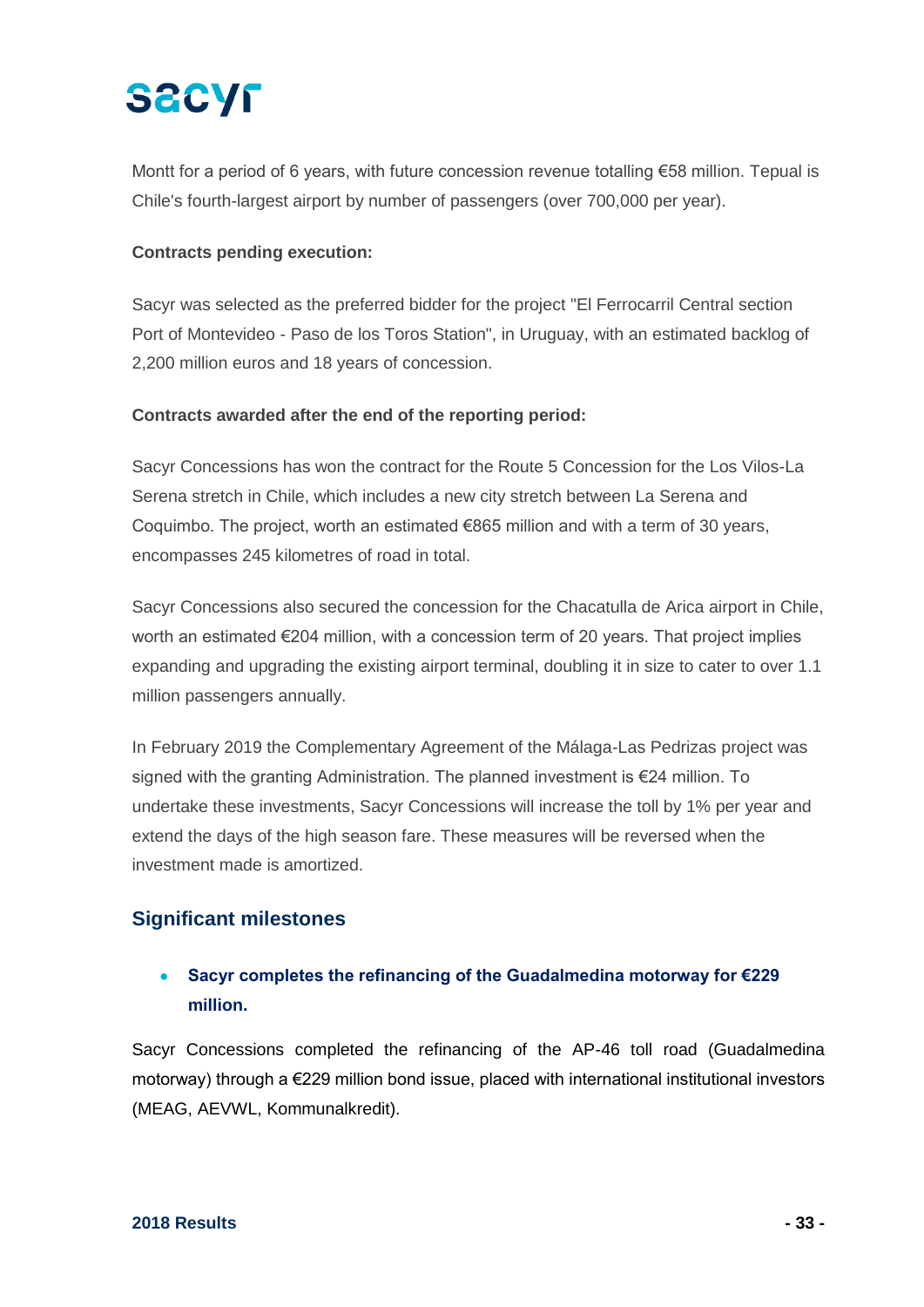# **SACYF**

This deal marks a milestone in the consolidation of the project, as the terms and conditions of the new financing represent a significant improvement over the existing debt, which translates into a reduction in the finance cost and increased visibility of future financial obligations for the concessionaire.

The refinancing of the AP-46 is part of Sacyr Concessions' strategy of continuously optimising the funding structure of its assets, with the aim of extending the life of the debt, improving the maturity profile and maximizing asset value.

## • **Sacyr secures part of the financing for two of its Colombian highways (Rumichaca-Pasto and Montes de María).**

The company has finalized two agreements for a total of \$110 million (€100 million) for its fourth-generation Rumichaca-Pasto and Montes de María highways.

- For Montes de María, the concessionaire has taken out a bridge loan for \$50 million (€45 million).
- Meanwhile, the concessionaire Vial Unión del Sur has secured a first-round financing of \$60 million ( $\epsilon$ 53 million), which ensures the funds required to execute the work on the stretch between Pedregal and Catambuco in the next few months.

### • **Sacyr secures the financing for the Pirámides-Tulancingo-Pachuca highway and the Tláhuac Hospital in Mexico.**

Sacyr Concessions has completed the financing for its first two concession projects in Mexico, thus strengthening its position in that country. The concession assets financed are:

- The Pirámides-Tulancingo-Pachuca highway, for a total of €75 million.
- Tláhuac Hospital, for €88 million.
- **Entry into service of the new toll road between La Serena and Ovalle (Ruta del Limarí) in Chile.**

On 11 July 2018, Sacyr started operating its fifth concession toll road, the new highway between La Serena and Ovalle (Ruta del Limarí), in the Coquimbo region in the north of

#### **2018 Results - 34 -**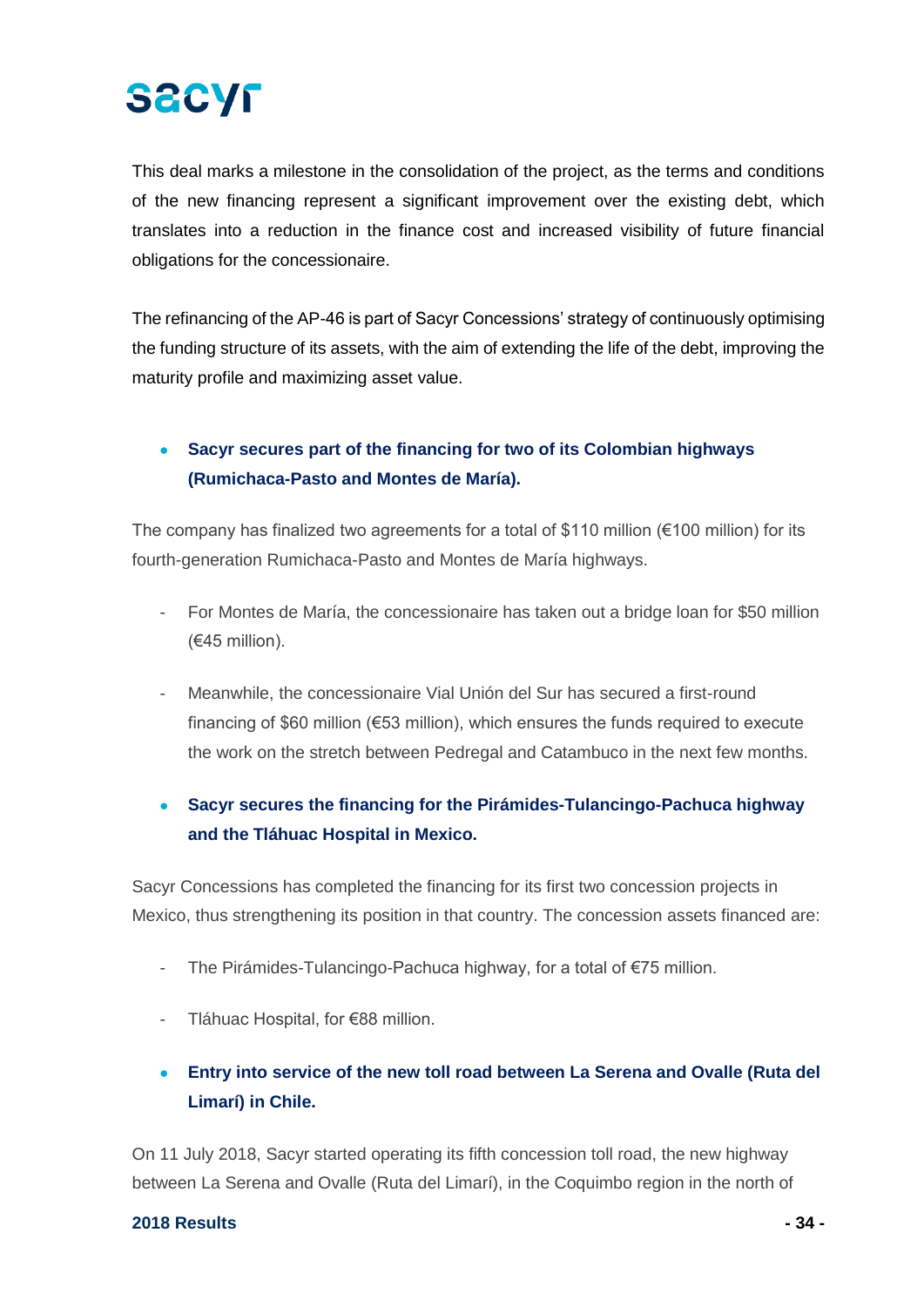

Chile. The total investment exceeds €180 million and the concession period is 30 years. The new 86 kilometres long highway will improve road connections in the area, cutting travel times by between 25% and 30%.

## **SACYR SERVICES**

| (Thousands of euros) | 2018      | 2017    | % Chg. |
|----------------------|-----------|---------|--------|
| <b>Revenue</b>       | 1,075,310 | 951,896 | 13.0%  |
| Environment          | 438,578   | 389,997 |        |
| <b>Multiservices</b> | 507,958   | 443,966 |        |
| Water                | 123,800   | 114,299 |        |
| Central              | 4,974     | 3,634   |        |
| <b>EBITDA</b>        | 94,721    | 83,300  | 13.7%  |
| Environment          | 50,607    | 47,216  |        |
| <b>Multiservices</b> | 19,699    | 17,056  |        |
| Water                | 23,117    | 19,018  |        |
| Central              | 1,298     | 10      |        |
| <b>EBITDA</b> margin | 8.8%      | 8.8%    |        |

At 31 December the revenue of Sacyr Services reached €1,075 million, which represents growth of 13%, thanks to strong performance in its three areas of activity. This growth reflects the solid upward trend of the Group's services activity, increasingly focused on public and private service concessions.

By business unit the growth breakdown shows up as follows:

There was significant revenue growth of 14% in Multiservices as a result of the contribution from major contracts awarded in previous quarters, such as the Antofagasta Hospital agreement for operation and maintenance service as well as the facility management service agreements.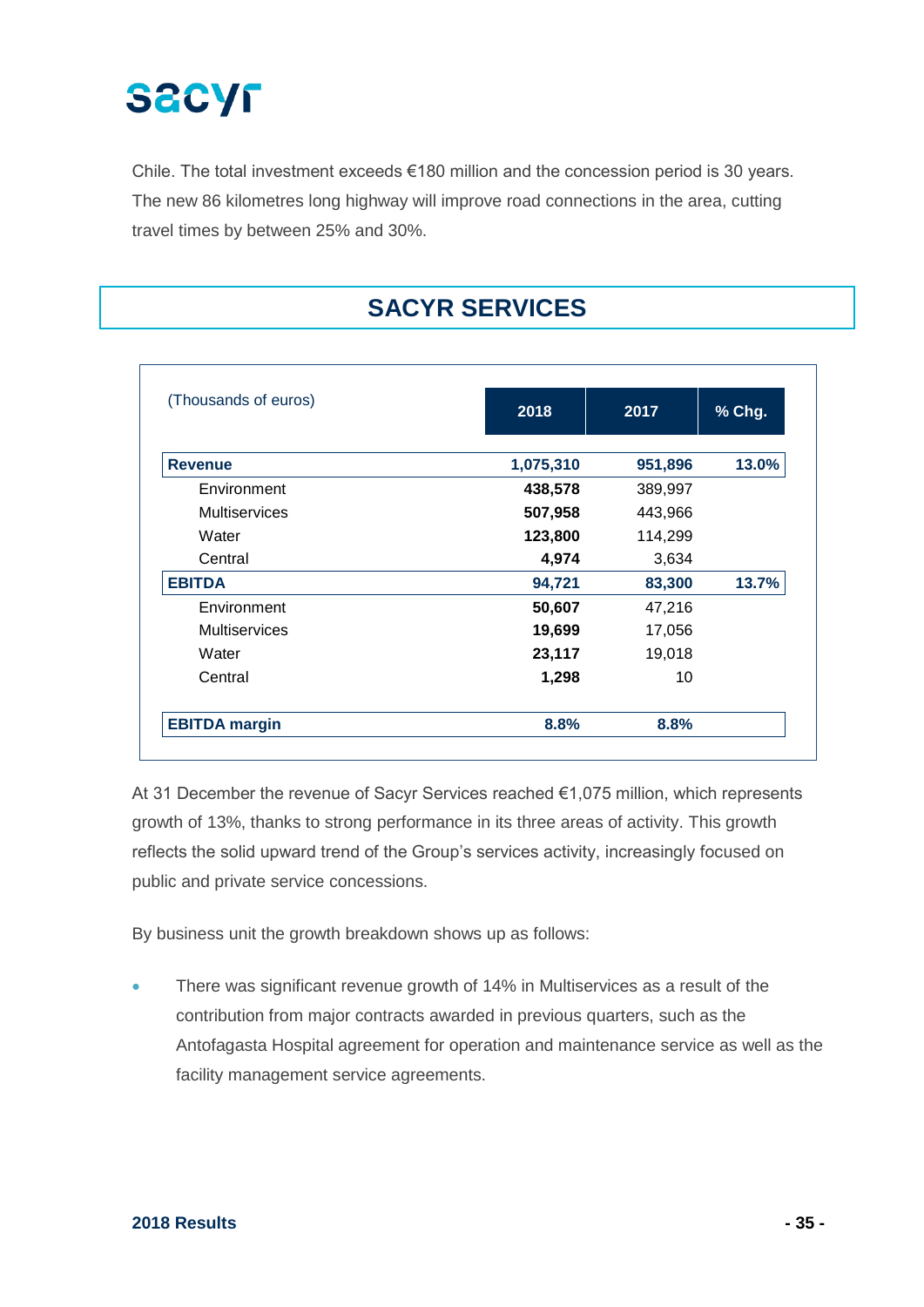- Environment revenue grew 12%, thanks, among other things, to urban waste collection contracts, including the waste collection, street cleaning, green area maintenance and waste transport contract in Bogotá, Colombia.
- The Water division posted revenue of  $€124$  million at 31 December 2018, which represents growth of 8% compared to the same period of the previous year, thanks to contracts awarded in previous quarters and the general improvement in contracts.

EBITDA reached €95 million at 31 December 2018 compared to €83 million of the previous year, which represents growth of 14%. In fact, EBITDA has grown across all the Group's areas. The EBITDA margin improved, reaching 8.8%.

### **Procurement and backlog**

At 31 December 2018, Sacyr Services had a backlog totalling €5,899 million. Of that total, 29% is international. Sacyr Services continues to drive sales in Spain and abroad.

The following are some of the most noteworthy contracts achieved:

#### **Environmental Services:**

- Waste collection, street cleaning, gardening and waste transport contract for Special Service Area 5 in Bogotá, Colombia, with a total budget of €170 million and a concession period of 8 years.
- Management of the public urban solid waste (USW) and street cleaning service for the municipality of Arona in Santa Cruz de Tenerife, for a total of €53 million and a concession period of 8 years.
- Street cleaning and waste collection service in the Autonomous City of Melilla for €51 million for a period of 4 years, which may be extended for a further 2 years.
- Urban cleaning, waste collection and transport service in Barakaldo, Vizcaya, for €33 million and a concession period of 4 years.
- Street cleaning and waste collection service in the city of Lérida for a period of 6 years, for €28 million.

#### **2018 Results - 36 -**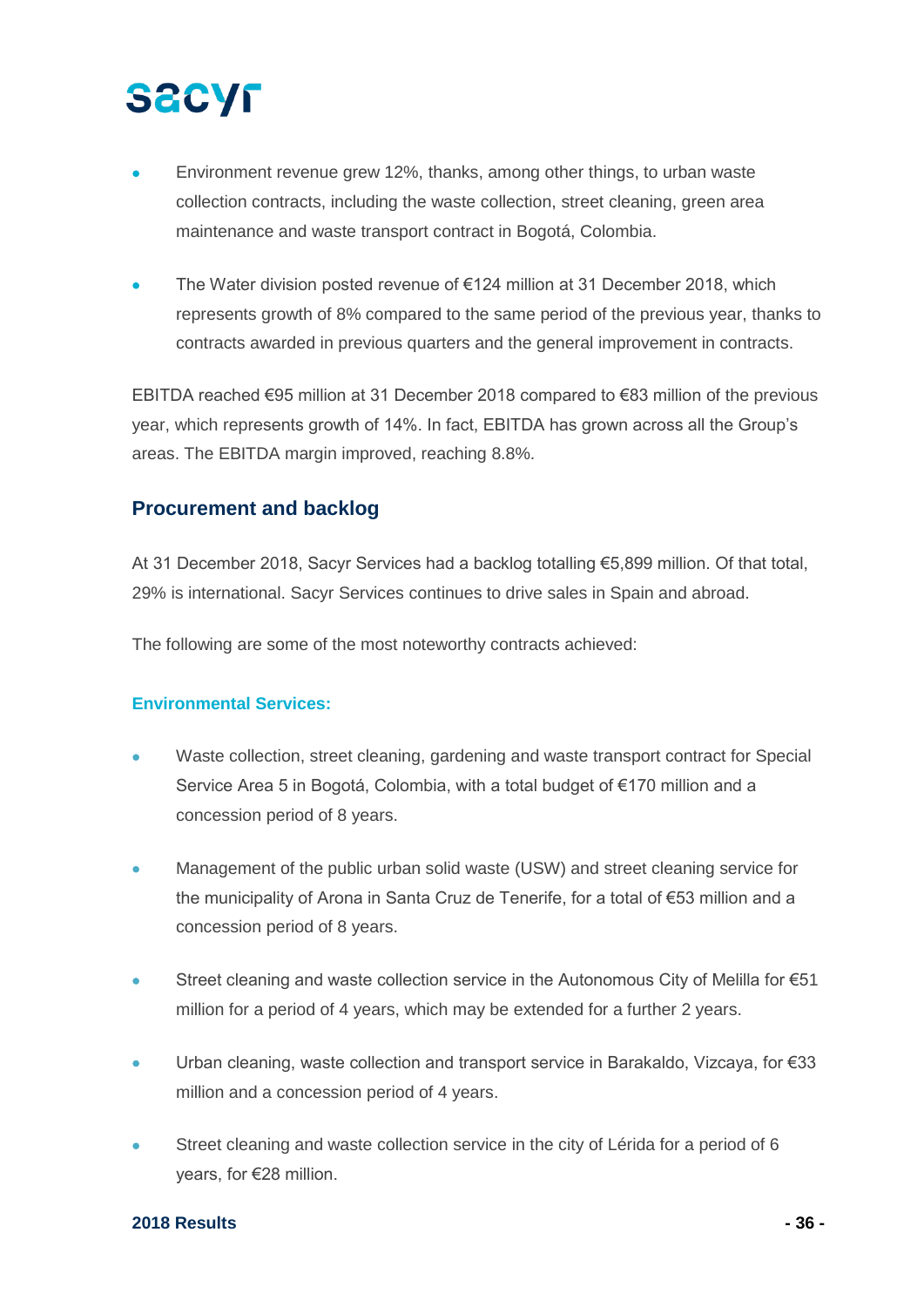- Operation of the south thermal sludge drying plant for Canal de Isabel II in Madrid, for €21 million and a concession period of 4 years.
- Upgrading and operation of the urban waste centre in Montoliú, Lerida, for €20 million and a concession period of 10 years, which may be extended for a further 10 years.
- Urban waste collection, street cleaning, public hygiene and beach cleaning service in the municipality of Ovar in Aveiro district, Portugal, for €10 million and a concession period of 8 years.

#### **Multiservices:**

- Operation and maintenance services for the concessionaire Valles del Bío-Bío in Chile, with a budget of €106 million and a term of 30 years.
- Operation and maintenance services for the concessionaire Rutas del Desierto in Chile, with a budget of €57 million and a term of 30 years.
- Home-care services in the Community of Madrid, for €56 million over 2 years.
- Cleaning services at Madrid Metro stations, Lot 3, for €34 million over 4 years.
- Home-care service in the provinces of Valladolid and Ávila, amounting to €30 million over a three- and two-year period, respectively.
- Cleaning and maintenance service for Lines 2 and 6 of the Santiago de Chile Metro, with a total budget of €30 million over a term of 42 months, extendable for a further 12 months.
- End-to-end cleaning services for the buildings, premises and state departments in the region of Madrid of the Ministry of the Presidency, Relations with the Courts and Equality (lot 12) and the Ministry of Justice (lot 2), for an aggregate sum of  $\epsilon$ 17 million, with a concession term of 3 years.
- Cleaning services at the Valencia Regional Government's Health Department, for €15 million over 2 years.

#### **2018 Results - 37 -**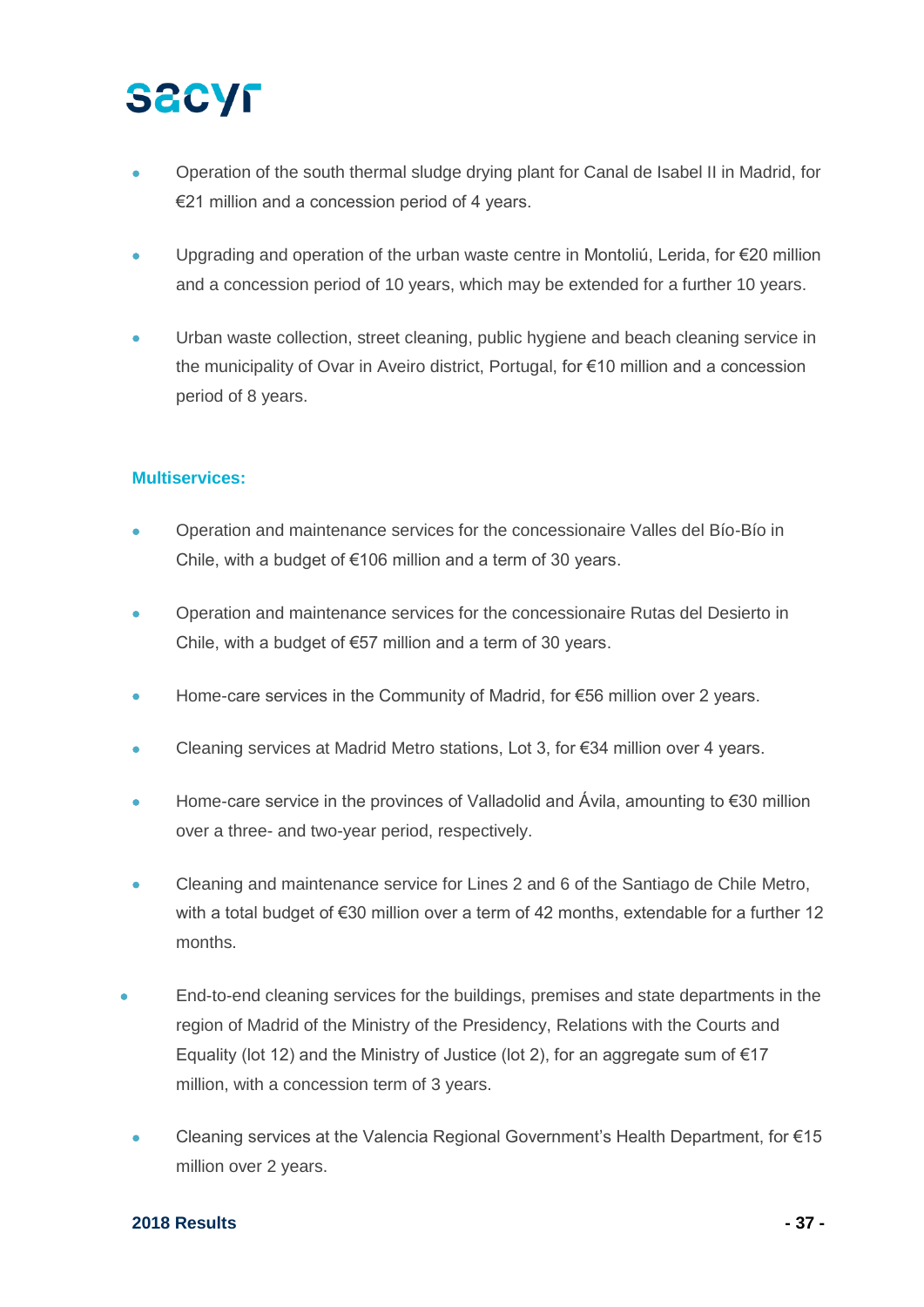- Management and conservation of two road corridors in Peru for €14 million over a period of 3 years.
- Conservation and maintenance of the AP-66 for €10 million over a period of 3 years.
- Road conservation services in the province of Ranco, north sector, stage II, in the Ríos region of Chile, a concession worth €8 million with a term of 4 years.

#### **Water:**

- Water management (drinking water supply, sewage and wastewater purification) for the Sotogrande and Pueblo Nuevo de Guadiaro National Tourist Interest Centre in Cádiz, for a total of €400 million over a period of 35 years. The concessionaire will serve a population of 5,000 inhabitants, which in the summer season can rise to more than 25,000.
- Operation and maintenance services for the industrial wastewater treatment plant of the company Helados Alacant, for €11 million over a period of 20 years.
- Improvement and maintenance of the Canal de Isabel II wastewater treatment plant in Madrid for €2 million.
- Operation of a water treatment facility for agricultural use in the north of Adelaide (Australia) for a period of 15 years. The facility will have the capacity to produce 12 cubic hectometres of water a year.

#### **Contracts awarded after the end of the reporting period:**

Sacyr Services has won the following contracts:

- The contract for cleaning, disinfecting and fumigating for insects and rodents the Police and Civil Guard facilities (lot 9) in Extremadura, Andalusia, the Canary Islands and Ceuta & Melilla.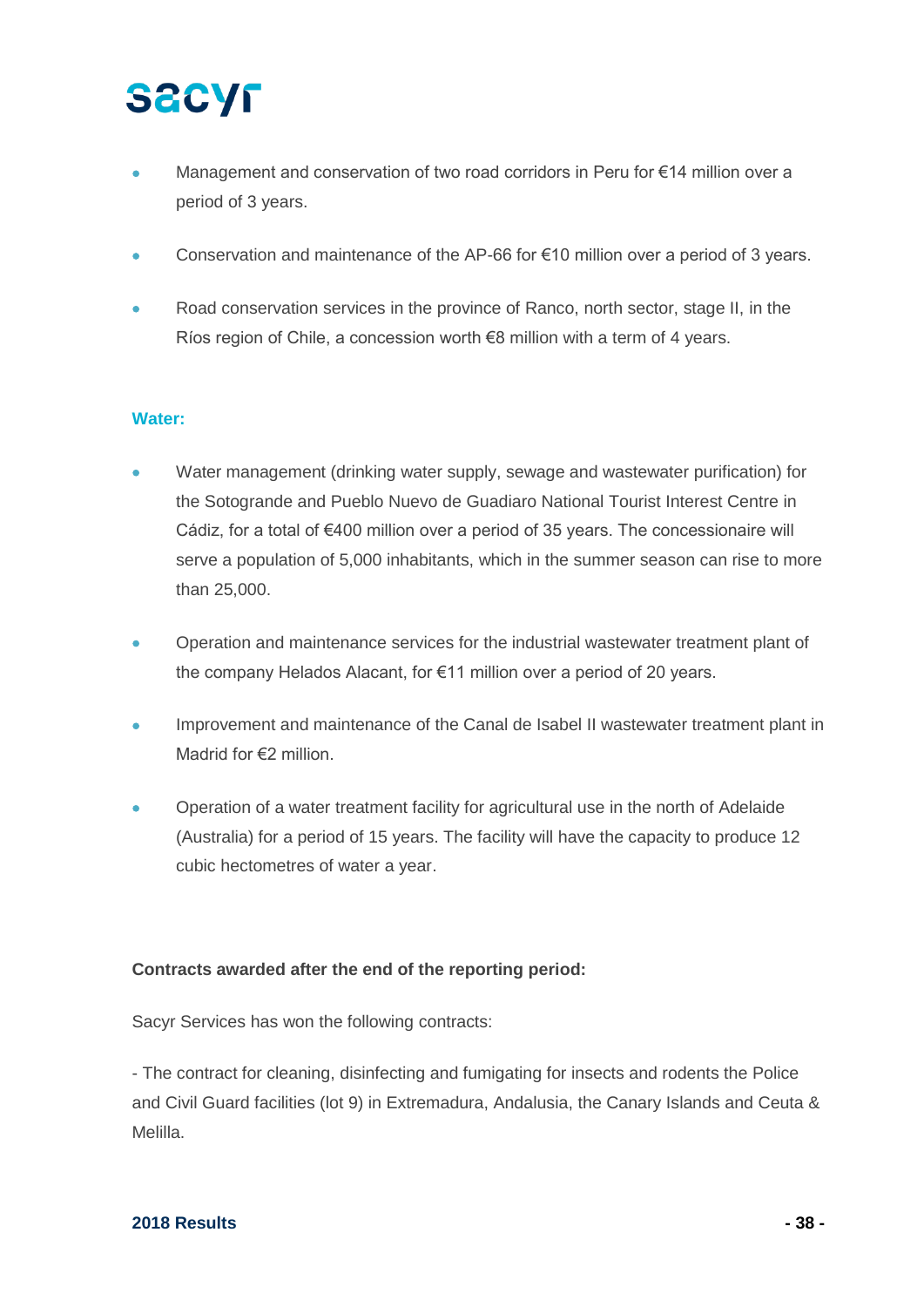- The service-level contract for the routine management and conservation of the 324-long road corridor connecting the cities of Cuzco and Echarate in Peru.

- The contract for the provision of solid urban waste collection, transportation and deposit and urban cleaning services in the town of Oliveira de Azeméis in the Portuguese district of Aveiro.

## **SACYR INDUSTRIAL**

| (Thousands of Euros)         | 2018    | 2017    | % Chg. |
|------------------------------|---------|---------|--------|
| <b>Revenue</b>               | 526,722 | 522,851 | 0.7%   |
| Oil and gas                  | 138,743 | 196,957 |        |
| <b>Electricity grid</b>      | 49,355  | 44,272  |        |
| <b>Enviroment and mining</b> | 91,503  | 72,299  |        |
| Water                        | 86,481  | 74,214  |        |
| Generation                   | 158,874 | 132,923 |        |
| Central                      | 1,766   | 2,186   |        |
| <b>EBITDA</b>                | 36,342  | 34,453  | 5.5%   |
| <b>EBITDA</b> margin         | 6.9%    | 6.6%    |        |

Sacyr Industrial generated €527 million of revenue in 2018, up 1% from 2017.

#### **EPC Contracts**

The oil & gas division invoiced  $€139$  million, down year-on-year due to the completion of projects in Peru for Nuevo Mundo and of the gasoline module at the Pampilla refinery. It is worth highlighting the noteworthy growth of 25% registered by the maintenance subsidiary, Sacyr Nervión.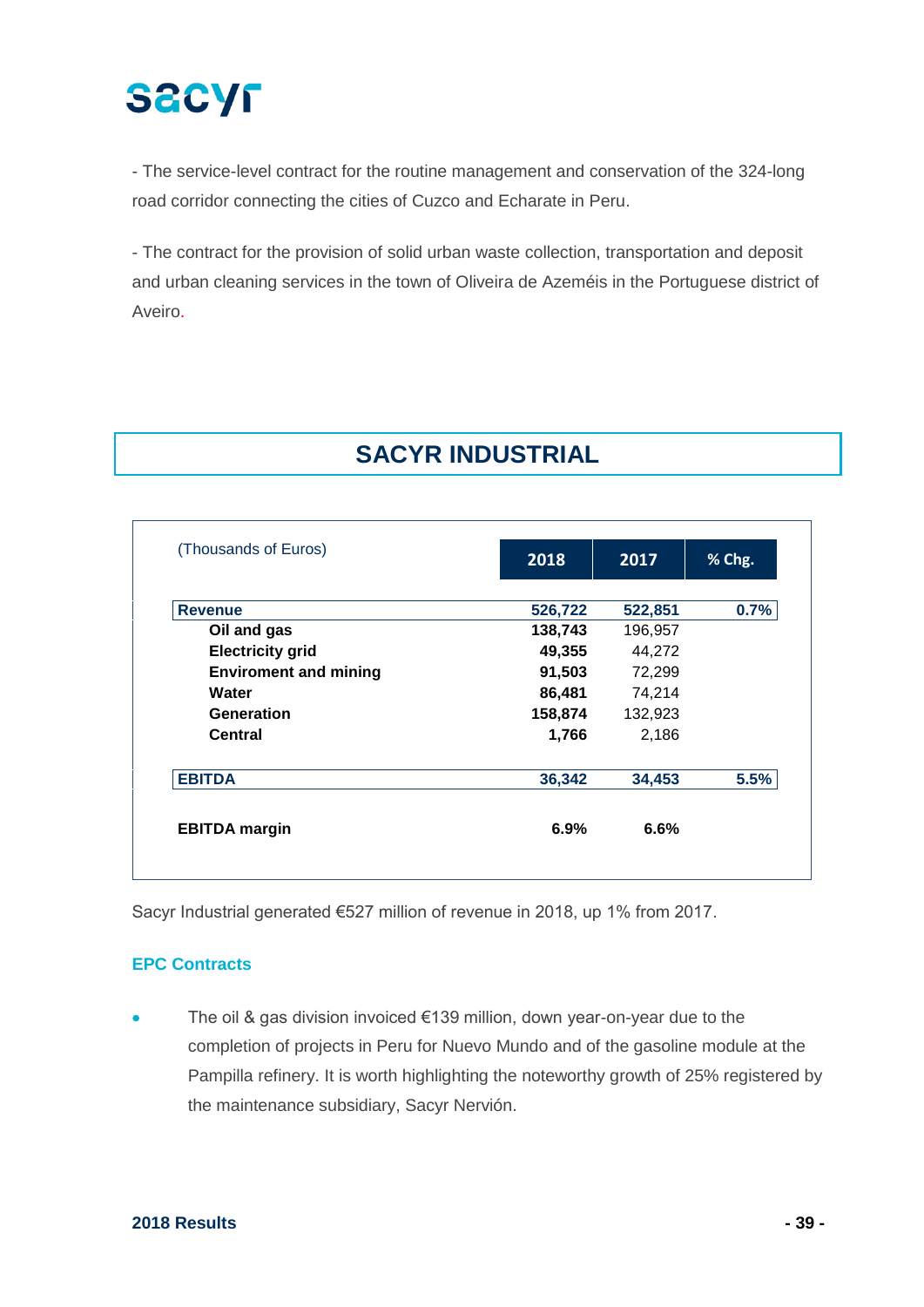# **SECYF**

- The electricity networks and transmission division posted revenue of  $€49$  million, a year-on-year increase of 11%, thanks to a higher rate of revenue generation from the contracts in Chile
- In the industrial processing plant business, revenue reached €92 million at 31 December 2018, compared to €72 million of the previous year. This growth of 27% is due to the contributions from the Cementera de Potosí project in Bolivia and the MSW treatment plant in Melbourne, Australia.
- The Water business posted revenue of  $\epsilon$ 86 million, compared to  $\epsilon$ 74 million in the same period of the previous year, representing growth of 17%. This growth was due to higher revenue from contracts such as the Sohar desalination plant in Oman, the Adelaide water treatment plant in Australia and projects in Spain, including the Ibiza water treatment plant and the Tenerife desalination plant.

#### **Generation Plants**

The power generation plants contributed  $€159$  million of revenue at 31 December 2018, compared to  $€133$  million in the same period of the previous year. This 20% growth rate is attributable to higher revenue from the biomass plants, the contribution from new contracts such as the solar PV plants in Picón and the rise in the electricity pool price.

The average electricity pool price during the year of 2018 was 57.3 €/MWh, compared to 52.2€/MWh for the same period of the previous year.

The upward trend in revenue was accompanied by a 5% growth in EBITDA, which at 31 December 2018 reached €36 million, giving an EBITDA margin of 6.9%.

#### **Procurement and backlog**

At 31 December 2018, the Industrial division backlog stood at €2,511 million. The division has continued expanding internationally and has won the following projects:

• Construction of a fuel storage and distribution depot in the town of Mollendo, Arequipa, Peru, with a total budget of €31 million.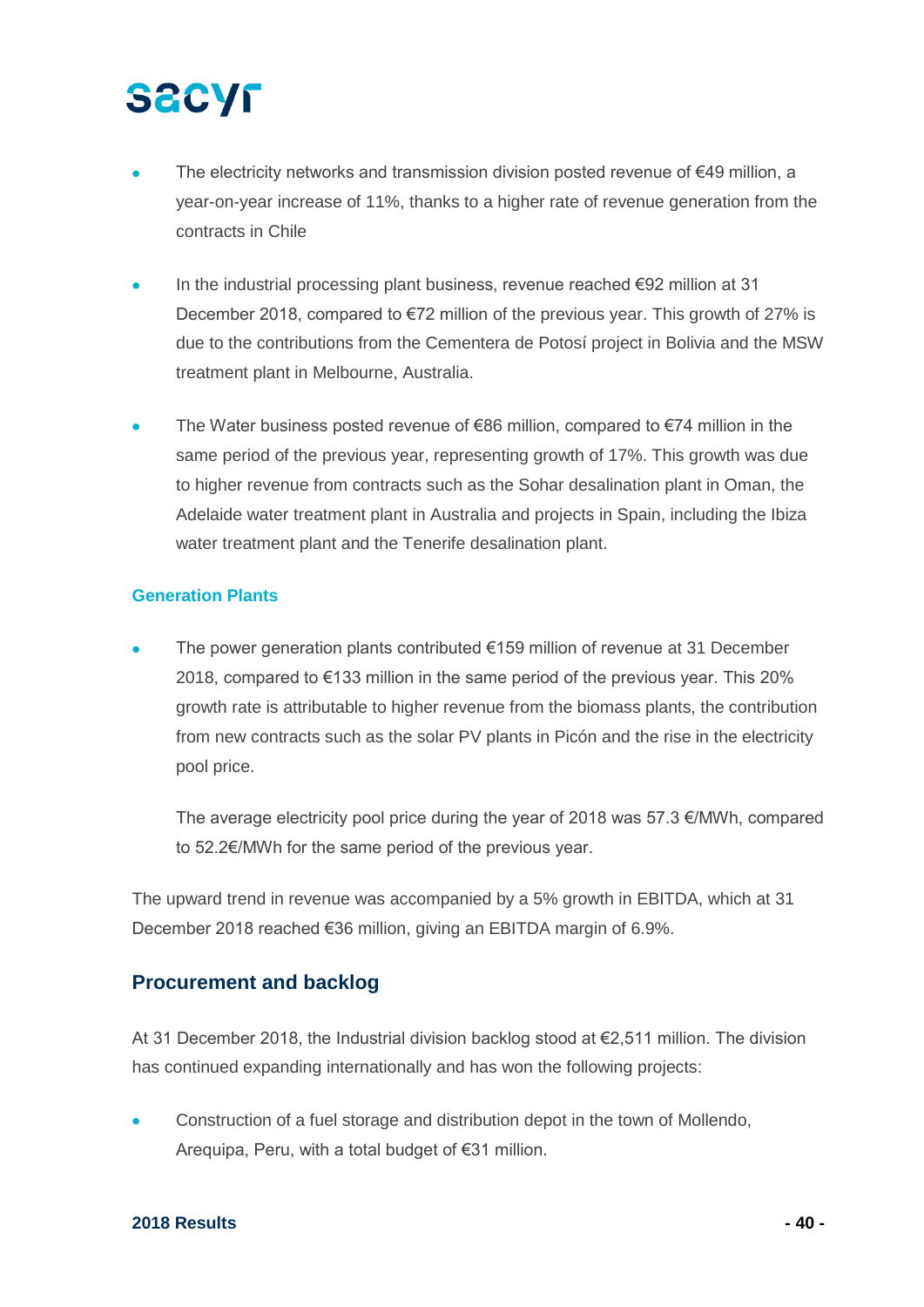## **SECYF**

- Design and construction of a farm water treatment plant in Adelaide, Australia, for a total of €85 million.
- Construction of three solar PV plants (Picón I, II and III) in Ciudad Real for a total of  $€46$  million
- Construction of a bulk goods storage facility for Bergé Maritimo in Huelva for €8 million.
- Installation of 13 wind turbines in a wind farm in Lugo for the company Naturgy, for a total of €6 million.

#### **Contracts awarded after the end of the reporting period:**

- A consortium including Sacyr Industrial secured the contract for the construction of a pilot 5-MW geothermal plant in Laguna Colorada (Bolivia).

### **Key milestones**

• Inauguration of the expansion of the Pampilla refinery in Peru. The project executed by Sacyr Industrial included the engineering, procurement and construction of the extension to the refinery undertaken to adapt its fuels for the new environmental regulations in Peru, specifically to comply with the sulphur emission requirements in the medium distillates section. The extension will enable the refinery to make full use of the currently installed oil distilling capacity and increase it by a further 20%. It will also facilitate the processing of heavier grades of oil with higher sulphur contents that are also available in the region.

The commissioning of the new units represents a significant and historical milestone for the refinery itself and for the development of the country's energy system. The project consolidates and reinforces Sacyr Industrial's position in the oil & gas sector where it has already completed projects in Bolivia and Spain, in addition to a range of other projects in the areas of electricity infrastructure, power plants and waste treatment in Panama, Ecuador, Bolivia, the UK and Spain.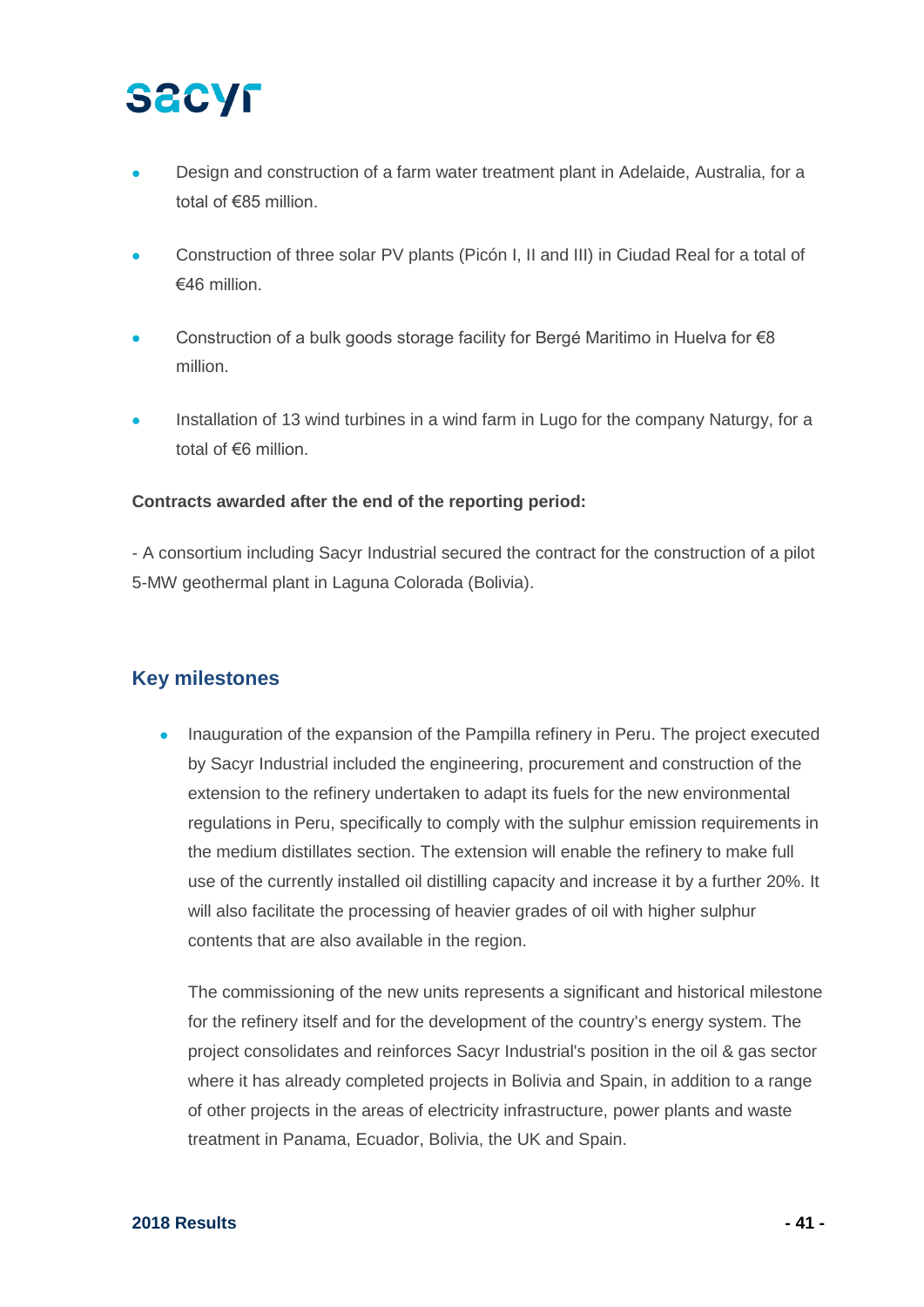• Inauguration of the 'Lot 57 Hydrocarbon Production' project executed in the depths of the Peruvian jungle in the Department of Cuzco. That project consisted of the construction of a compression plant that will enable the offset of the gradual drop in pressure at the gas wells in the Kinteroni and Sagari fields, ensuring delivery of the production plateau and delivery conditions in terms of pressure and flow at the Malvinas Plant operated by the Camisea Consortium. Sacyr Fluor, a division of Sacyr Industrial, carried out the engineering, procurement and construction (EPC) work at Unit 400.

### **VI. Stock market performance**

|                                                        | <b>DECEMBER</b> |           |             |  |
|--------------------------------------------------------|-----------------|-----------|-------------|--|
| <b>SACYR</b>                                           | 2018            | 2017      | % Chg 18/17 |  |
| Market Price at closing (euros per share)              | 1.74            | 2.36      | $-26.07%$   |  |
| High share price                                       | 2.77            | 2.80      | $-0.89\%$   |  |
| Low share price                                        | 1.54            | 1.90      | $-19.21\%$  |  |
| Market Capitalization at closing (Thousands of euros)* | 965,400         | 1.305.837 | $-26.07\%$  |  |
| Average Trading Volume (Thousands of euros)            | 1,466,440       | 1.987.529 | $-26.22\%$  |  |
| Average Daily Trading Volume (Number of shares)        | 2,430,538       | 3.325.144 | $-26.90\%$  |  |
| Liquidity (%)                                          | 100             | 100       |             |  |
| Number of shares (Thousands)                           | 553,555         | 533.111   | 3.83%       |  |
| <b>Share Nominal Value</b>                             | 1 EURO          | 1 EURO    |             |  |

\*Adjusted in 2017 pursuant to capital increase in February and July 2018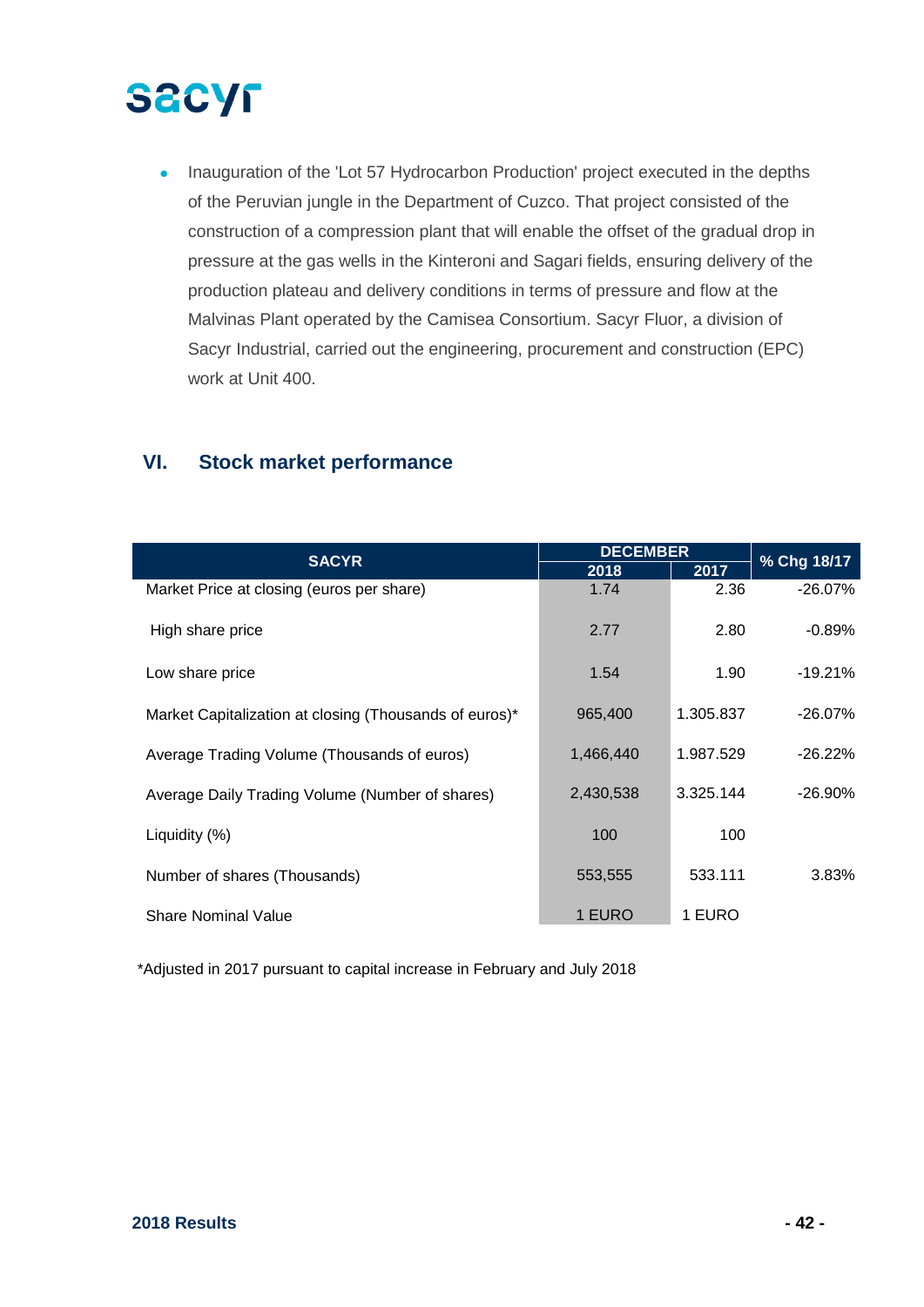## **VII. Significant holdings**

The breakdown of the Group's significant holdings at 31 December 2018, based on the data contained in the register kept by Sociedad de Gestión de los Sistemas de Registro, Compensación y Liquidación de Valores, S.A. (Iberclear), as follows.

|                                    | December - 2018 |
|------------------------------------|-----------------|
|                                    |                 |
| Disa Corporación Petrolífera, S.A. | 12.59%          |
| Beta Asociados, S.L.               | 7.16%           |
| Grupo Corporativo Fuertes, S.L.    | 6.29%           |
| Prilomi, S.L.                      | 4.67%           |
| Prilou, S.L.                       | 3.33%           |
| Other                              | 65.96%          |
|                                    |                 |
| <b>Total</b>                       | $100.00\%$      |

### **VIII. Appendix: Alternative Performance Measures**

The Sacyr Group presents its earnings in accordance with International Financial Reporting Standards (IFRS). The Group also provides certain additional financial measurements (known as Alternative Performance Measures, or APMs), which are used by management in decision making and in evaluating the Group's financial performance, cash flows and financial position.

In order to comply with the Guidelines on Alternative Performance Measures (2015/1415en) published by the European Securities and Markets Authority (ESMA), the table below gives details of each APM, including its definition, reconciliation, explanation of its use, comparisons and consistency.

The Sacyr Group considers that this additional information improves the comparability, reliability and comprehensibility of its financial information.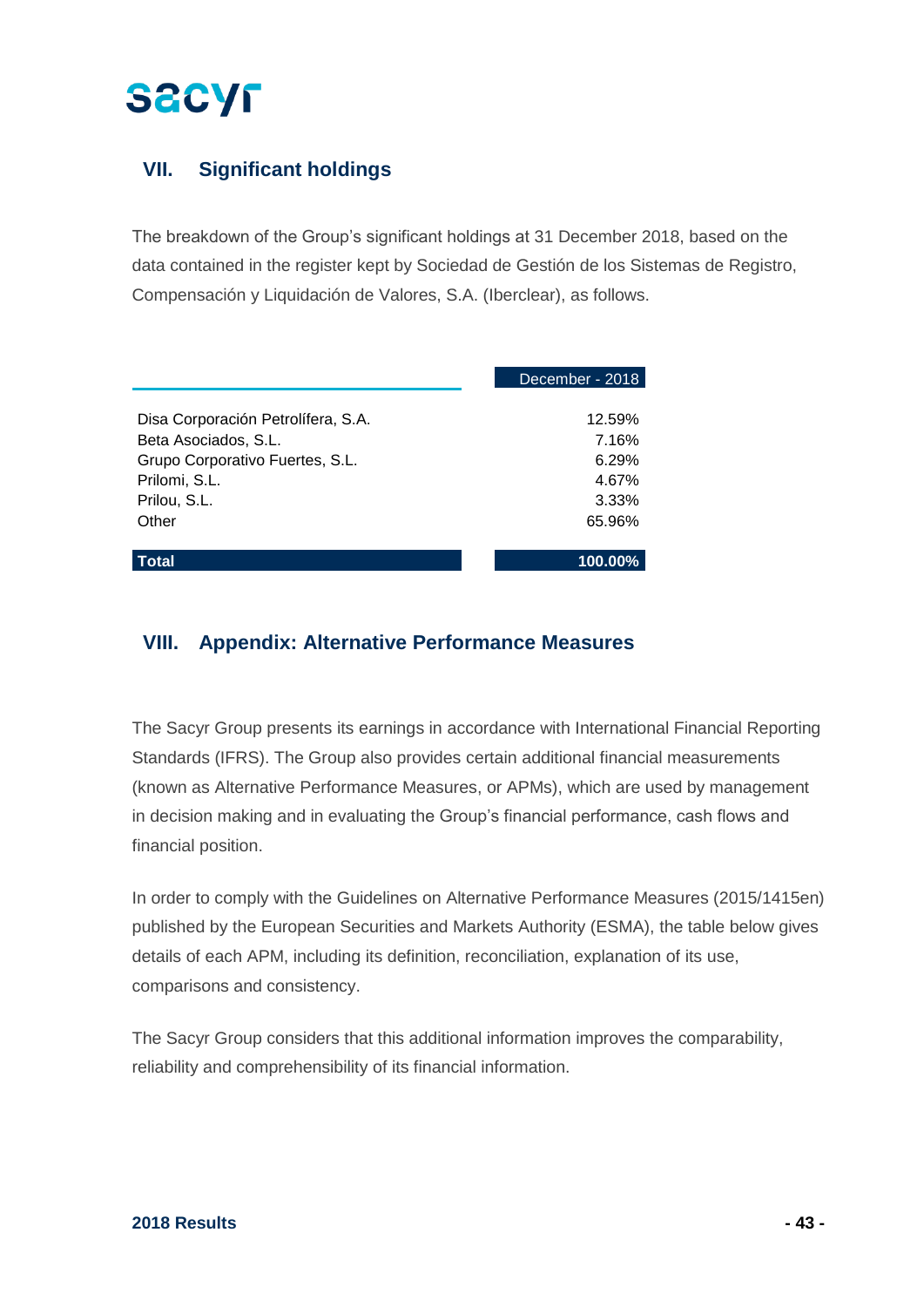

#### **Alternative Performance Measures**

**Gross operating profit/(loss) (EBITDA):** This indicator shows operating profit or loss before depreciation and amortisation and any change in provisions, excluding extraordinary/ non-recurring profits and losses.

**Operating profit/(loss) (EBIT):** Calculated as the difference between Operating income (Revenue, Own work capitalised, Other operating income, Government grants released to the income statement) and Operating expenses (Staff costs, Depreciation and amortisation expense, Changes in provisions and Other).

**Gross debt:** Comprises Non-current financial debt and Current financial debt as shown on the liabilities side of the consolidated statement of financial position, which includes bank borrowings and issues in capital markets (bonds).

**Net debt:** Calculated as Gross debt less Other current financial assets and Cash and cash equivalents, from the asset side of the consolidated statement of financial position.

**Project finance debt (gross or net):** This is the financial debt (gross or net) from project companies. In this type of debt, the guarantee received by the lender is limited to the project cash flow and its asset value, with limited recourse to shareholders.

**Corporate debt (gross or net):** Debt held by the Group's Parent, comprising bank borrowings and issues in capital markets.

**Financial result:** The difference between Total finance income and Total finance costs.

**Backlog:** Value of awarded and closed work contracts pending completion. Contract revenue is included in the backlog once a contract has been signed. The backlog is shown as the percentage attributable to the Group, as per the corresponding consolidation method.

Once a contract has been included in the backlog, the value of production pending completion on the contract remains in the backlog until it is completed or cancelled. Nevertheless, valuation adjustments are made to reflect any changes in prices and time periods agreed with the client. Due to a number of factors, all or part of the backlog linked